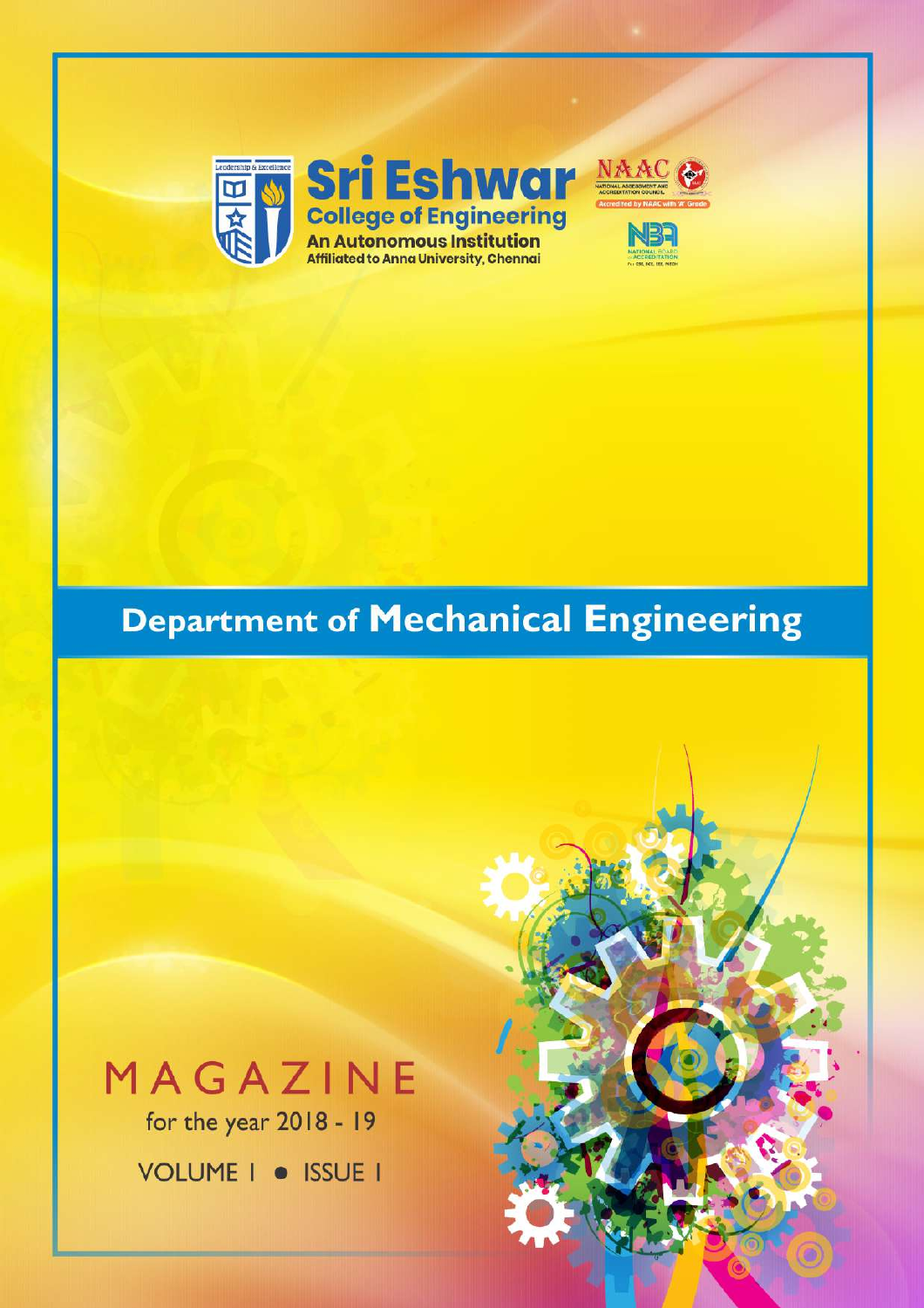## **DEPARTMENT OF MECHANICAL ENGINEERING**

### **Principal's Message:**

A Department magazine reflects the consolidated efforts of the faculties and the students to contribute articles to the magazine in a creative manner. It is my pleasure in congratulating the Department of Mechanical Engineering for bringing the annual magazine for the academic year 2018-19. The magazine exhibits the efforts of the Mechanical Engineering Department throughout the academic year 2018-19. I am elated to see that the department has conducted many programs in such way to benefit the student community. I wish the department to involve in more activities of this sort and bring laurels to the institution and I am sure that publishing this annual magazine for the recognition for the faculty members who had worked throughout the semester for the happening of all programs.

### **Dr. S. Sudha Mohanram**

### **HOD's Message**:

It gives me immense pleasure in joining the editorial team Mechanical Engineering in bringing out the annual report for the year 2018-19. It is the talent and outcome of our students which is reflected through this annual magazine. Mechanical engineering always believes in encouraging students to dream big and take up the challenges in life with confidence. This is one of the best platforms for our department and students to present multifaceted dimensions, personalities. We believe that every student has innate potential. The departmental magazine has the prime objective of providing aspiring engineers a wide platform to showcase their technical knowledge and pen down innovative ideas. We will uphold this tradition and assure them all a happy learning environment in Mechanical Engineering Department at Sri Eshwar College of Engineering. This magazine is intended to bring out the hidden literary talents in the students and teachers to inculcate strong technical skills among them. I congratulate and thank all the students and faculty coordinator who have made untiring efforts to bring out this magazine. I wish them all the very best for releasing more such magazines in future

### **Dr.R.Suresh kumar**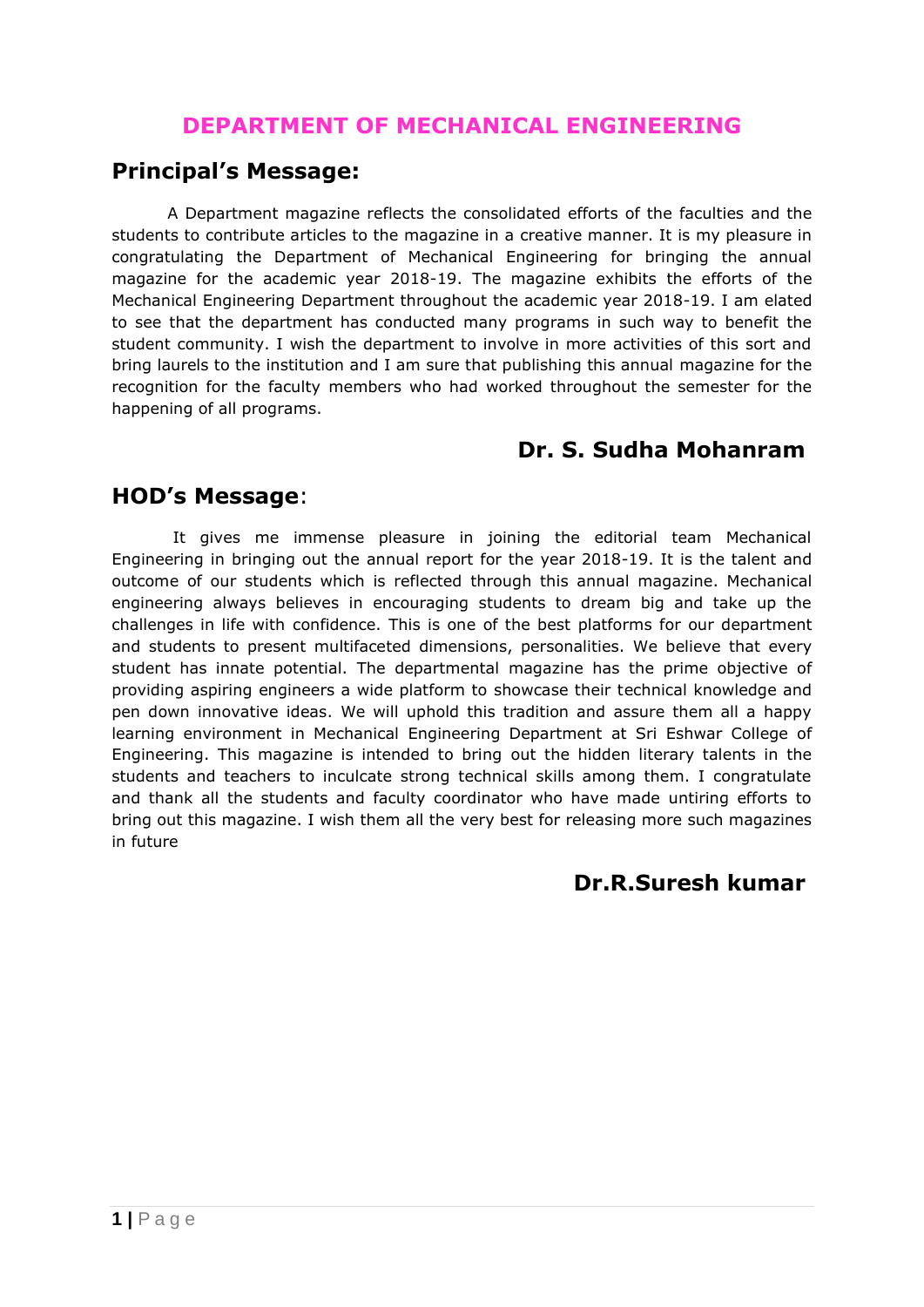#### **About the Department:**

Department of Mechanical Engineering was started in the year 2009. Mechanical Engineering involves the application of principles of physics for analysis, design, manufacturing, and maintenance of mechanical systems. They use these principles in the design and analysis of automobile, aircraft, heating and cooling systems, building and bridges, industrial equipment and machinery, and many more. The department of mechanical engineering has distinguished, well experienced and highly dedicated faculty with Ph.D and master's Degree from renowned institutions in India. The Department of mechanical Engineering is well connected with industry. At present the department has 30 faculty members out of which 3 faculty members have their Ph.D, 10 faculty member are perusing their Ph.D and remaining faculties are in process of choosing their respective area of interest for Ph.D. The department has also been very progressive in bridging the gap between the curriculum and the industrial requirement by conducting Academic Advisory councils. In addition to the above the department of Mechanical Engineering has been conducting Guest lecture and visiting faculty lecture inviting the Industrial Resource person's. All students in the department are given Training Creo Modelling and Manufacturing which is provided to the student as Value Added Course. Throughout the academic year the department has performed number of activities for the development of students and also to the development of the Mechanical Engineering Students.

### **Members of the Editorial Board:**

| Dr.R.Suresh Kumar     | - Professor and Head |
|-----------------------|----------------------|
| Mr.A.R.Palanivelrajan | - Asst .Professor    |

### **Student Members:**

| S.Arunkumar                | - III Mech-A |
|----------------------------|--------------|
| M.HarshaVardhanaMurugavhel | - III Mech-A |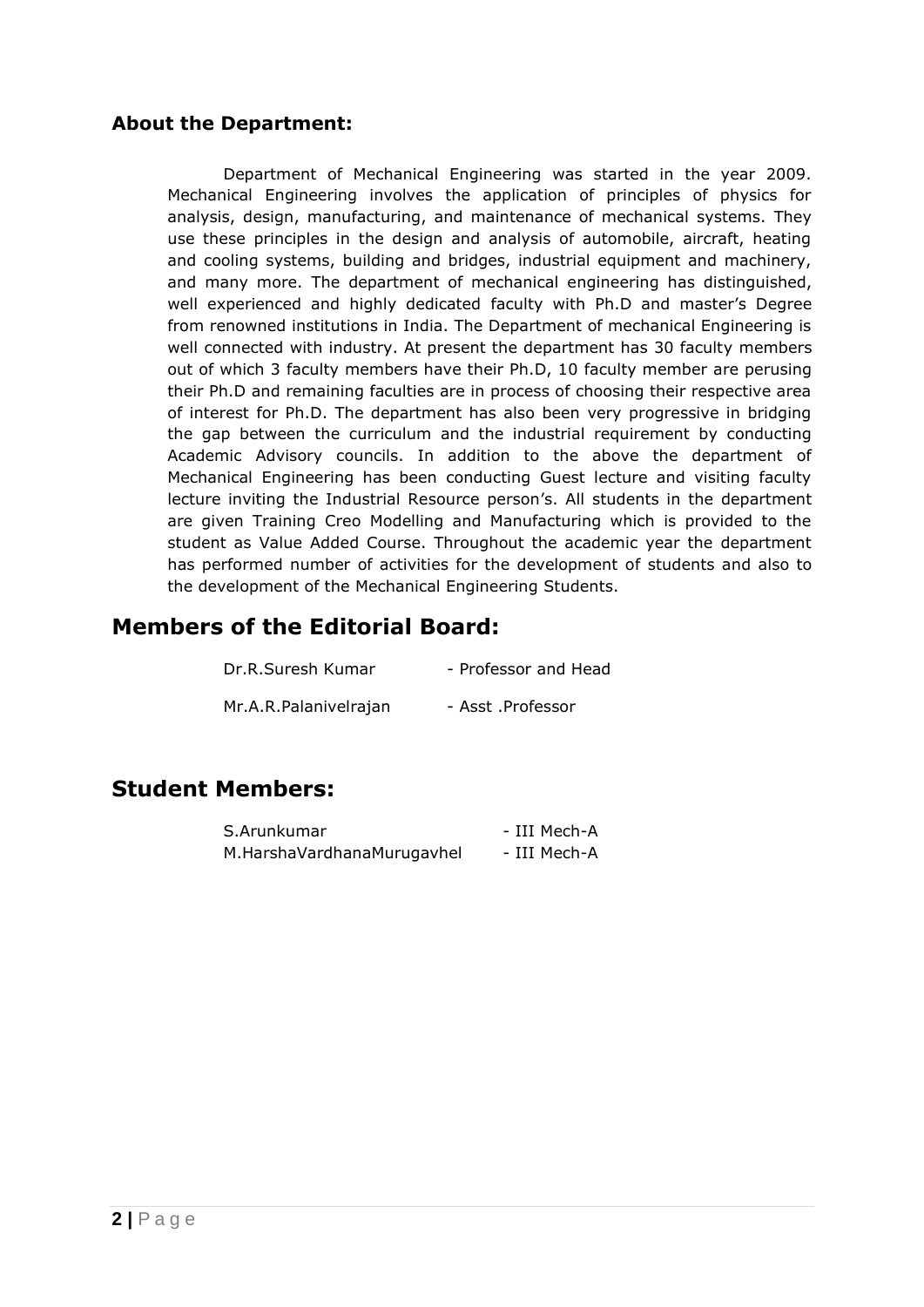# **VISION:**

To groom students into **problem solvers** and **globally competent** Mechanical Engineering professionals.

# **MISSION:**

We will achieve our vision by:

- Developing core **Mechanical Engineering competency**, **soft skills, ethical values** and **social responsibilit**y among students
- Facilitating faculty to **provide best-in-class teaching**
- Nurturing **research mindset** and support students on **entrepreneurial ventures**
- Helping students acquire **knowledge beyond curriculum** through **Centre of Excellence** and **self -learning**
- Effectively **collaborating with industry** to ensure **industry readiness** of students

# **Details of FDP's/Workshops/Guest Lecture/ Seminars/Conferences/projects/other events organized by the Department in the year 2018-2019:**

#### **Workshop:**

|               | <b>Date</b> | <b>Topic</b>                                    | <b>Resource Person</b>                                                  |                 | <b>Participants</b> |               |
|---------------|-------------|-------------------------------------------------|-------------------------------------------------------------------------|-----------------|---------------------|---------------|
| SI no         |             |                                                 | Name,<br>Designation,                                                   | <b>Students</b> | <b>Faculty</b>      | <b>Others</b> |
|               | 30/09/18    | Hands on<br>Training<br>Assembly<br>Disassembly | Mr.Ramsankar<br>DGM, CADD<br>Technologies,<br>Coimbatore                | 27              | $\blacksquare$      |               |
| $\mathcal{P}$ | 14/07/18    | Lean<br>Manufacturing                           | Dr.Gopal<br>Sivakumar<br>M.E.Ph.D.,<br>Intelligence<br>Quality, Chennai | 120             | $\blacksquare$      |               |

#### **List of faculties attended FDP (within College & External)**

| S.N<br>O | <b>Name Of The</b><br><b>Staff</b> | Title                                         | <b>Venue</b>                           | Date       |
|----------|------------------------------------|-----------------------------------------------|----------------------------------------|------------|
|          | Mr.S.Ganesh<br>Kumar               | FDP on PLC, Servo and<br>Robotics Programming | Sri Eshwar<br>college of<br>Enginnerin | 23/04/2018 |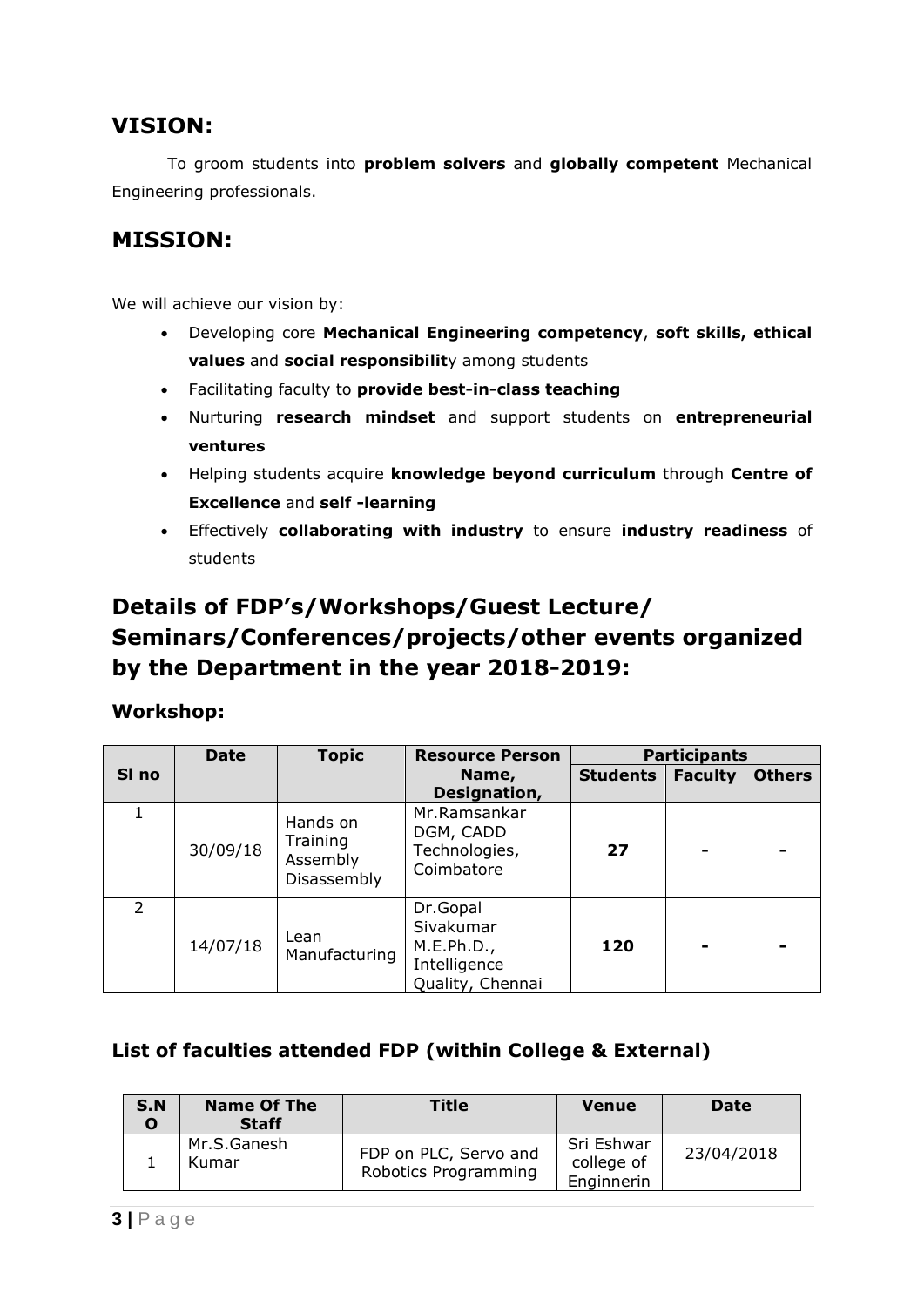|    |                        |                                                                                              | g                                                            |                          |
|----|------------------------|----------------------------------------------------------------------------------------------|--------------------------------------------------------------|--------------------------|
|    |                        |                                                                                              |                                                              | 28/04/2018               |
| 2  | Mr.R.Vivek             | Faculty Induction<br>Programme by Teaching<br>Learning Centre                                | Coimbator<br>e Institute<br>Ωf<br>Technology                 | 12.11.2018<br>08.12.2018 |
| 1. | Mr.Y.Suresh babu       | Experimental Design,<br>Prediction Modelling and<br><b>Optimization Tools</b><br>(EDPMOT'18) | Governme<br>nt College<br>Ωf<br>Technology<br>Coimbator<br>e | 12.12.2018<br>18.12.2018 |
| 2. | Mr.S.Balasubrama<br>ni | Experimental Design,<br>Prediction Modelling and<br><b>Optimization Tools</b><br>(EDPMOT'18) | Governme<br>nt College<br>Ωf<br>Technology<br>Coimbator<br>e | 12.12.2018<br>18.12.2018 |
| 3  | Mr.S.Dharani<br>Kumar  | Experimental Design,<br>Prediction Modelling and<br><b>Optimization Tools</b><br>(EDPMOT'18) | Governme<br>nt College<br>Ωf<br>Technology<br>Coimbator<br>е | 12.12.2018<br>18.12.2018 |

# **Workshops attended by staff members:**

| S.NO          | <b>Name Of the Staff</b> | <b>Title</b>                                                                                                    | <b>Venue</b>                               | Year/Date                   |
|---------------|--------------------------|-----------------------------------------------------------------------------------------------------------------|--------------------------------------------|-----------------------------|
| $\mathbf{1}$  | Mr.Vimal.A               | Planning of<br><b>UBA</b><br>activities in<br>village<br>clusters<br>adopted by<br>participating<br>institution | <b>IITM</b>                                | 2)018<br>6/8/2018           |
| 1             | Mr.B.Santhosh<br>Kumar   | One day<br>workshop on<br><b>NPTEL</b><br><b>National</b><br>Programme<br>on Teaching<br>Enhanced<br>Learning   | K.Ramakrishna<br>College of<br>Engineering | 2018<br>27/7/2018           |
| $\mathcal{P}$ | Mr.T.Ramakrishnan        | <b>PROSPECTS</b><br>ΙN<br><b>MATERIALS</b>                                                                      | Karpagam Academy<br>of Higher Education    | 27/9/2018<br>&<br>28/9/2018 |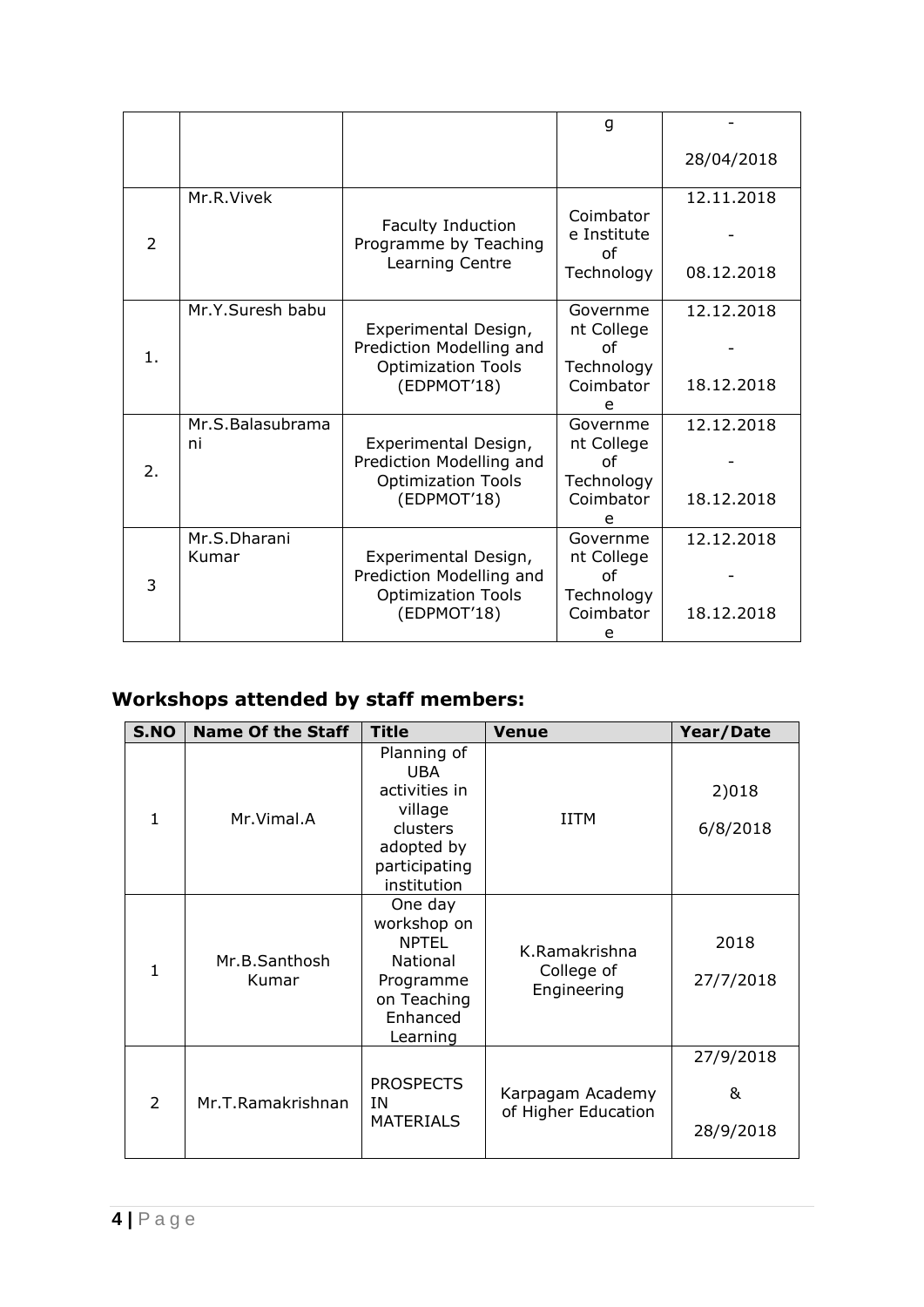|                | <b>PROSPECTS</b><br>Karpagam Academy |                        |                                         | 27/9/2018<br>& |
|----------------|--------------------------------------|------------------------|-----------------------------------------|----------------|
|                | Mr.S.Ganesh Kumar                    | ΙN<br><b>MATERIALS</b> | of Higher Education                     | 28/9/2018      |
|                |                                      | <b>PROSPECTS</b>       |                                         | 27/9/2018      |
|                | Mr.S.Balasubramani                   | IN<br><b>MATERIALS</b> | Karpagam Academy<br>of Higher Education | &              |
|                |                                      |                        |                                         | 28/9/2018      |
|                |                                      |                        |                                         | 27/9/2018      |
|                | Mr.S.Venkatesh                       | <b>PROSPECTS</b><br>ΙN | Karpagam Academy<br>of Higher Education | &              |
|                |                                      | <b>MATERIALS</b>       |                                         | 28/9/2018      |
|                |                                      |                        |                                         | 2018           |
|                |                                      | Academic<br>Leadership | Coimbatore Institute<br>of Technology   | 26/9/2018      |
| 1.             | Dr.R.Suresh Kumar                    | Development            |                                         |                |
|                |                                      | Programme              |                                         | 28/9/2018      |
|                |                                      |                        |                                         | 2018           |
|                |                                      | Academic<br>Leadership | Coimbatore Institute                    | 26/9/2018      |
| $\overline{2}$ | Mr.G.Gokilakrishnan                  | Development            | of Technology                           |                |
|                |                                      | Programme              |                                         | 28/9/2018      |
|                |                                      |                        |                                         |                |

### **Guest Lecture:**

| <b>S.N</b>     |                |                                                                                  | <b>Resource Person Name,</b>                                         |                     | <b>Participants</b> |                   |
|----------------|----------------|----------------------------------------------------------------------------------|----------------------------------------------------------------------|---------------------|---------------------|-------------------|
| $\mathbf{o}$   | <b>Date</b>    | <b>Topic</b>                                                                     | <b>Designation, Place of</b><br><b>Travel</b>                        | <b>Studen</b><br>ts | <b>Facul</b><br>ty  | <b>Othe</b><br>rs |
| 1              | 14/07/20<br>18 | Interview<br>Skills and<br>Personality<br>Developmen                             | Mr.V.Sundararajan<br>Senior Advisor - Quest<br>Global - Bangalore    | 48                  | 3                   |                   |
| $\overline{2}$ | 14/07/20<br>18 | Roles and<br>Responsibilit<br>ies of an<br>Employee in<br>an<br>Organizatio<br>n | Ramasubramanian H (HRS)<br>Vice President<br>Brakes India<br>Chennai | 233                 | 25                  |                   |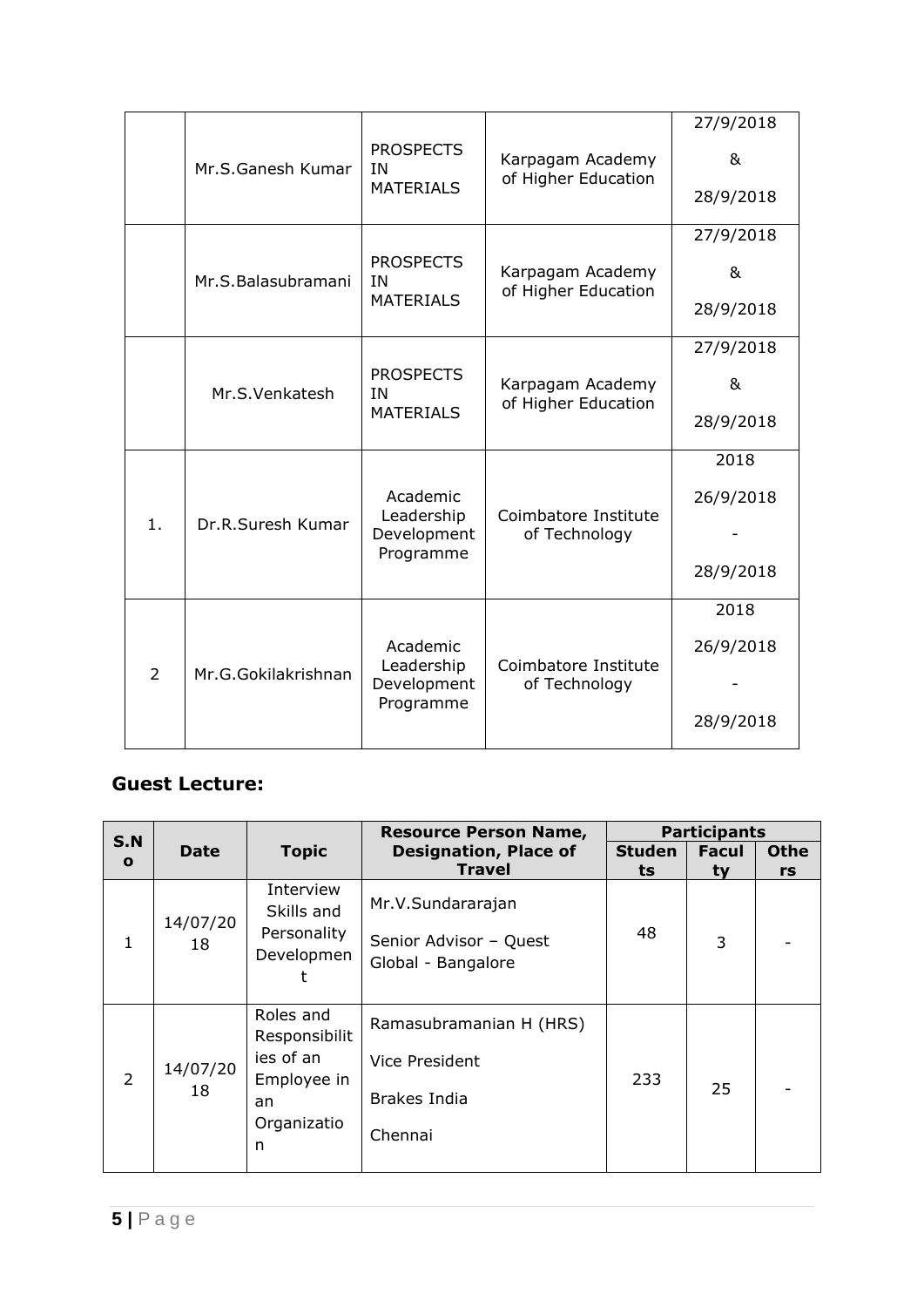| 3              | 14/07/20<br>18 | Lean<br>Manufacturi<br>ng                                                | Dr.Gopal Sivakumar<br>M.E., Ph.D.,<br>GM - Intelligence Quality<br>Chennai             | 60  | 3              |  |
|----------------|----------------|--------------------------------------------------------------------------|----------------------------------------------------------------------------------------|-----|----------------|--|
| 4              | 2/8/2018       | Advanced<br>Manufacturi<br>ng Process                                    | Mr.K.Selvaraj<br>General Manager<br><b>Hitech CNC Machines</b><br>Coimbatore           | 103 | $\overline{2}$ |  |
| 5              | 10/8/201<br>8  | Technical<br>Session on<br>Industrial<br>Revolution                      | Mr.B.Anbuthambi<br><b>Vice President</b><br><b>ICT Academy</b><br>Chennai              | 462 | 25             |  |
| 6              | 10/8/201<br>8  | Future of<br>safety<br>systems in<br>Automobiles                         | Mr.N.Narasimhamoorthi<br>Senior General Manager<br>Brakes India Pvt. Ltd<br>Chennai    | 462 | 25             |  |
| $\overline{7}$ | 10/8/201<br>8  | <b>INDUSTRY</b><br>$4.0 -$<br>Relevance<br>of<br>Mechanical<br>Engineers | Mr.S.Senkathir Selvan<br><b>Business Owner TCS</b><br>Digifleet<br>TCS - Chennai       | 462 | 25             |  |
| 8              | 10/8/201<br>8  | Technical<br>Session on<br>Industry 4.0                                  | Mr.Ravi Ramarao<br><b>Chief Architect</b><br>Industry 4.0<br>Robert Bosch<br>Bangalore | 462 | 25             |  |
| 9              | 10/8/201<br>8  | Session on<br>"CAN LIFE"                                                 | Mr.S.Rathinavel Rajan<br>$Head - HR$<br><b>Ball Coporation Chennai</b>                 | 462 | 25             |  |
| 10             | 10/8/201       | <b>INDUSTRY</b><br>$4.0 -$                                               | Mr.P.C.Krishnan                                                                        | 462 | 25             |  |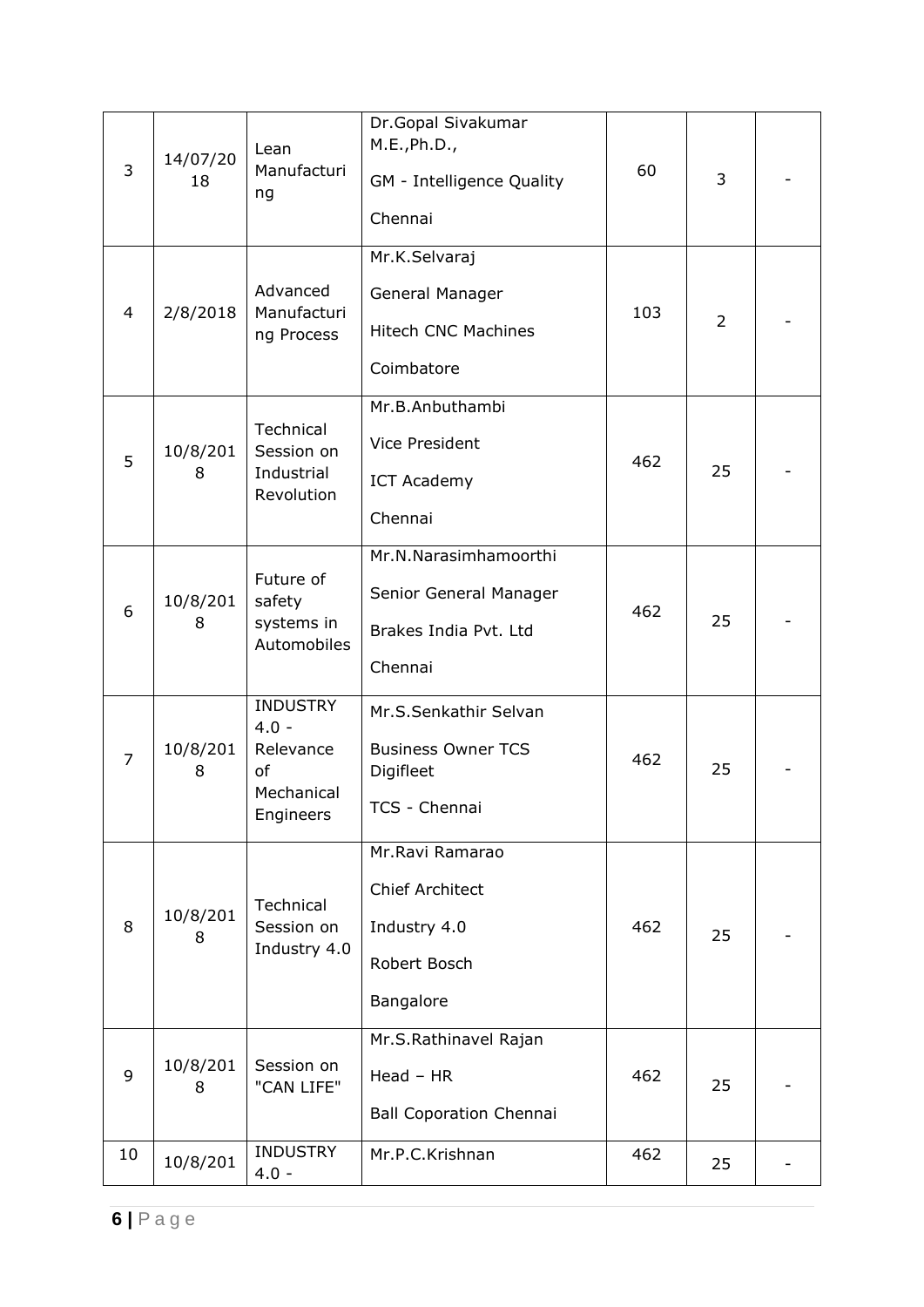|    | 8              | Application<br>to EPCC<br><b>Business</b>                                    | GM - Technical Services<br>Petrofac<br>Chennai                                                       |     |                |  |
|----|----------------|------------------------------------------------------------------------------|------------------------------------------------------------------------------------------------------|-----|----------------|--|
| 11 | 10/8/201<br>8  | Relevance<br>of<br><b>INDUSTRY</b><br>4.0 for Oil<br>and Gas<br>Industry     | Dr.R.Arulmani<br>Principal welding Engineer<br>Cameron<br>Coimbatore                                 | 462 | 25             |  |
| 12 | 10/8/201<br>8  | Factory of<br>the Future                                                     | Ms.Shilpa Vyapari<br>Founder & CEO<br><b>Indicus Software</b><br>Japan                               | 462 | 25             |  |
| 13 | 29/09/20<br>18 | Computer<br>Aided<br>Design as<br>Per Industry<br>standards                  | Sabariraj.P<br>General Manager<br><b>CAD Solutions</b><br>Coimbatore                                 | 120 | $\overline{2}$ |  |
| 14 | 5/10/201<br>8  | Gokart and<br>E-kart Art to<br>Part                                          | Mr.Ramshankar, Mr.Arun, Mr.<br>Karthik<br>Design Engineers<br><b>CADD Technologies</b><br>Coimbatore | 27  | 8              |  |
| 15 | 25/10/20<br>18 | <b>ISHRAE</b><br><b>STUDENT</b><br><b>CHAPTER</b><br><b>INSTALLATI</b><br>ON | S.Raju<br>Retired General Manager,<br>Batliboi Limited,<br>Coimbatore                                | 30  | 6              |  |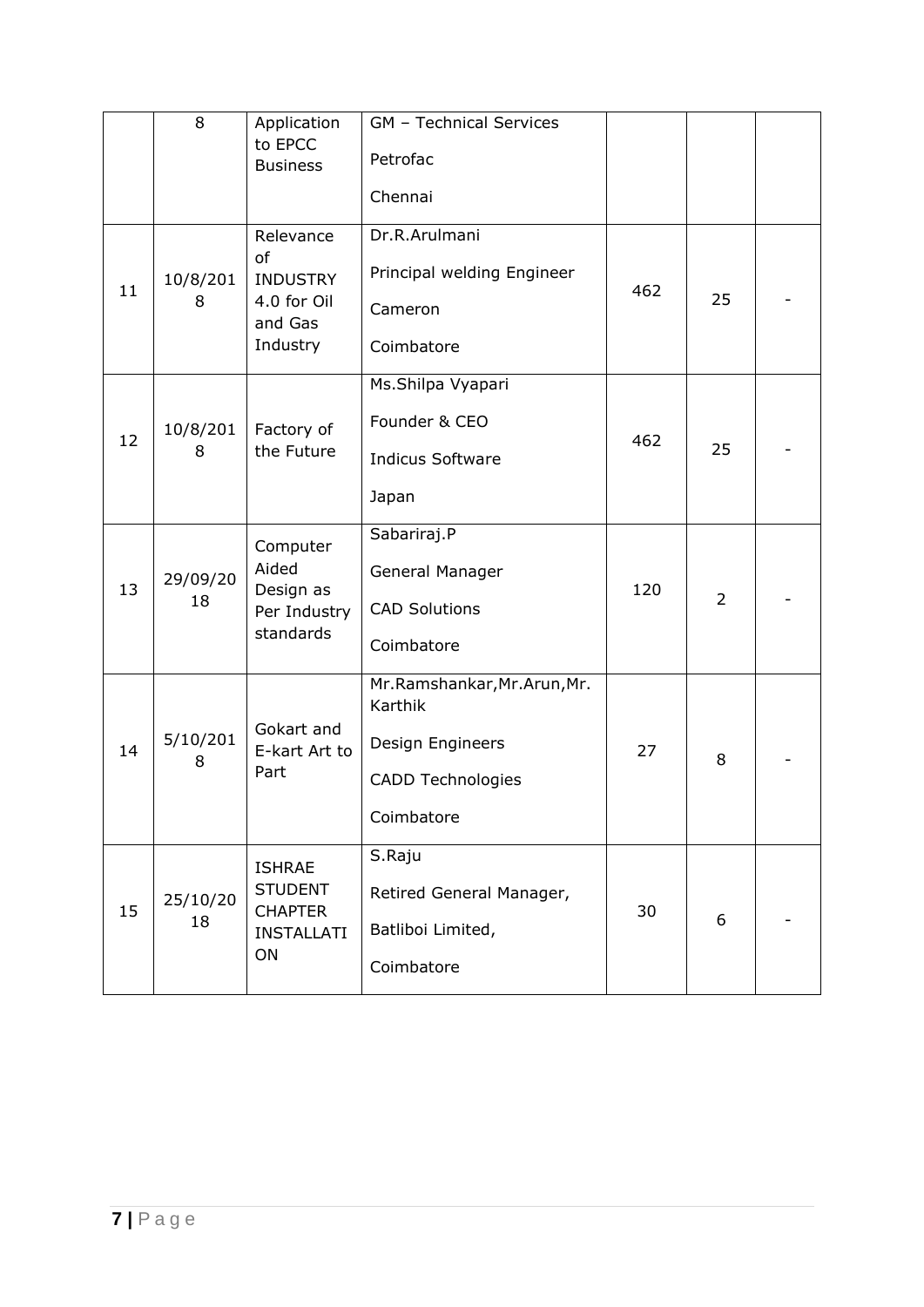# **Staff achievements: Papers published in journals:**

| <b>S.NO</b>    | <b>Name of the Staff</b>                                                    | <b>Journal</b><br><b>Name</b>                                                                    | <b>Title of the Paper</b>                                                                                                                                                                | <b>Publication</b><br>Year/Date |
|----------------|-----------------------------------------------------------------------------|--------------------------------------------------------------------------------------------------|------------------------------------------------------------------------------------------------------------------------------------------------------------------------------------------|---------------------------------|
| $\mathbf{1}$   | Dr.S.Venkatesh                                                              | Particulate<br>Science and<br>Technology,<br>An<br>International<br>Journal                      | Modification of the<br>cyclone separator<br>geometry for improving<br>the performance using<br>Taguchi and CFD<br>approach                                                               | May 2018                        |
| $\overline{2}$ | Mr.G.Gokilakrishnan                                                         | International<br>Journal of<br>Pure and<br>Applied<br><b>Mathematics</b>                         | <b>Simulation Based</b><br>Swarm Intelligence to<br>Generate<br>Manufacturing-<br>distribution Plan for a<br>Bearing Industry under<br>Uncertain Demand and<br><b>Inventory Scenario</b> | 2018                            |
| 3              | Mr.S.Balasubramani                                                          | China<br>Foundry                                                                                 | Investigation on<br>mechanical properties<br>of aluminium 7075 -<br>boron carbide - coconut<br>shell fl y ash reinforced<br>hybrid metal matrix<br>composites                            | Nov 2018                        |
| $\overline{4}$ | Mr.S.Ganeshkumar<br>Dr.R.Sureshkumar<br>Dr.S.Venkatesh<br>Dr.T.Ramakrishnan | International<br>Journal of<br>Mechanical<br>Engineering &<br>Technology                         | Investigation of wear<br>behaviour of Silicon<br>Carbide tool inserts and<br><b>Titanium Nitride Coated</b><br>tool inserts in<br>machining of EN8 Steels                                | Jan 2019                        |
| 5              | Mr.Dharanikumar.S<br>Ms.Divya.S                                             | International<br>Journal for<br>Research in<br>Applied<br>Science &<br>Engineering<br>Technology | Investigation of<br>Corrosion Properties of<br>Aluminum 5083 Alloy<br>and Graphite Composite                                                                                             | Apr 2018                        |
| 6              | Mr.V.Naveenprabhu                                                           | International<br>Journal for<br>Scientific<br>Research &<br>Development                          | A Review of Evaporative<br>Cooling of Finned and<br>Non-Finned Heat<br>Exchanger on<br>Condenser                                                                                         | Apr 2018                        |
| $\overline{7}$ | Mr.F.Justindhiraviam                                                        | International<br>Journal for<br>Scientific<br>Research &<br>Development                          | A Review on<br>Performance Analysis of<br>Solar Air Dryer using<br>Different Coatings                                                                                                    | Apr 2018                        |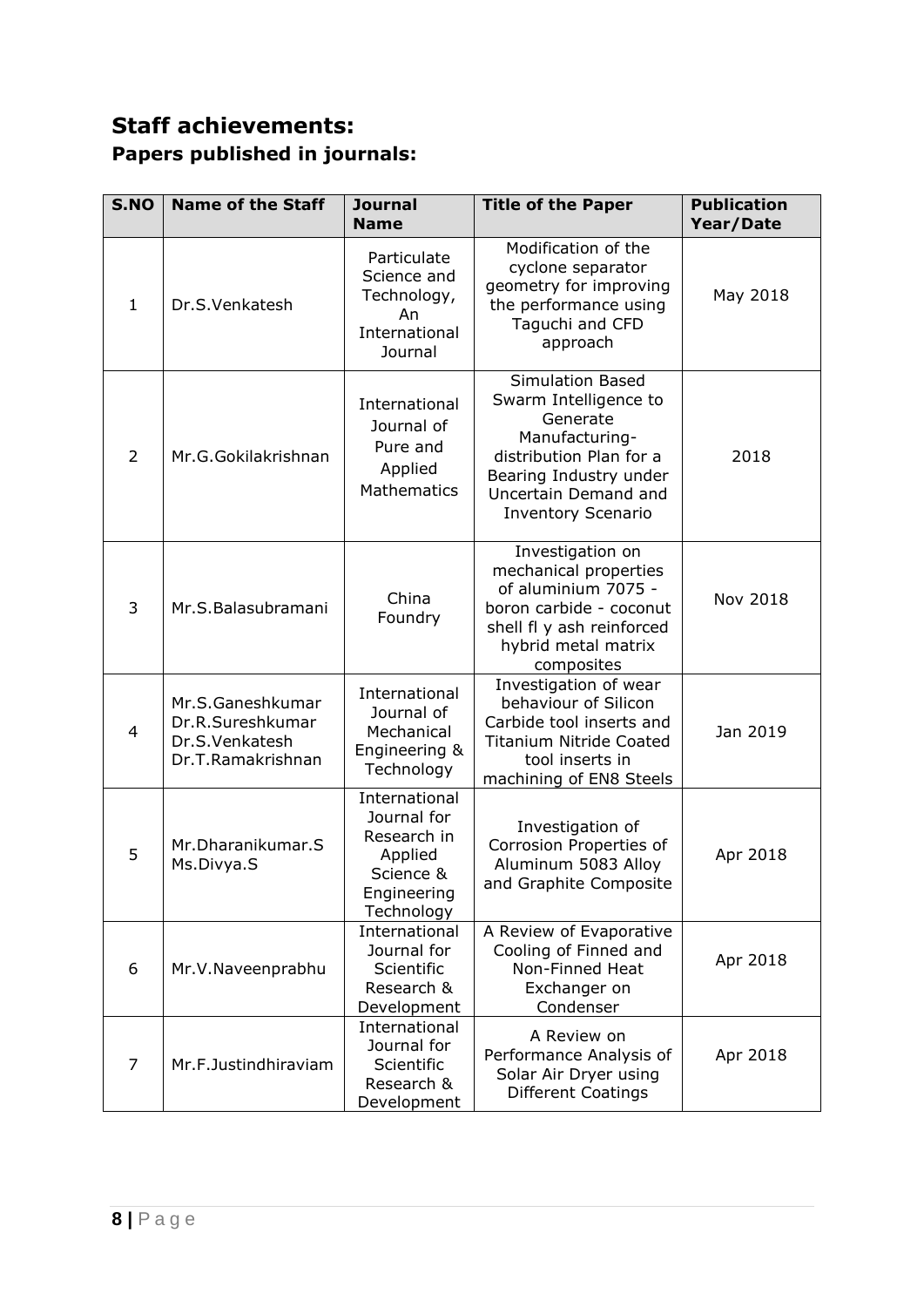| 8 | Mr.F.Justindhiraviam | International<br>Journal for<br><b>Scientific</b><br>Research &<br>Development        | A Review on Reducing<br>Emissions in CI Engines<br>by using Porous Medium                                                              | Apr 2018 |
|---|----------------------|---------------------------------------------------------------------------------------|----------------------------------------------------------------------------------------------------------------------------------------|----------|
|   | Mr. Dharanikumar. S  | International<br>Journal of<br>Emerging<br>Technologies<br>in Engineering<br>Research | Numerical Investigation<br>on Structural Analysis of<br><b>Connecting Rod Bush</b>                                                     | Apr 2018 |
|   | Mr.B.Santhoshkumar   | International<br>Journal for<br><b>Scientific</b><br>Research &<br>Development        | Effect of Load on Joint<br><b>Efficiency and Hardness</b><br>in Friction Stir Welding<br>of AA6061 & AA6063<br><b>Aluminium Alloys</b> | Apr 2018 |

# **Students Achievements:**

# **Event participation (curricular & extracurricular):**

| S.<br><b>No</b> | <b>Students Name</b>                              | <b>Event Name</b>                                           | <b>Prize/Award</b><br><b>Won/Participation</b> | <b>Venue</b>                                              | Ev<br>ent<br>Da<br>te  |
|-----------------|---------------------------------------------------|-------------------------------------------------------------|------------------------------------------------|-----------------------------------------------------------|------------------------|
| 1               | ELANGOVAN K,<br>FREDRIC PREM .W,<br>Kavi Bharathi | <b>Engine Dismantling</b><br>& Assembling -<br>ASTHRAA 2019 | Second Prize                                   | Karpag<br>am<br>Acade<br>my of<br>Higher<br>Educat<br>ion | 19/<br>02/<br>201<br>9 |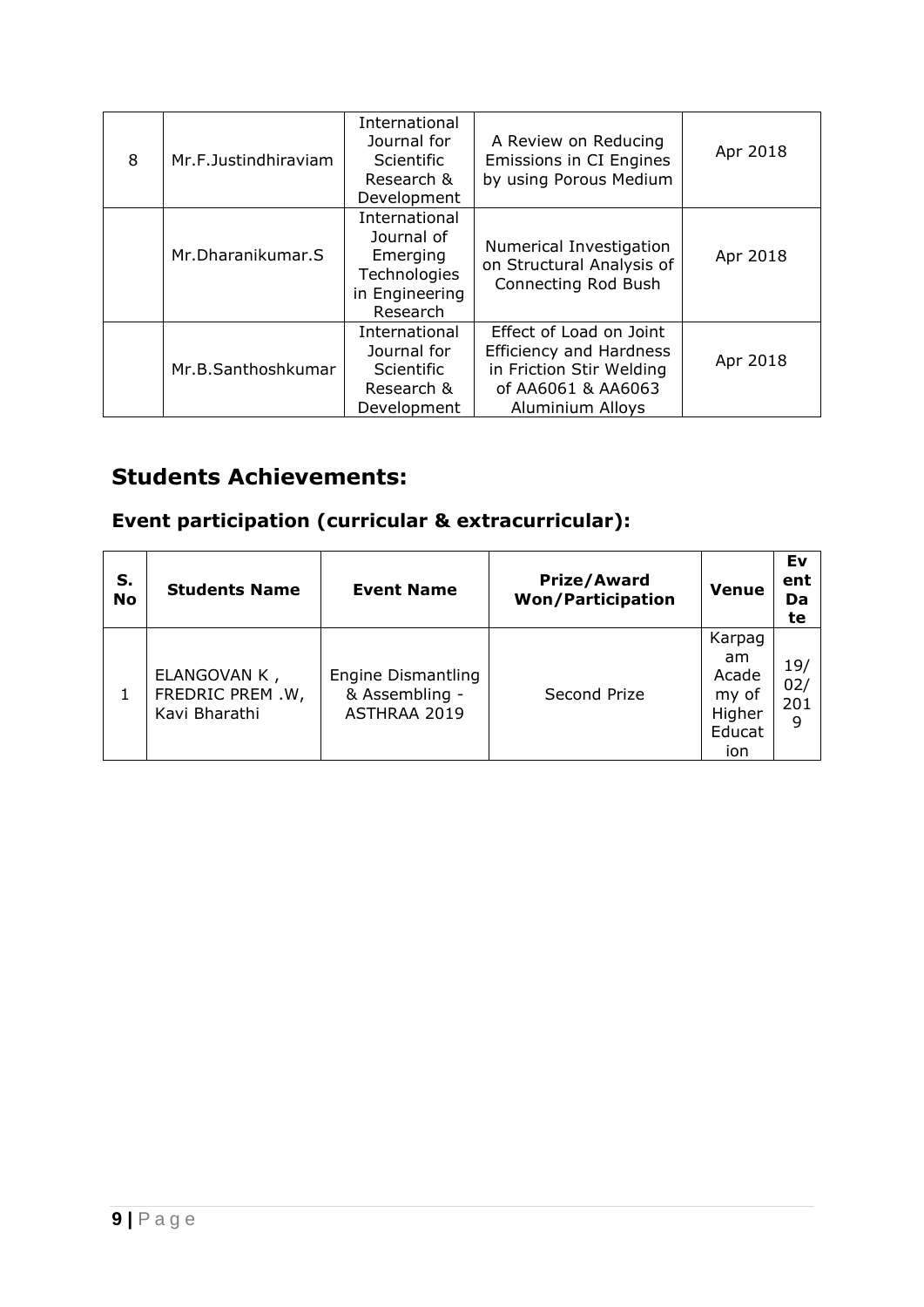| Saranav.H<br>Arun Kumar.R<br>Prasath.S<br>Vignesh.R,<br>Vignes.R.R<br>Ashlin.M<br>Siva Sabari.M,<br>Nihilesh Karthick,<br>Shyam Shankar .K,<br>Praveenkumar .T,<br><b>Bharat Formula</b><br><b>CADD</b><br>Srinivasu .A,<br>2/8<br>Gokul.K<br>Overall India Ranking 36<br><b>TECHN</b><br>Karting<br>$\overline{2}$<br>/20<br>th Place<br>Championship<br><b>OLOGI</b><br>Yagesh G,<br>18<br>Udhayakumar S<br><b>GO-CART EVENT</b><br>ES.<br>Vijay Rengaraj.P<br>Raakesh M,<br>Naveennan S<br>Gokula Krishnan P,<br>Akhash Kanna P,<br>Abubakkar Sidhik S<br>.M, Lakshmana<br>Prabhu. N<br>Gokulkrishnan S,<br>Abishek S |
|--------------------------------------------------------------------------------------------------------------------------------------------------------------------------------------------------------------------------------------------------------------------------------------------------------------------------------------------------------------------------------------------------------------------------------------------------------------------------------------------------------------------------------------------------------------------------------------------------------------------------|
|--------------------------------------------------------------------------------------------------------------------------------------------------------------------------------------------------------------------------------------------------------------------------------------------------------------------------------------------------------------------------------------------------------------------------------------------------------------------------------------------------------------------------------------------------------------------------------------------------------------------------|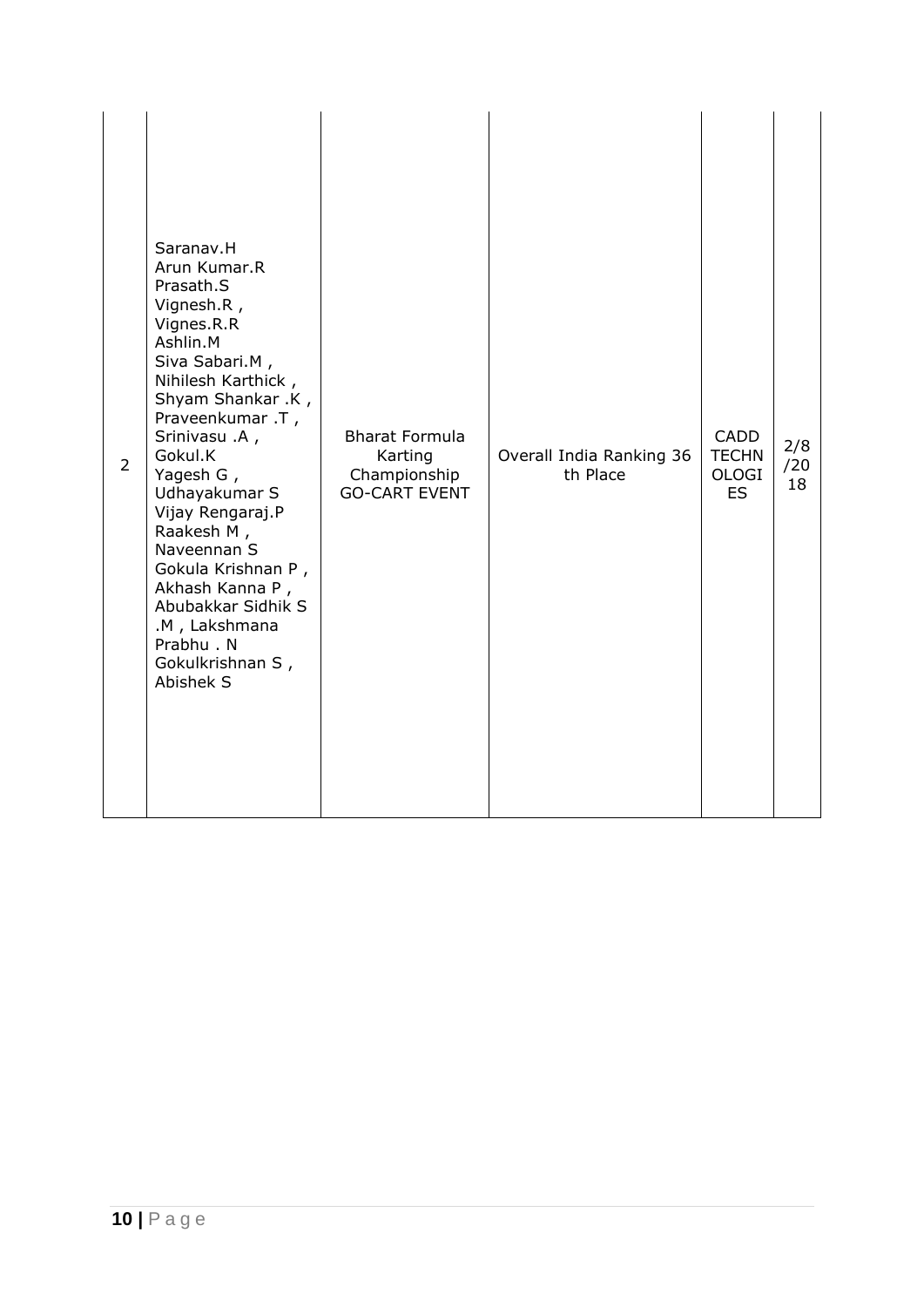| 3 | S.Balaji<br>P.Deepak<br>T.Dhanushkrishna<br>S.Dhanyapriyadhar<br>shan<br>A.Dinesh<br>K.Elangovan<br>W.Fedric Prem<br>K.Kavibharathi<br>M.Mohammedjavee<br>d<br>K.Mohan Aravind<br>D.Dharanidharan<br>S.Pradeep<br>K.Hariharan<br>S.Sajeev<br><b>B.V.Nithish Kumar</b><br>R.Ashwath<br>R.Ajithvelayutham<br>K.V.Gowtham<br>S.Balaharinagendra<br>$\mathsf{n}$<br>T.Ruthresh<br>S.Dharsan | National Super<br>Karting<br>Championship | Overall India Ranking 10<br>th Place | Sr<br>Motors<br>ports,<br>Hydera<br>bad | 25/<br>09/<br>201<br>8 |
|---|-----------------------------------------------------------------------------------------------------------------------------------------------------------------------------------------------------------------------------------------------------------------------------------------------------------------------------------------------------------------------------------------|-------------------------------------------|--------------------------------------|-----------------------------------------|------------------------|
|---|-----------------------------------------------------------------------------------------------------------------------------------------------------------------------------------------------------------------------------------------------------------------------------------------------------------------------------------------------------------------------------------------|-------------------------------------------|--------------------------------------|-----------------------------------------|------------------------|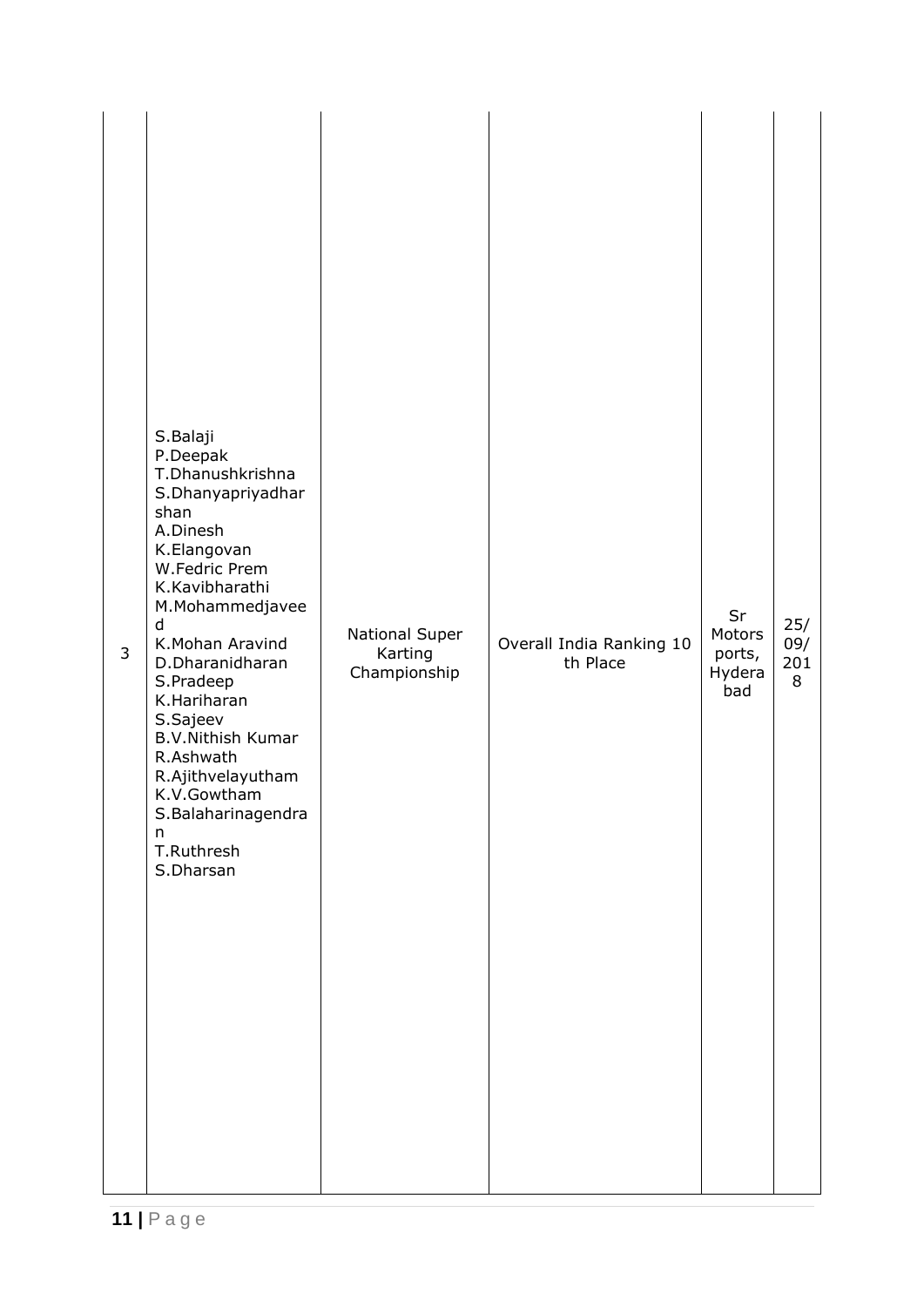| 4 | 1.S.Balaji<br>2.P.Deepak<br>3.T.Dhanushkrishna<br>4.S.Dhanyapriyadh<br>arshan<br>5.A.Dinesh<br>6.K.Elangovan<br>7.W.Fedric Prem<br>8.K.Kavibharathi<br>9.M.Mohammedjav<br>eed<br>10.K.Mohan<br>Aravind<br>11.D.Dharanidhara<br>n<br>12.S.Pradeep<br>13.K.Hariharan<br>14.S.Sajeev<br>15.B.V.Nithish<br>Kumar<br>16.T.Ruthresh<br>17.S.Balaharinagen<br>dran<br>18.K.V.Gowtham<br>19.R.Ajithvelayutha<br>m<br>20.M.Chinraj<br>21.R.Ashwath | <b>Bharat Formula</b><br>Karting<br>Championship<br><b>GO-CART EVENT</b> | Overall India Ranking 10<br>th Place | <b>CADD</b><br><b>TECHN</b><br><b>OLOGI</b><br><b>ES</b> | 2/8<br>/20<br>18 |
|---|-------------------------------------------------------------------------------------------------------------------------------------------------------------------------------------------------------------------------------------------------------------------------------------------------------------------------------------------------------------------------------------------------------------------------------------------|--------------------------------------------------------------------------|--------------------------------------|----------------------------------------------------------|------------------|
| 5 | 1. Siva Sabari M                                                                                                                                                                                                                                                                                                                                                                                                                          | Indian Karting                                                           | 4 th position in                     | <b>Nexus</b>                                             | 17/              |
|   | 2. Prasath S                                                                                                                                                                                                                                                                                                                                                                                                                              | Championship                                                             | Acceleration Test,                   | Motors                                                   | 02/              |
|   | 3. Pradeep Rohin K                                                                                                                                                                                                                                                                                                                                                                                                                        | Season 3                                                                 | Virtuals Over all ranking            | port                                                     | 201              |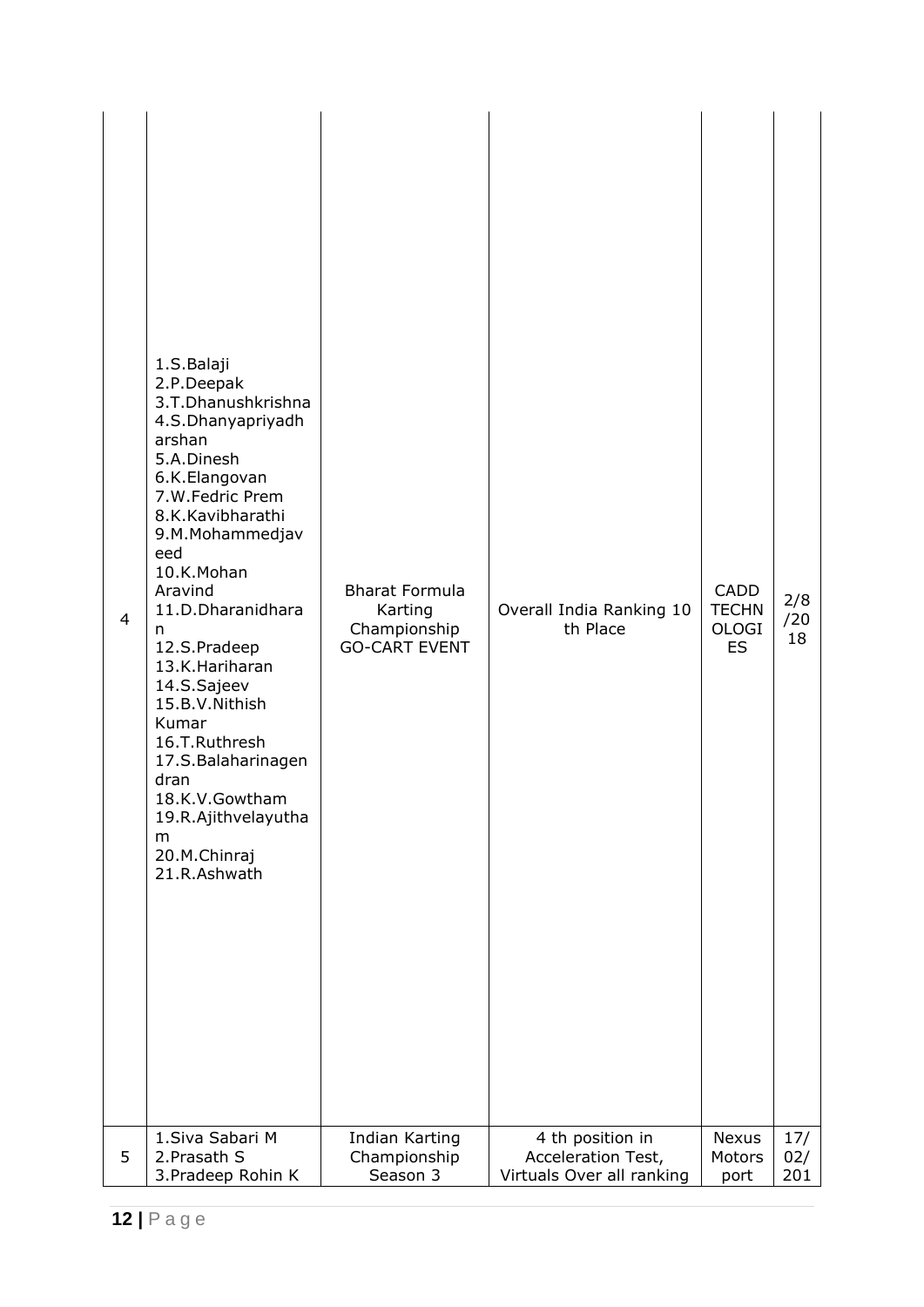|                | 4. Vignes R R<br>5. Yagesh G<br>6. Vignesh R<br>7.Sandeep K P<br>8. Vaibhav U<br><b>Bhutada</b><br>9. Saranav H<br>10.Surendar M<br>11.Suraj M<br>12. Yasar Arafath S<br>13.Selvakumar R<br>14. Venkatesh<br>Prasath M<br>15. Saravanan N<br>16. Udaya Kumar S<br>17. Raakesh M<br>18.Dinesh A<br>19.Saji S<br>20. Prem Kumar V<br>21.Sathish D<br>22. Muralidharan R<br>23. Naveenan S<br>24. Vijay Rengaraj<br>P<br>25.Sudalai<br>Thangamani J R<br>26. Naveen S<br>27. Santhosh T<br>28. Ravikumar P<br>29. Mohan P B |                             | - 34, Final Event over all<br>ranking - 30 out of 138<br>team across India |                                                                                                                                              | 9                      |
|----------------|--------------------------------------------------------------------------------------------------------------------------------------------------------------------------------------------------------------------------------------------------------------------------------------------------------------------------------------------------------------------------------------------------------------------------------------------------------------------------------------------------------------------------|-----------------------------|----------------------------------------------------------------------------|----------------------------------------------------------------------------------------------------------------------------------------------|------------------------|
| 6              | Nambi Rajan J K                                                                                                                                                                                                                                                                                                                                                                                                                                                                                                          | Paper Contest               | Third Place                                                                | The<br>Coimb<br>atore<br>Produc<br>tivity<br>Counci                                                                                          | 18/<br>02/<br>201<br>9 |
| $\overline{7}$ | Sibi Mauriyan k,<br>G.Ramkumar                                                                                                                                                                                                                                                                                                                                                                                                                                                                                           | Paper Presentation          | <b>First Place</b>                                                         | <b>HINDU</b><br><b>STHAN</b><br><b>COLLE</b><br><b>GE OF</b><br><b>ENGIN</b><br><b>EERIN</b><br><b>G AND</b><br><b>TECHN</b><br><b>OLOGY</b> | 23/<br>02/<br>201<br>9 |
| 8              | Karthick B                                                                                                                                                                                                                                                                                                                                                                                                                                                                                                               | Mech Hunt -<br>YUKATHA 2k19 | <b>First Place</b>                                                         | <b>PSG</b><br>Institu<br>te of<br>Techn<br>ology<br>and<br>Applie<br>d<br>Resear<br>ch                                                       | 13/<br>02/<br>201<br>9 |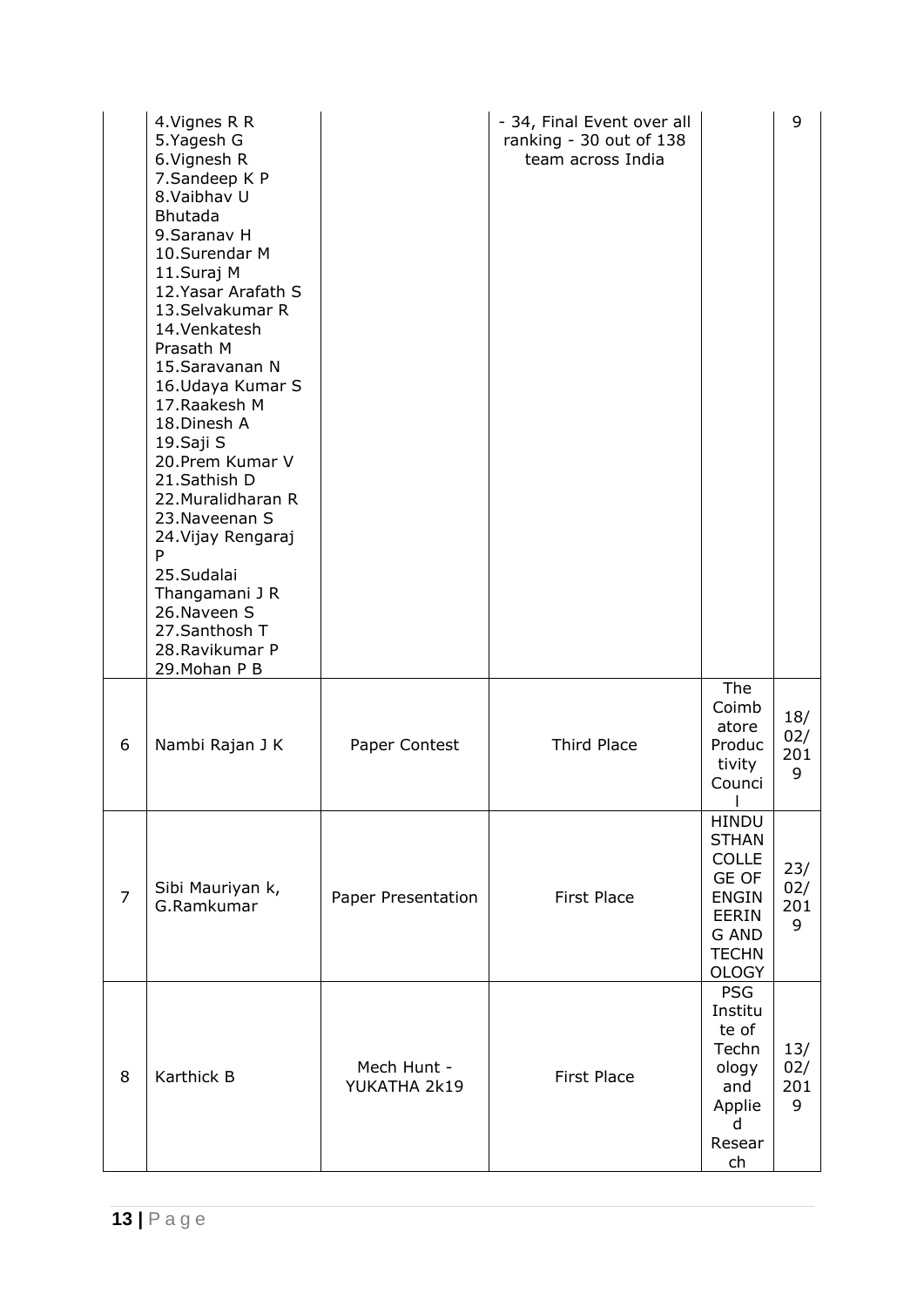| 9  | <b>DEPAK</b><br>CHAKKARAVARTHY.<br>R, BALAJI K,<br>MOHAN JEET M,<br>JAYANT .V | EUREKA - KRIYA<br>2k19                  | First Prize & Cash Award<br>of Rs.5000/- | <b>PSG</b><br>Colleg<br>e of<br>Techn<br>ology                                      | 23/<br>02/<br>201<br>9 |
|----|-------------------------------------------------------------------------------|-----------------------------------------|------------------------------------------|-------------------------------------------------------------------------------------|------------------------|
| 10 | Pradeep G                                                                     | Project<br>Presentation -<br>MEQUEST'19 | <b>FIRST Place</b>                       | Sri<br>Ramak<br>rishna<br>Colleg<br>e of<br>Engine<br>ering                         | 27/<br>02/<br>201<br>9 |
| 11 | S Manojkumar                                                                  | CADD Quest -<br>Technomeet'19           | <b>First Place</b>                       | Pollach<br>Institu<br>te of<br>Engine<br>ering<br>and<br>Techn<br>ology             | 22/<br>02/<br>201<br>9 |
| 12 | Shanketh S                                                                    | One Day Workshop<br>onFusion 360        | Participation                            | Hindus<br>than<br>Colleg<br>e of<br>Engine<br>ering<br>and<br>Techn<br>ology        | 20/<br>09/<br>201<br>8 |
| 13 | Shanketh S                                                                    | Auto Sudoku -<br>VAHANA V3.0            | Participation                            | Hindus<br>than<br>Colleg<br>e of<br>Engine<br>ering<br>and<br>Techn<br>ology        | 8/9<br>/20<br>18       |
| 14 | Shanketh S                                                                    | CAD Modelling -<br>VAHANA V3.0          | Participation                            | <b>Hindus</b><br>than<br>Colleg<br>e of<br>Engine<br>ering<br>and<br>Techn<br>ology | 8/9<br>/20<br>18       |
| 15 | Shanketh S                                                                    | Paper Presentation<br>- VAHANA V3.0     | Participation                            | Hindus<br>than<br>Colleg<br>e of<br>Engine<br>ering<br>and<br>Techn                 | 8/9<br>/20<br>18       |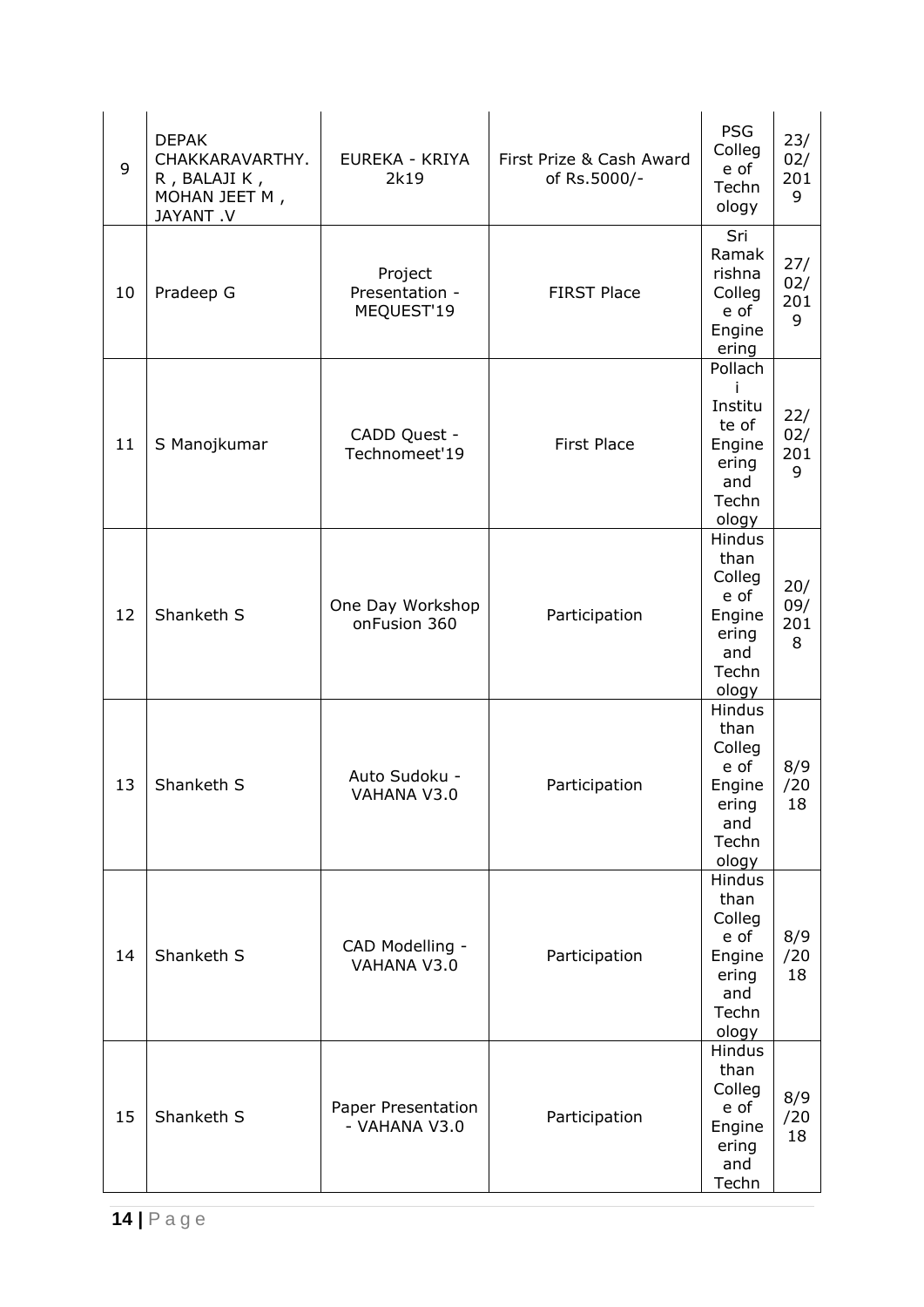|    |                                                   |                                                                                                                    |               | ology                                                                               |                                                      |
|----|---------------------------------------------------|--------------------------------------------------------------------------------------------------------------------|---------------|-------------------------------------------------------------------------------------|------------------------------------------------------|
| 16 | Shanketh S                                        | <b>DST &amp; Texas</b><br>Instruments India<br>Innovation<br>Challenge Design<br>Contest 2018                      | Participation | IIM,<br>Bangal<br>ore                                                               | 21/<br>11/<br>201<br>8                               |
| 17 | S.Naveen Prasath                                  | One Day Seminar<br>on Advanced<br>Composites for<br><b>Naval Applications</b><br>- Challenges and<br>Opportunities | Participation | Dr.Ma<br>haling<br>am<br>Colleg<br>e of<br>Engine<br>ering<br>and<br>Techn<br>ology | 14/<br>02/<br>201<br>9                               |
| 18 | Saranraj S, Rubesh<br>P                           | Paper Presentation<br>- MECHNOTRON<br>2019                                                                         | Participation | Coimb<br>atore<br>Institu<br>te of<br>Techn<br>ology                                | 10/<br>01/<br>201<br>$9 -$<br>11/<br>01/<br>201<br>9 |
| 19 | ELANGOVAN K,<br>FREDRIC PREM .W,<br>Kavi Bharathi | Auto Quiz -<br>ASTHRAA 2019                                                                                        | Participation | Karpag<br>am<br>Acade<br>my of<br>Higher<br>Educat<br>ion                           | 19/<br>02/<br>201<br>9                               |

# **Internship/Implant Training:**

| No. | <b>Name of Students</b>         | Year &       | <b>Name of the Industry</b>  | <b>Internship</b><br><b>Duration</b> |
|-----|---------------------------------|--------------|------------------------------|--------------------------------------|
|     |                                 | <b>Class</b> |                              | $(From - To)$                        |
| 1   | Gokulakrishnan.P<br>Akash kanna | II Mech<br>A | Veeyes steelcast Private Itd | $10/12/2018 -$<br>15/12/2018         |
| 2   | S.Karthikeyan                   | II Mech<br>A | Ambal Autos, Erode           | $3/12/2018 -$<br>13/12/2018          |
| 3   | P.Gokulakrishnan.P              | II Mech<br>A | Ramya Plastics               | 29/11/2018 -<br>8/12/2018            |
| 4   | V.P. Moganasundar               | II Mech<br>A | Meghsteels                   | 30/12/2018 -<br>14/12/2018           |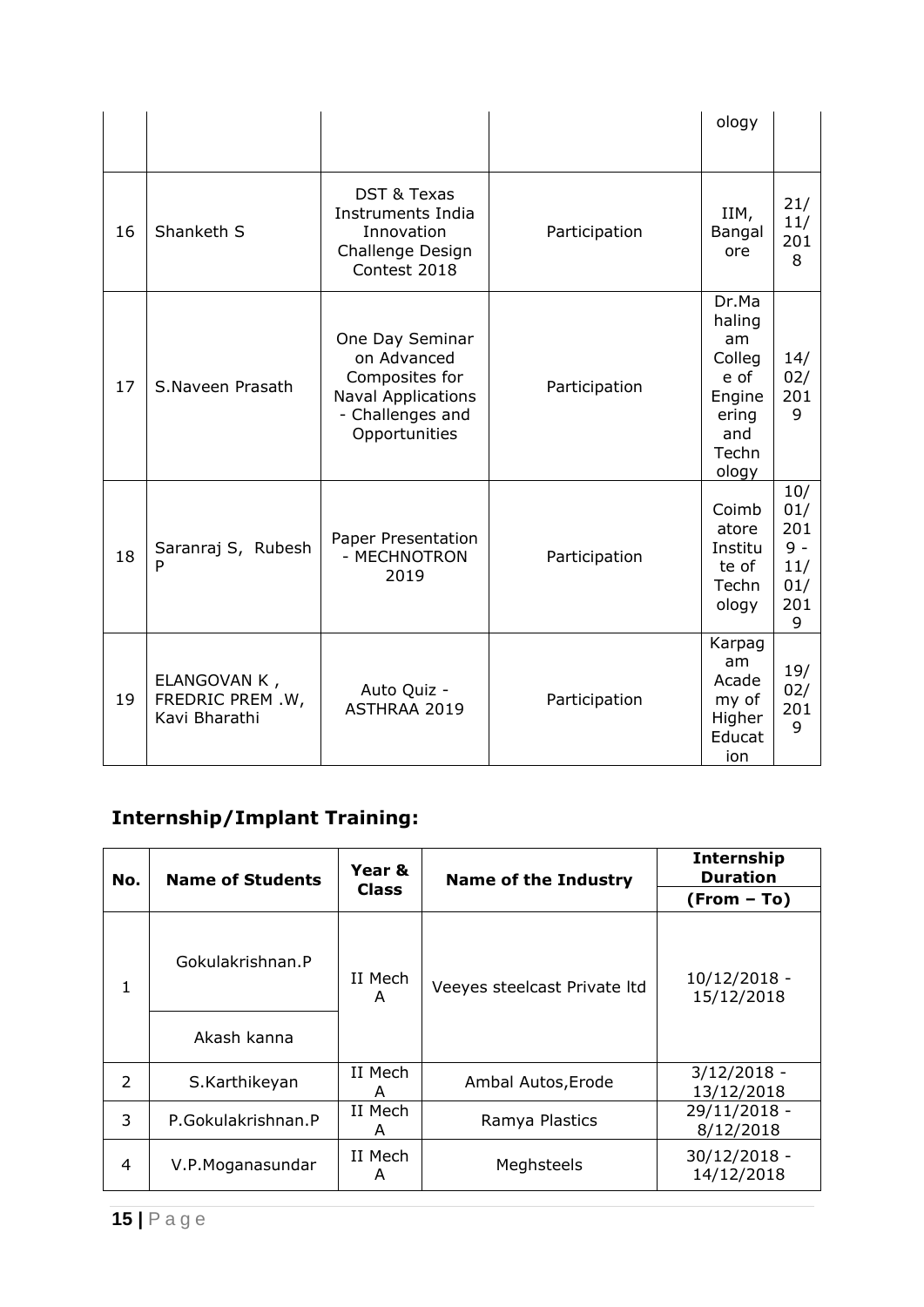|    | P.Mathanguru     |              | TNSTC, Pollachi                           |                            |  |
|----|------------------|--------------|-------------------------------------------|----------------------------|--|
|    | S.Dharsan        |              |                                           |                            |  |
| 5  | M.Kathirvel      | II Mech      |                                           | $6/12/2018 -$              |  |
|    | A.MAnojkumar     | А            |                                           | 13/12/2018                 |  |
| 6  | S.Dharsan        | II Mech<br>A | Unicast Alloys Pvt Ltd,<br>Coimbatore     | $3/12/2018 -$<br>7/12/2018 |  |
| 7  | Ajay. M          | II Mech<br>A | Covai Metal Works, Pollachi               | 12/12/2018 -<br>16/12/2018 |  |
|    | Dineshkumar.M    |              |                                           |                            |  |
| 8  | Denzi Rivaldo.R  | II Mech<br>A | Roots Industries                          | $3/12/2018 -$<br>7/12/2018 |  |
|    | Barath.s         | II Mech      | Shree Amman Motors,                       | $1/12/2018 -$<br>7/12/2018 |  |
| 9  | Abubakkar Sidhik | А            | Pollachi                                  |                            |  |
| 10 | Abishek.S        | II Mech<br>A | Quality Engineering, Sidco                | 11/12/2018 -<br>15/12/2018 |  |
| 11 | R.Nithish        | II Mech<br>B | TVS, Madurai                              | 26/11/2018-<br>4/12/2018   |  |
|    | C.Ruthravel      | II Mech<br>В |                                           |                            |  |
| 12 | Yashwanth        |              | Tirupur Hyundai,<br>Udumelpet             | $3/12/2018 -$<br>6/12/2018 |  |
|    | Sathishkumar.N   |              | Vinayaga Gears,<br>SIDCO, Coimbatore      |                            |  |
| 13 | Murugananthan.S  | II Mech      |                                           | $3/12/2018 -$              |  |
|    | K.Sriram         | B            |                                           | 4/12/2018                  |  |
|    | K.Ramkumar       |              |                                           |                            |  |
| 14 | Pavish.M         | II Mech<br>B | Bascet Engineering &<br>Services          | 20/11/2018-<br>29/11/2018  |  |
|    | Sathishkumar.N   |              |                                           |                            |  |
|    | Murugananthan.S  |              |                                           |                            |  |
|    | K.Ramkumar       | II Mech      |                                           | 7/12/2018 -                |  |
| 15 | Ranjith          | B            | Sarathy TVS, Pollachi                     | 8/12/2018                  |  |
|    | Nambirajan       |              |                                           |                            |  |
|    | Nithishkumar.B.V |              |                                           |                            |  |
| 16 | Nishanthkumar.T  | II Mech<br>В | <b>Sterling Engineering</b><br>Automation | $5/12/2018 -$<br>6/12/2018 |  |
|    | Ramkumar.K       |              |                                           |                            |  |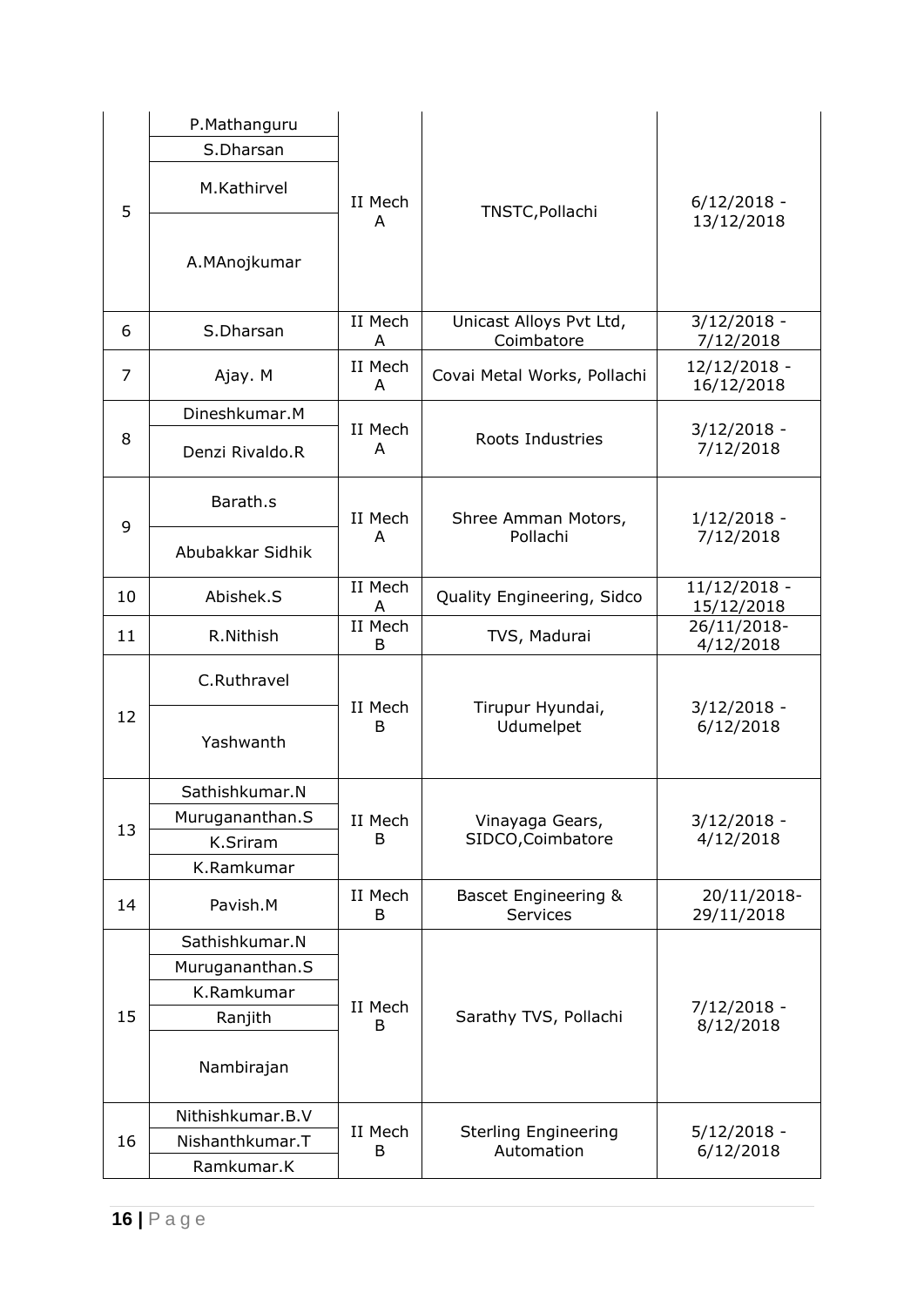|    | S.Naveenan               | II Mech              | Indo shell Pvt Ltd,                                    | $6/12/2018 -$                       |  |
|----|--------------------------|----------------------|--------------------------------------------------------|-------------------------------------|--|
| 17 | A.Vignesh                | B                    | Coimbatore                                             | 8/12/2018                           |  |
| 18 | R.Venkatesh              | II Mech              | Shri Sastha traders,                                   | $4/12/2018 -$                       |  |
|    | R.Ragupathy              | B                    | Coimbatore                                             | 7/12/2018                           |  |
|    | V.Jayant                 |                      |                                                        |                                     |  |
|    | R.Karthick               |                      |                                                        |                                     |  |
| 19 | Mohan Jeet               | <b>III Mech</b><br>A | Tafe                                                   | 3/9/2018<br>7/9/2018                |  |
|    | R.Deepak<br>Chakravarthy |                      |                                                        |                                     |  |
| 20 | Harshavardhan            | III Mech<br>A        | Robert Bosch                                           | 11/6/18-10/7/18                     |  |
| 21 | Karthick.B               | <b>III Mech</b><br>A | <b>ATS ELGi</b>                                        | 12/6/18-10/7/18                     |  |
| 22 | Balaji.K                 | <b>III Mech</b><br>A | Igasashi Motors P ltd                                  | 18/6/18-21/6/18                     |  |
| 23 | Harishkumar              | <b>III Mech</b><br>A | <b>Veeyes Alloys</b>                                   | $3/5/18 - 1/6/18$                   |  |
|    | Gowtham.K.V              |                      |                                                        |                                     |  |
| 24 | Deepak.P                 | III Mech<br>A        | Messer Cutting system                                  | 11/6/18-15/6/18                     |  |
|    | Fredic Prem.W            |                      |                                                        |                                     |  |
|    | Bala hari<br>Nagendran.S | III Mech<br>A        | Messer Cutting system                                  |                                     |  |
| 25 | Chandramoorthy           |                      |                                                        | 21/5/18-26/5/18                     |  |
|    | Dineshkumar.K            |                      |                                                        |                                     |  |
|    | Balaji.S                 |                      |                                                        |                                     |  |
| 26 | Nishanth.A               | III Mech             | Messer Cutting system                                  | 21/5/18-26/5/18                     |  |
|    | Sivakumar.K              | B                    |                                                        |                                     |  |
|    | AJAY RICHARD.J           |                      | Bimetal Bearings Ltd,<br>Coimbatore                    | July 2018 - March                   |  |
| 27 | <b>ARTHUR</b>            | IV Mech              |                                                        |                                     |  |
|    | ADAIKALARAJ.J            | A                    |                                                        | 2019                                |  |
|    | KAVYA .L                 | IV Mech              |                                                        | $24/01/2019 -$                      |  |
| 28 | ASHLIN.M                 | A                    | Surfine Tools, Coimbatore                              | March 2019                          |  |
| 29 | <b>ASHOK KUMAR N</b>     | IV Mech<br>A         | NASENS Mining and<br>Automation Pvt Ltd,<br>Coimbatore | $17/12/2018 -$<br><b>March 2019</b> |  |
|    | <b>GOKUL.K</b>           | IV Mech              | Doiter Castings Pvt Ltd,                               | $05/01/2019 -$                      |  |
| 30 | <b>HARIHARAN K</b>       | A                    | Coimbatore                                             | <b>March 2019</b>                   |  |
|    | FRANKILIN .A             |                      |                                                        |                                     |  |
| 31 | MARUTHANAYAGAM.R         | IV Mech<br>A         | ELGI EQUIPMENTS (P)Ltd,<br>Coimbatore                  | 17/12/2018 -<br><b>March 2019</b>   |  |
|    | MOHAMED IJAZ H           |                      |                                                        |                                     |  |
|    | KATHIRESH.N              |                      |                                                        |                                     |  |
| 32 | ATHEESWARAMANI.A         | IV Mech<br>A         | <b>PRICOL Engineering</b><br>Industries private ltd,   | $19/12/2018 -$<br>09/1/2            |  |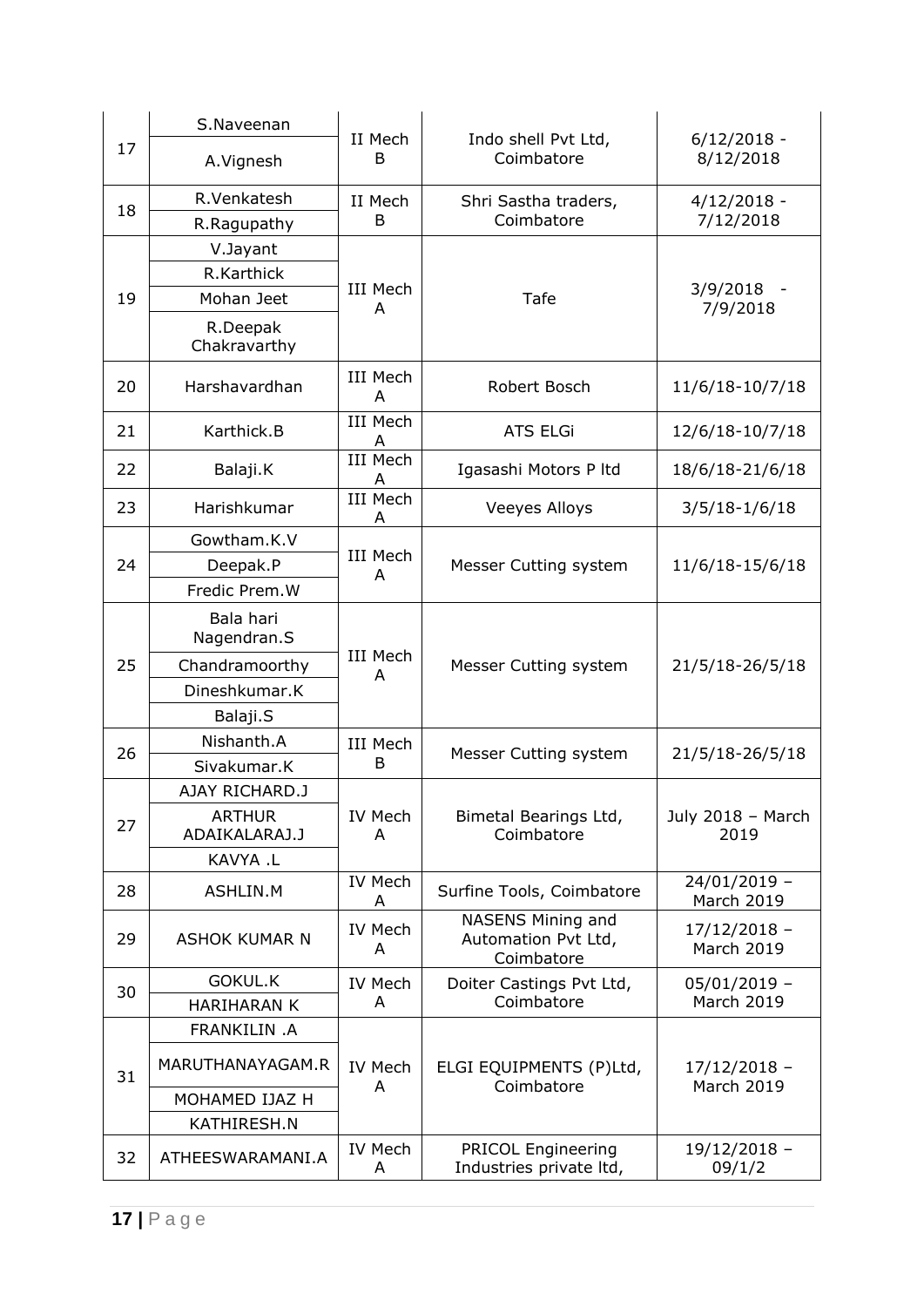|    | CHOCKALINGAM.S               |                     | Coimbatore                            | 019                        |
|----|------------------------------|---------------------|---------------------------------------|----------------------------|
|    | DAANUS.S                     |                     |                                       |                            |
|    | <b>HARIHARA SUDHAN</b><br>.м |                     |                                       |                            |
|    | <b>KETHARNATH G</b>          |                     |                                       |                            |
|    | ASHWIN.R                     |                     |                                       |                            |
|    | BHARATHI.K                   |                     |                                       |                            |
|    | <b>HARIHARAN.K</b>           |                     |                                       |                            |
|    | JAWAHAR.K.M                  |                     |                                       |                            |
| 33 | KABILESHWARAN.L              | IV Mech<br>A        | Ampere Vehicles Pvt. Ltd.,            | $3/8/2018$ -<br>12/8/2018  |
|    | KAILASANATHAN.J              |                     |                                       |                            |
|    | KAVIN BHARATHI.N             |                     |                                       |                            |
|    | <b>KEERTHI RAM.S</b>         |                     |                                       |                            |
|    | KISHORE KUMAR.K.S            |                     |                                       |                            |
|    | MITHUN.S                     |                     |                                       |                            |
|    | KALAISELVAN.P                |                     |                                       |                            |
|    | MATHUVISHNU U                | IV Mech             |                                       | $20/12/2018 -$             |
| 34 | <b>GOWRI SANKAR.G</b>        | A                   | Jiametrics Training                   | 29/12/2019                 |
|    | <b>KARTHICKPRABHU B</b>      |                     |                                       |                            |
|    | <b>KARTHIK.S</b>             |                     |                                       |                            |
|    | KAVIYARASU.R                 |                     |                                       |                            |
|    | <b>GURUPRASATH.B</b>         |                     |                                       |                            |
| 35 | JAWAHAR.K.M                  | IV Mech<br>A        | MontBleu Industries                   | 18/08/2018 -<br>05/09/2018 |
|    | <b>KARTHIK.S</b>             |                     |                                       |                            |
|    | <b>RAGUNATH A</b>            |                     |                                       |                            |
| 36 | SANDEEP.K.P                  | IV Mech             | ELGi Equipments pvt ltd               | 17/12/2018-                |
|    | SURAJ.M                      | B                   |                                       | <b>March 2019</b>          |
|    | VIGNESH.R                    |                     |                                       |                            |
|    | PRAKASH.N                    |                     |                                       |                            |
| 37 | PUKALENTHIRAN.M              | IV Mech             |                                       | $3/8/2018$ -               |
|    | S.VIJAY                      | B                   | Ampere Vehicles Pvt. Ltd.,            | 12/8/2018                  |
|    | <b>VISHNU</b>                |                     |                                       |                            |
|    | CHAKRAVARTHY.K               |                     |                                       |                            |
|    | VIGNESH.R                    | IV Mech             |                                       | 23/01/2019-                |
| 38 | <b>G.YAGESH</b>              | B                   | ChainSys, Chennai                     | <b>March 2019</b>          |
|    | M.NAVEENKUMAR                |                     |                                       |                            |
| 39 | M.PUKALENTHIRAN              | IV Mech<br>B        | Doiter Casting Pvt Ltd,<br>Coimbatore | 07/01/2019-<br>March 2019  |
| 40 | SANTHOSH.K.K                 | <b>IV Mech</b><br>B | Surfine Tools, Coimbatore             | 24/01/2019 -<br>March 2019 |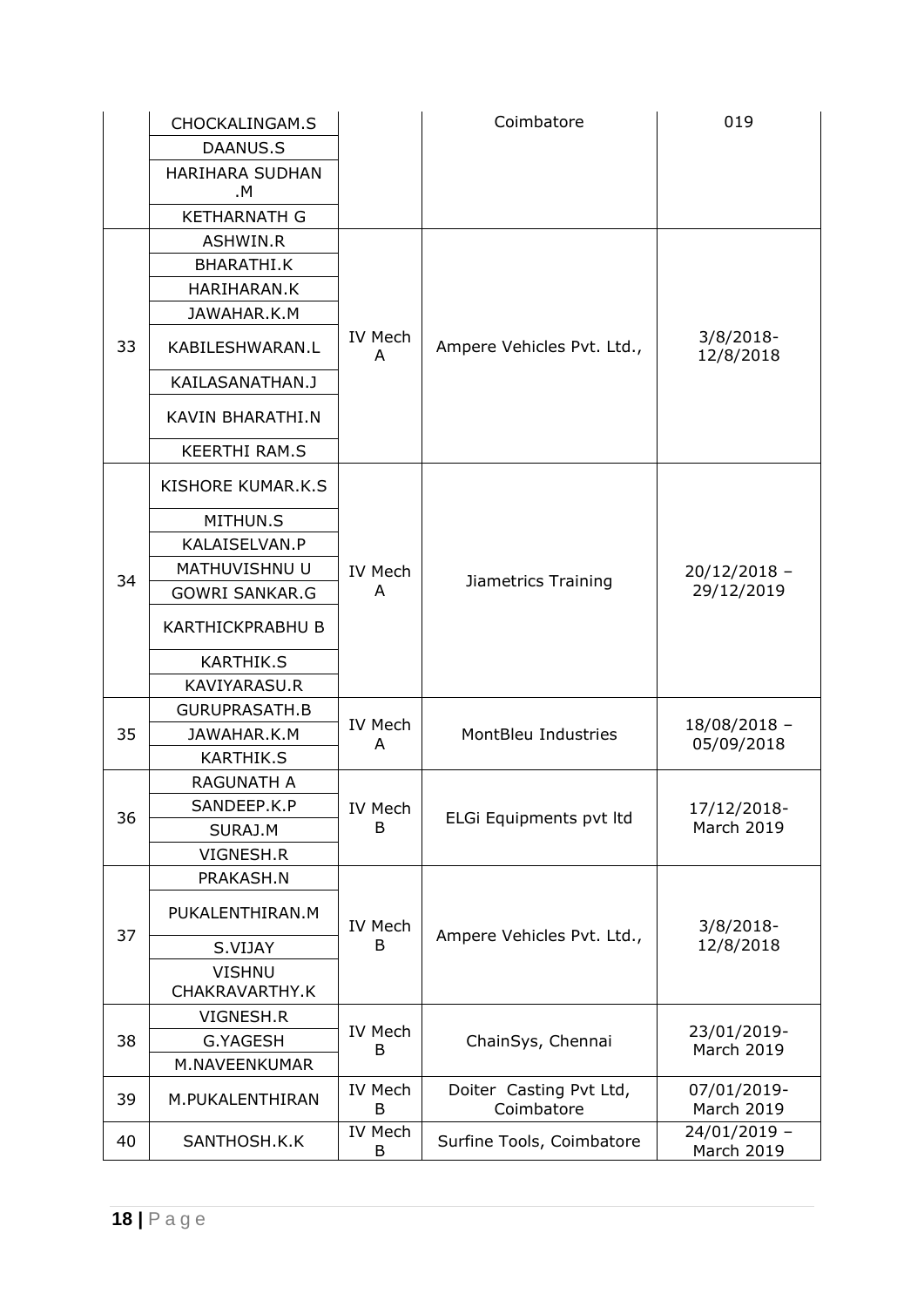|    | <b>RISHIKESH</b><br>PRABHU.S |              |                     |                              |
|----|------------------------------|--------------|---------------------|------------------------------|
|    | NARESHKUMAR.M                |              |                     |                              |
|    | PRASATH.S                    |              |                     |                              |
|    | SANTHEEP KUMAR.S             |              |                     | $20/12/2018 -$<br>29/12/2019 |
| 41 | <b>SHYAM SHANKAR.K</b>       | IV Mech<br>B | Jiametrics Training |                              |
|    | <b>VENKATESH.D</b>           |              |                     |                              |
|    | RADHAKRISHNAN.P              |              |                     |                              |
|    | SANTHEEP KUMAR.S             |              |                     | 08/01/2019-<br>10/01/2019    |
|    | PRADEEP.S                    |              |                     |                              |
|    | SUDHAKAR.S                   |              |                     |                              |

### **Industrial Visit:**

| S.<br>No.      | Year          | <b>Name of the Company</b>               | Date of<br><b>Visit</b> | No. of<br><b>Days</b> | No. of<br><b>Students</b> |
|----------------|---------------|------------------------------------------|-------------------------|-----------------------|---------------------------|
| $\mathbf{1}$   | II Mech<br>A  | Roots Industries Pvt Ltd,<br>Coimbatore  | 21.08.201<br>8          | 1                     | 55                        |
| $\overline{2}$ | II Mech<br>B. | Roots Industries Pvt Ltd,<br>Coimbatore  | 26.09.201<br>8          | 1                     | 59                        |
| $\overline{3}$ | II Mech<br>A  | PSG Industrial Institute,<br>Coimbatore  | 28.09.201<br>8          |                       | 20                        |
| 4              | II Mech<br>A  | Sakthi Auto Components Pvt<br>Ltd        | 29.09.201<br>8          | 1                     | 28                        |
| 5              | II Mech<br>B. | <b>Tuticorin Thermal Power Plant</b>     | 06.10.201<br>8          | 1                     | 47                        |
| 6              | II Mech<br>B  | Hindustan Springs Pvt Ltd,<br>Mysore     | 29.12.201<br>8          | $\overline{2}$        | 45                        |
| 7              | Ш<br>Mech B   | Meritor HVS Pvt Ltd, Mysore              | 03.01.201<br>9          | $\overline{2}$        | 47                        |
| 8              | Ш<br>Mech A   | Government Sandalwood<br>Factory, Mysore | 03.01.201<br>9          | $\overline{2}$        | 45                        |
| 9              | II Mech<br>A  | Kaynes Technology Pvt Ltd,<br>Mysore     | 12.01.201<br>9          | 2                     | 50                        |

**Events conducted in the department with photos – with a brief description (name of the event, name of the chief guest, venue& date):**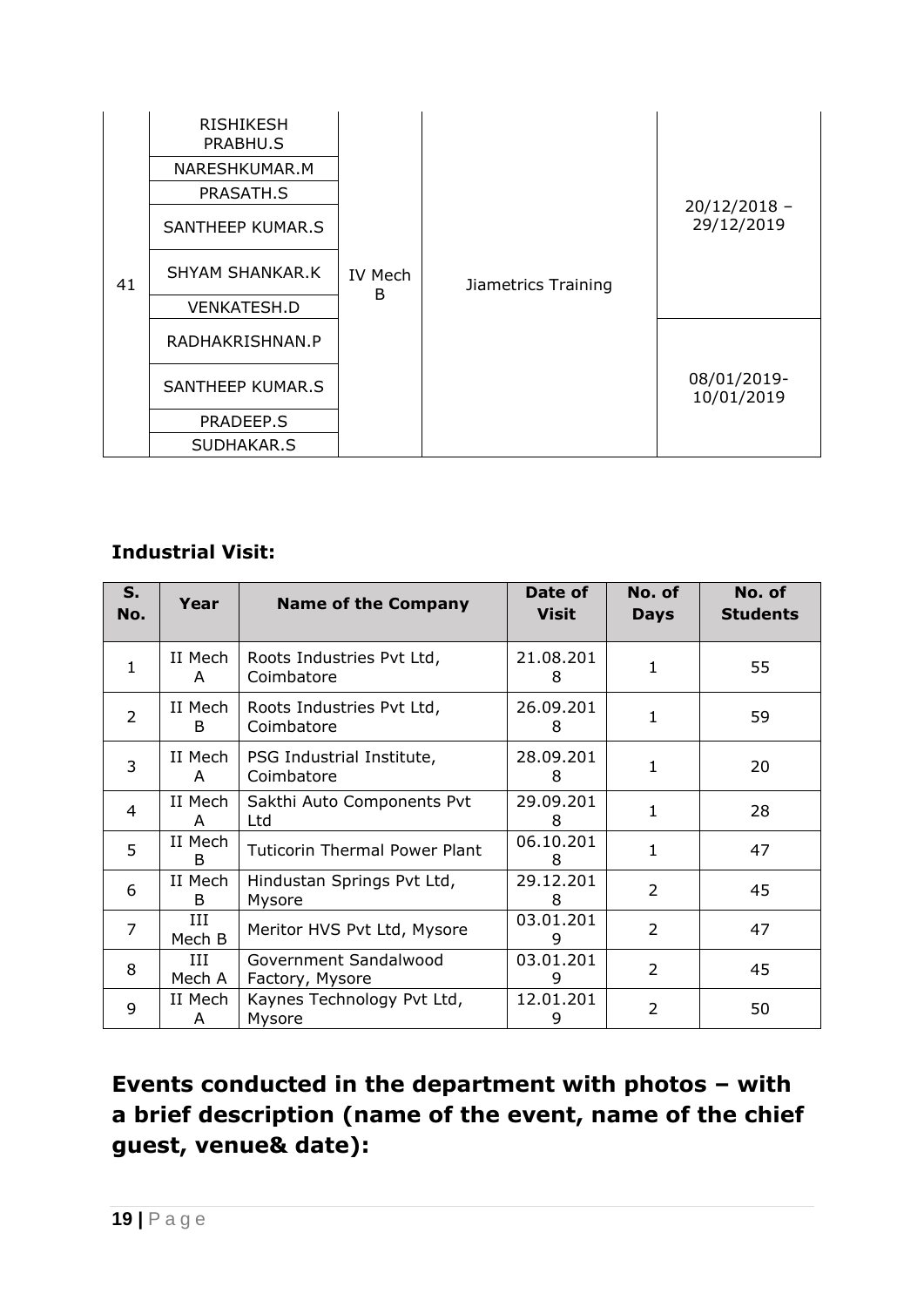#### **Maquina Inauguration:**



Maquina Association Inauguration

Chief Guest: Mr.H.Ramasubramanian, Vice President, Brakes India Private Limited,

 Chennai Date: 14.06.2018

Venue: II<sup>nd</sup> Floor Auditorium, Sri Eshwar College of Engineering

#### **Faculty onboard Details/ Professional societies/chapters and organizing Engineering events**

#### **Faculty Onboard Details:**

| S.No           | <b>Faculty Name</b>                                              | <b>Company</b><br><b>Name</b>           | <b>Role</b>         | <b>Date</b> |            |
|----------------|------------------------------------------------------------------|-----------------------------------------|---------------------|-------------|------------|
|                |                                                                  |                                         |                     | <b>From</b> | To         |
| $\mathbf{1}$   | F.Justin Dhiraviam                                               | <b>SACS FOODS</b>                       | On-board<br>Advisor | 27/01/2017  | 31/12/2019 |
| 2              | V.Naveenprabhu                                                   | Hi_Tech<br>Machining<br>Center          | Advisor             | 02/02/2017  | 31/01/2019 |
| 3              | K.Saravanakumar                                                  | Hi-Tech CNC<br>Automation               | Advisor             | 26/01/2017  | 25/01/2019 |
| 4              | G.Ravishankar                                                    | Fine<br>Engineering                     | On-Board<br>Member  | 23/01/2017  | 31/03/2019 |
| 5              | S.GaneshKumar                                                    | Vishnuvarthan<br>paper Mills Pvt<br>Ltd | On-Board<br>Member  | 06/02/2017  | 31/01/2019 |
| 6              | VIMAL A, DIVYA<br>.S, GOKUL S,<br><b>NIMAL N</b>                 | <b>ESL Foundry</b>                      | On-Board<br>Member  | 2017        | 2019       |
| $\overline{7}$ | GOKILAKRISHNAN<br>G, BASKARAN S,<br><b>PALANIVELRAJAN</b><br>AR, | <b>SVG</b><br>Engineering<br>Services   | Advisor             | 15/07/2016  | 31/12/2018 |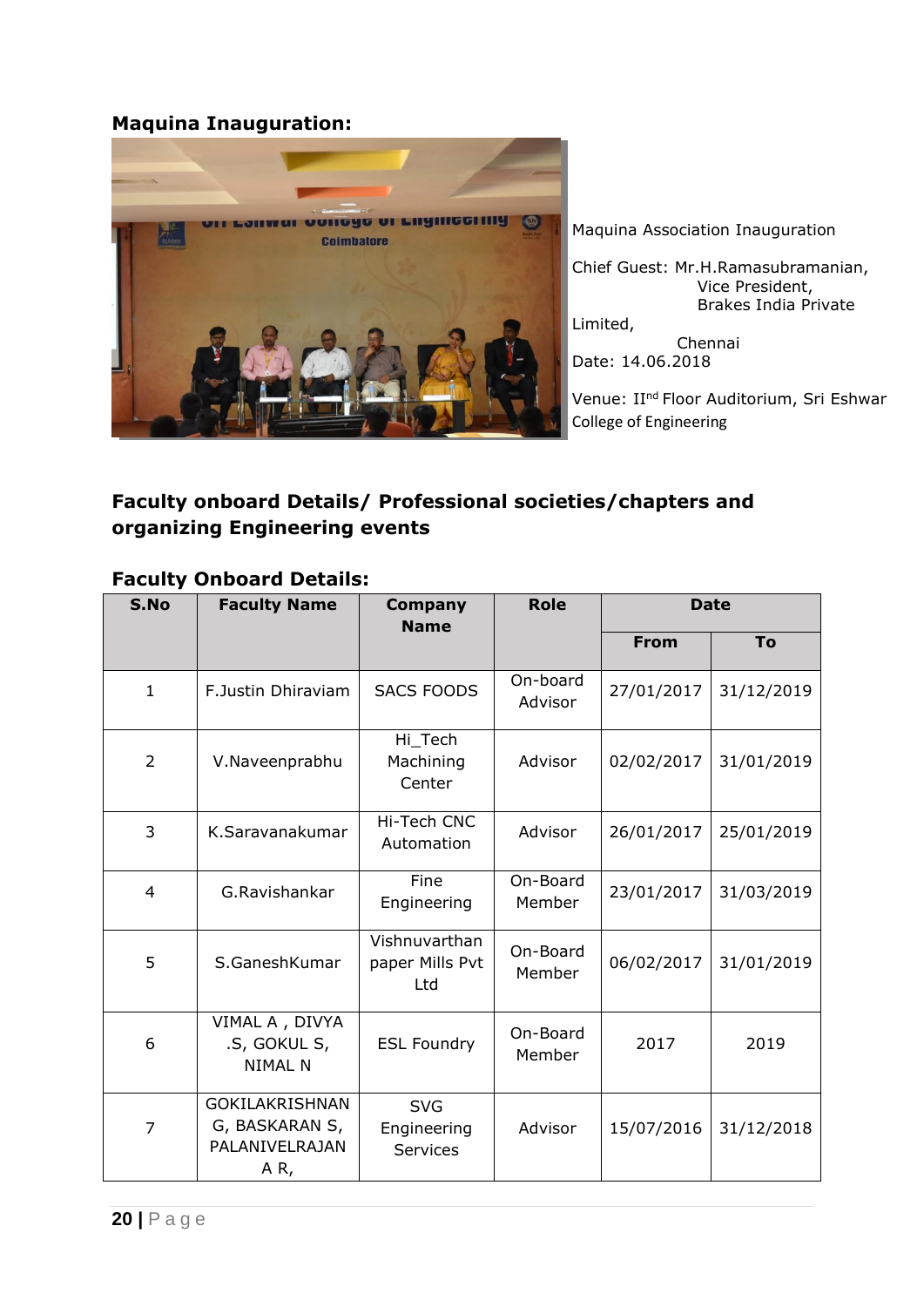|   | ARUNACHALAM P                      |                                       |                    |                       |
|---|------------------------------------|---------------------------------------|--------------------|-----------------------|
| 8 | <b>SVG Engineering</b><br>Services | Coimbatore<br>Productivity<br>Council | Special<br>Invitee | 11/08/2017 31/07/2019 |

# **Professional Societies /Chapters:**

| S.No         | <b>Academic Year</b> | <b>Professional</b>                       | <b>Number of Membership</b> |                |  |
|--------------|----------------------|-------------------------------------------|-----------------------------|----------------|--|
|              |                      | <b>Societies</b>                          | <b>Faculty</b>              | <b>Student</b> |  |
|              |                      | <b>ISHRAE</b>                             | $\mathbf 0$                 | 20             |  |
|              |                      | <b>ISTE</b>                               | 10                          | $\mathbf 0$    |  |
|              |                      | IIIE                                      | $\mathbf{1}$                | $\mathbf 0$    |  |
|              |                      | <b>ISSS</b>                               | $\mathbf{1}$                | $\mathbf 0$    |  |
|              |                      | <b>IWS</b>                                | $\mathbf{1}$                | $\mathbf 0$    |  |
| $\mathbf{1}$ | CAY                  | IE                                        | $\mathbf{1}$                | $\mathbf 0$    |  |
|              | 2018-19              | The Coimbatore<br>productivity<br>council | $\overline{2}$              | $\mathbf 0$    |  |
|              |                      | IAENG                                     | 13                          | $\mathbf 0$    |  |
|              |                      | <b>SFA</b>                                | $\mathbf{1}$                | $\mathbf 0$    |  |
|              |                      | <b>MRSI</b>                               | $\mathbf{1}$                | $\mathbf 0$    |  |
|              |                      | IIM                                       | $\mathbf{1}$                | $\mathbf 0$    |  |

# **List of membership of Professional Societies /Chapters:**

| <b>S.N</b><br>$\mathbf{o}$ | Name of the<br><b>Member</b> | <b>Student</b><br><b>Faculty</b> | <b>Year of</b><br>study/<br><b>Designation</b><br>of Faculty | <b>Name of</b><br>the<br><b>Professiona</b><br><b>I Society</b> | <b>Membershi</b><br>p Number |  |
|----------------------------|------------------------------|----------------------------------|--------------------------------------------------------------|-----------------------------------------------------------------|------------------------------|--|
| CAY 2018-19                |                              |                                  |                                                              |                                                                 |                              |  |
|                            |                              |                                  |                                                              | <b>ISTE</b>                                                     | 37296                        |  |
| 1.                         | Dr.G.Karuppusami             | Faculty                          | Dean R & I                                                   | <b>IIIIE</b>                                                    | <b>MIIE 8800</b>             |  |
|                            |                              |                                  |                                                              | <b>ISSS</b>                                                     | LM453                        |  |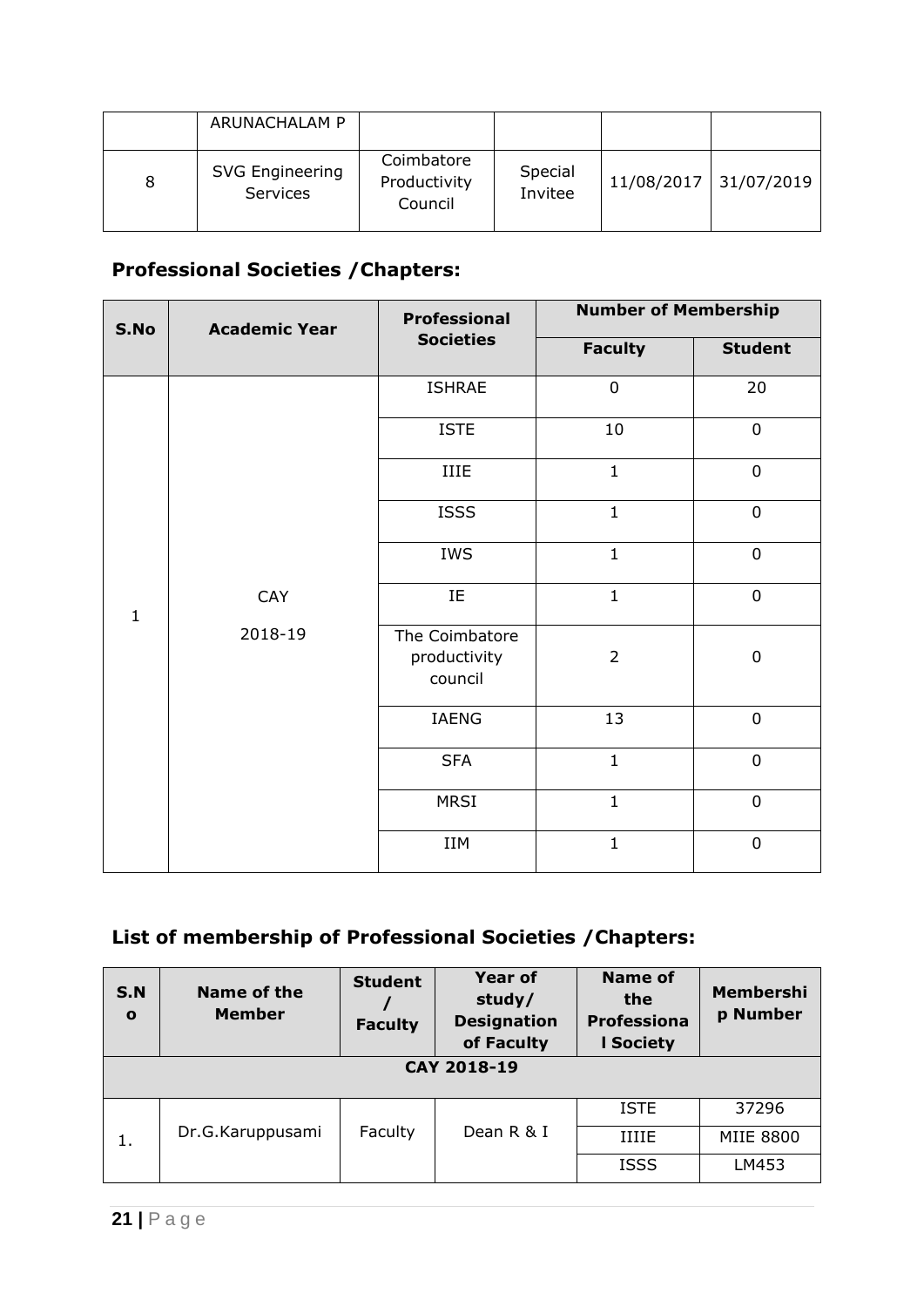| 2.  | Dr.B.Sathish Kumar       | Faculty | HOD/Mechanica  | <b>ISTE</b>                                  | 69455          |
|-----|--------------------------|---------|----------------|----------------------------------------------|----------------|
| 3.  | Mr.R.Sureshkumar         | Faculty | Asst.Professor | <b>ISTE</b>                                  | LM87732        |
|     |                          |         |                | <b>IAENG</b>                                 | 233348         |
|     |                          |         |                | <b>ISTE</b>                                  | LM34747        |
|     |                          |         |                | <b>IWS</b>                                   | L01008         |
| 4.  | Mr.G.Gokilakrishnan      | Faculty | Asst.Professor | IE                                           | M145563-4      |
|     |                          |         |                | The<br>Coimbatore<br>productivity<br>council | <b>LM58</b>    |
| 5.  | Mr.S.Ganeshkumar         | Faculty | Asst.Professor | <b>ISTE</b>                                  | LM87735        |
|     | Mr.Y.SureshBabu          | Faculty | Asst.Professor | <b>ISTE</b>                                  | LM87737        |
| 6.  |                          |         |                | <b>IAENG</b>                                 | 233349         |
|     |                          | Faculty | Asst.Professor | <b>ISTE</b>                                  | LM92921        |
| 7.  | Mr.S.Balasubramani       |         |                | <b>IAENG</b>                                 | 122173         |
| 8.  | Mr.K.Sathish             | Faculty | Asst.Professor | <b>ISTE</b>                                  | LM92922        |
| 9.  | Mr.S.Venkatesh           | Faculty | Asst.Professor | <b>IAENG</b>                                 | 156856         |
|     |                          |         |                | <b>ISTE</b>                                  | LM923          |
|     |                          |         |                | <b>SFA</b>                                   | FLM-SFA-       |
| 10. | Mr.T.Ramakrishnan        | Faculty | Asst.Professor | <b>IAENG</b>                                 | 0228<br>102110 |
|     |                          |         |                | <b>MRSI</b>                                  | LMB2231        |
|     |                          |         |                | <b>IIM</b>                                   | 51064          |
| 11. | Mr.S.Dharani Kumar       | Faculty | Asst.Professor | <b>IAENG</b>                                 | 157922         |
| 12. | Mr.Santhoshkumar.        | Faculty | Asst.Professor | <b>ISTE</b>                                  | 110919         |
|     | B                        |         |                | <b>IAENG</b>                                 | 233353         |
| 13. | Mr.S.Gokul               | Faculty | Asst.Professor | The<br>Coimbatore<br>productivity<br>council | INV/1653       |
|     |                          |         |                | <b>IAENG</b>                                 | 233386         |
| 14. | Mr.F.Justin<br>Dhiraviam | Faculty | Asst.Professor | <b>IAENG</b>                                 | 233356         |
| 15. | Mr.V.Naveen Prabhu       | Faculty | Asst.Professor | <b>IAENG</b>                                 | 195254         |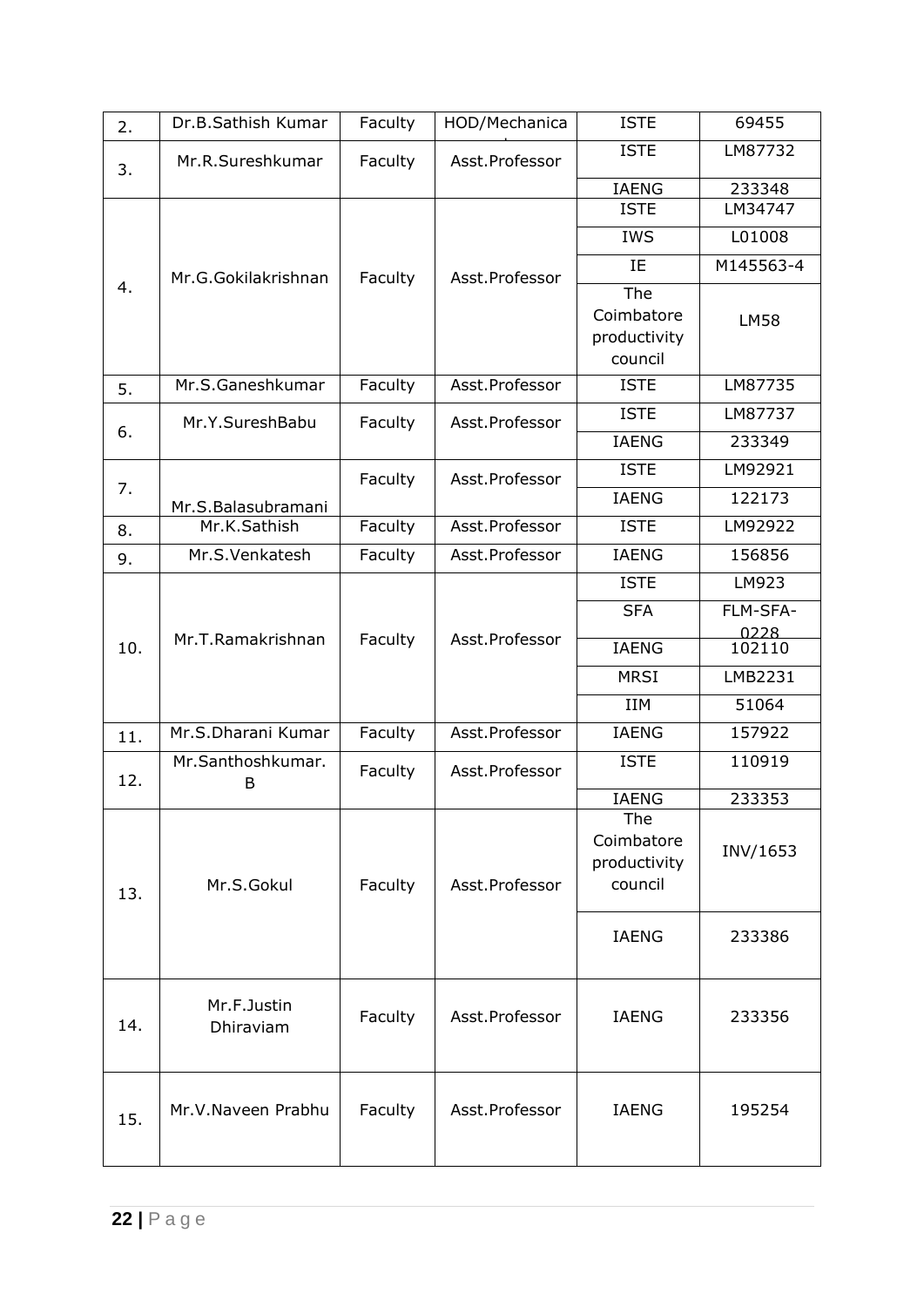| 16. | Mr.K.Saravana<br>Kumar           | Faculty            | Asst.Professor     | <b>IAENG</b>                   | 233500                 |
|-----|----------------------------------|--------------------|--------------------|--------------------------------|------------------------|
| 17. | Mr.R.Vivek                       | Faculty            | Asst.Professor     | <b>IAENG</b>                   | 233346                 |
| 18. | Mr.A.R.Palanivelraja<br>n        | Faculty            | Asst.Professor     | IAENG                          | 233344                 |
| 19. | A.Srinivasu                      | Student            | IV Mech BB         | <b>ISHRAE</b>                  | S00066116              |
| 20. | K.Shyam shankar                  | Student            | <b>IV Mech</b>     | <b>ISHRAE</b>                  | S00066117              |
| 21. | J.Sriharivishnu                  | Student            | <b>IV Mech</b>     | <b>ISHRAE</b>                  | S00054113              |
| 22. | N.Nithyanandham                  | Student            | <b>IV Mech</b>     | <b>ISHRAE</b>                  | S00054095              |
| 23. | Ashish Kumar<br>Maurya           | Student            | <b>IV Mech</b>     | <b>ISHRAE</b>                  | S00053596              |
| 24. | Indu Pal                         | Student            | <b>IV Mech</b>     | <b>ISHRAE</b>                  | S00055443              |
| 25. | Rinki Yadav                      | Student            | <b>IV Mech</b>     | <b>ISHRAE</b>                  | S00054873              |
| 26. | E.Yashwanth                      | Student            | II Mech            | <b>ISHRAE</b>                  | S00064297              |
| 27. | C.U.Ramanan                      | Student            | II Mech            | <b>ISHRAE</b>                  | S00064294              |
| 28. | A.Vigneshwaraan                  | Student            | II Mech            | <b>ISHRAE</b>                  | S00064292              |
| 29. | R.Nithish                        | Student            | II Mech            | <b>ISHRAE</b>                  | S00064300              |
| 30. | N.Nathanael                      | Student            | II Mech            | <b>ISHRAE</b>                  | S00064302              |
| 31. | T.Nishanth Kumar                 | Student            | II Mech            | <b>ISHRAE</b>                  | S00064305              |
| 32. | <b>B.V Nitish Kumar</b>          | Student            | II Mech            | <b>ISHRAE</b>                  | S00064303              |
| 33. | Robert Arun Stoney               | Student            | II Mech            | <b>ISHRAE</b>                  | S00064301              |
| 34. | S.Sajeev                         | Student            | II Mech            | <b>ISHRAE</b>                  | S00065736              |
| 35. |                                  |                    |                    | <b>ISHRAE</b>                  | S00065739              |
|     | P.Joshua                         | Student            | II Mech            | <b>ISHRAE</b>                  | S00064299              |
| 36. |                                  |                    |                    | <b>ISHRAE</b><br><b>ISHRAE</b> | S00064295<br>S00064298 |
|     | <b>Bharath</b><br>M Dinesh Kumar | Student<br>Student | II Mech<br>II Mech | <b>ISHRAE</b>                  | S00065741              |
| 37. | P.Gokula Krishnan                | Student            | II Mech            | <b>ISHRAE</b>                  | S00065742              |
| 38. |                                  |                    |                    |                                |                        |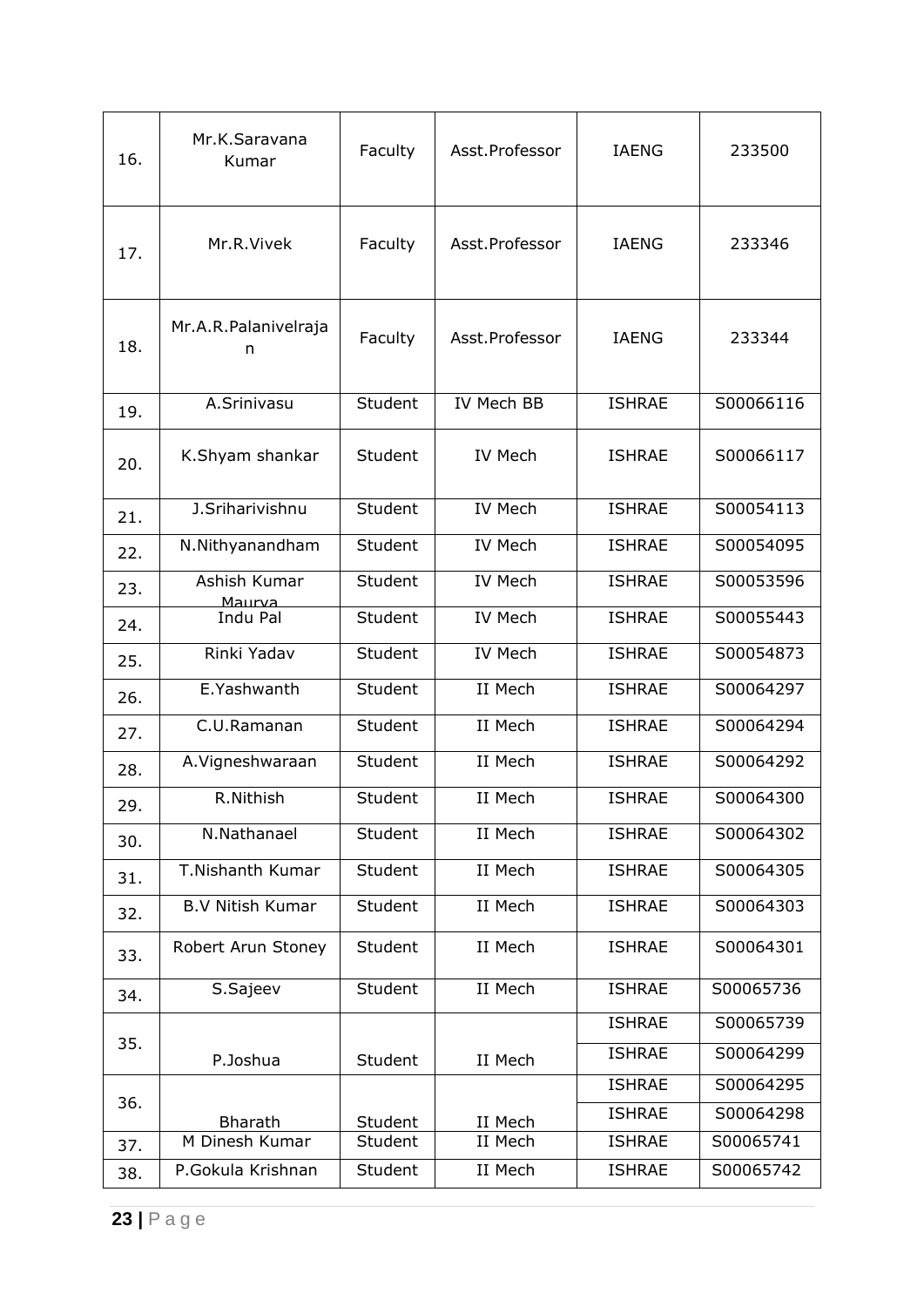### **List of Events Organized through Professional Societies /Chapters:**

| S.No | <b>Name of</b><br>the Event | <b>Title</b>                                                                         | Date of<br>Event | <b>Level</b><br>(Institute/State/<br>National/<br>International) | <b>Details of</b><br><b>Resource</b><br><b>Person</b>                      |
|------|-----------------------------|--------------------------------------------------------------------------------------|------------------|------------------------------------------------------------------|----------------------------------------------------------------------------|
|      |                             |                                                                                      | CAY 2018-19      |                                                                  |                                                                            |
|      |                             |                                                                                      |                  |                                                                  |                                                                            |
| 1.   | Guest<br>Lecture            | Lecture on<br>Applications<br>οf<br>Evaporative<br>Cooling in<br>Textile<br>industry | 25/10/2018       | <b>Institution</b>                                               | Mr. S. Raju,<br>President Elect,<br><b>ISHRAE</b><br>Coimbatore<br>Chapter |

### **Technical Clubs and Associations:**

| S.No | <b>Academic</b><br>Year | Name of the Club and<br><b>Associations</b> | <b>Number of</b><br><b>Membership</b> | <b>Number of</b><br>Program<br><b>Organised</b> |
|------|-------------------------|---------------------------------------------|---------------------------------------|-------------------------------------------------|
|      | <b>CAY</b>              | <b>MAQUINA</b>                              | 376                                   | 15                                              |
|      | 2018-19                 | Product design club                         | 60                                    |                                                 |
|      |                         | Product development club                    | 237                                   |                                                 |

### **Office bearers of MAQUINA Association:**

| S.No          | <b>Name of the Student</b> | <b>Designation</b> | <b>Year of Study</b> |  |  |  |  |
|---------------|----------------------------|--------------------|----------------------|--|--|--|--|
|               | CAY 2018-19                |                    |                      |  |  |  |  |
|               | Siva subramaniam M         | President          | IV                   |  |  |  |  |
| $\mathcal{L}$ | Mugesh R                   | Vice president     | IV                   |  |  |  |  |
| 3             | Balaji K                   | Secretary          | IV                   |  |  |  |  |
| 4             | Shree Hari G               | Vice secretary     | ΙV                   |  |  |  |  |

#### **Office bearers of ISHRAE Sub Chapter:**

| <b>Academic Year</b><br><b>Name of the Student</b><br><b>Designation</b><br>∣ S.No<br><b>Study</b> |  |  |  |  | <b>Year of</b> |
|----------------------------------------------------------------------------------------------------|--|--|--|--|----------------|
|----------------------------------------------------------------------------------------------------|--|--|--|--|----------------|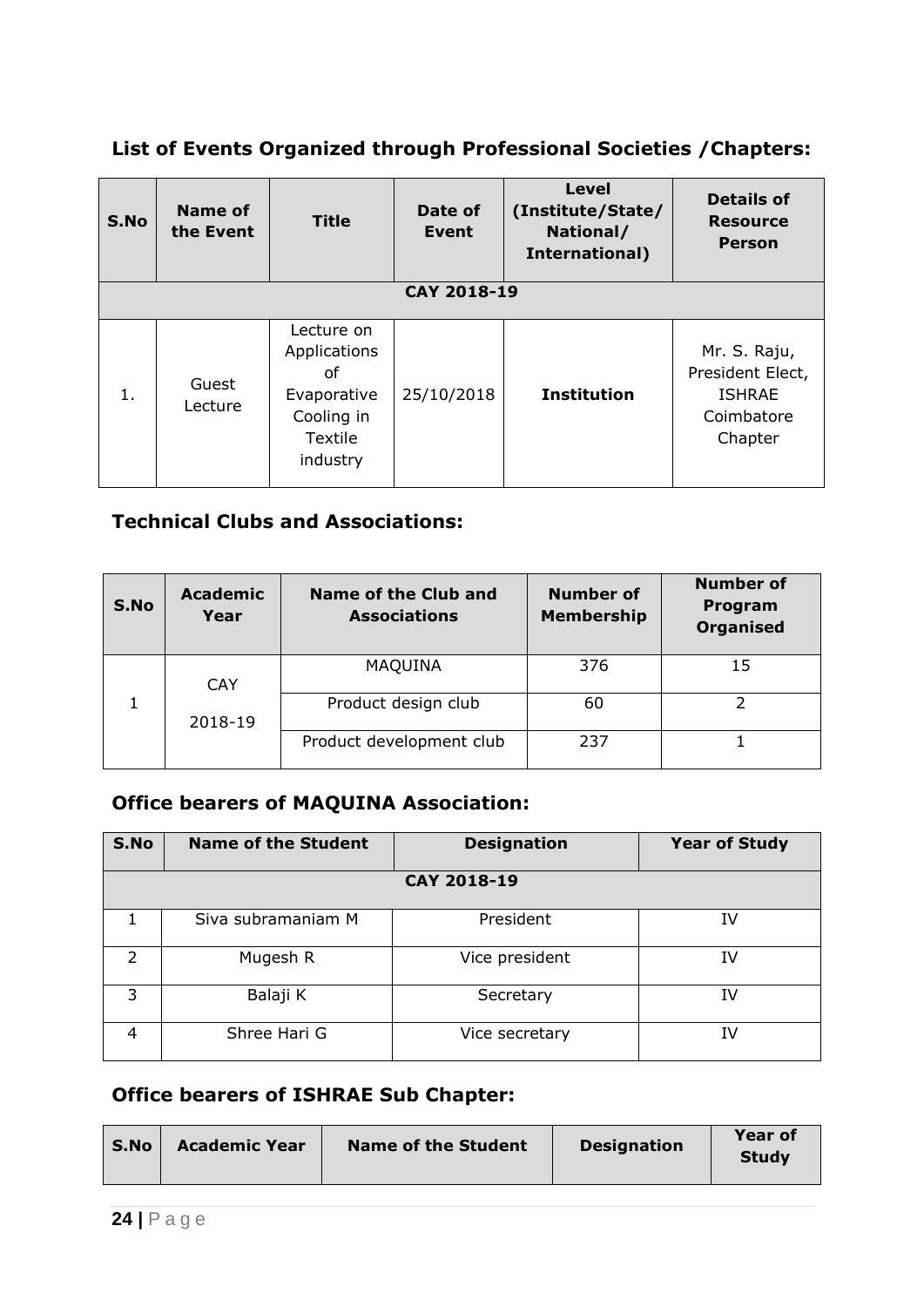|                |            | A.Srinivasu         | President        | IV B |
|----------------|------------|---------------------|------------------|------|
| $\overline{2}$ |            | Ashish kumar maurya | Vice President   | IV A |
| 3              |            | K.Shyam shankar     | Secretary        | IV B |
| 4              | <b>CAY</b> | T.Ruthreesh         | Treasurer        | II B |
| 5              | 2018-2019  | C.U.Ramanan         | CWG <sub>1</sub> | II B |
| 6              |            | E.Yashwanth         | CWG <sub>2</sub> | II B |
| 7              |            | P.Joshua            | CWG <sub>3</sub> | II A |
| 8              |            | A. Vigneshwaraan    | CWG <sub>4</sub> | II B |

# **List of ISHRAE membership:**

|              |                              | <b>Stude</b>  | <b>Year of</b>  | <b>Name of</b>   |                                    |
|--------------|------------------------------|---------------|-----------------|------------------|------------------------------------|
| S.N          | Name of the<br><b>Member</b> | nt/           | study/          | the              | <b>Membership</b><br><b>Number</b> |
| $\mathbf{o}$ |                              | <b>Facult</b> | <b>Designat</b> | <b>Professio</b> |                                    |
|              |                              | y             | ion of          | nal              |                                    |
| 1.           | A.Srinivasu                  | Studen        | <b>IV Mech</b>  | <b>ISHRAE</b>    | S00066116                          |
| 2.           | K.Shyam shankar              | Studen        | IV Mech         | <b>ISHRAE</b>    | S00066117                          |
| 3.           | J.Sriharivishnu              | Studen        | IV Mech         | <b>ISHRAE</b>    | S00054113                          |
| 4.           | N.Nithyanandham              | Studen        | IV Mech         | <b>ISHRAE</b>    | S00054095                          |
| 5.           | Ashish Kumar Maurya          | Studen        | <b>IV Mech</b>  | <b>ISHRAE</b>    | S00053596                          |
| 6.           | Indu Pal                     | Studen        | IV Mech         | <b>ISHRAE</b>    | S00055443                          |
| 7.           | Rinki Yadav                  | Studen        | <b>IV Mech</b>  | <b>ISHRAE</b>    | S00054873                          |
| 8.           | E.Yashwanth                  | Studen        | II Mech         | <b>ISHRAE</b>    | S00064297                          |
| 9.           | C.U.Ramanan                  | Studen        | II Mech         | <b>ISHRAE</b>    | S00064294                          |
| 10.          | A.Vigneshwaraan              | Studen        | II Mech         | <b>ISHRAE</b>    | S00064292                          |
| 11.          | R.Nithish                    | Studen        | II Mech         | <b>ISHRAE</b>    | S00064300                          |
| 12.          | N.Nathanael                  | Studen        | II Mech         | <b>ISHRAE</b>    | S00064302                          |
| 13.          | T.Nishanth Kumar             | Studen        | II Mech         | <b>ISHRAE</b>    | S00064305                          |
| 14.          | <b>B.V Nitish Kumar</b>      | Studen        | II Mech         | <b>ISHRAE</b>    | S00064303                          |
| 15.          | Robert Arun Stoney           | Studen        | II Mech         | <b>ISHRAE</b>    | S00064301                          |
| 16.          | S.Sajeev                     | Studen        | II Mech         | <b>ISHRAE</b>    | S00065736                          |
| 17.          | Ruthreesh                    | Studen        | II Mech         | <b>ISHRAE</b>    | S00065739                          |
| 18.          | P.Joshua                     | Studen        | II Mech         | <b>ISHRAE</b>    | S00064299                          |
| 19.          | S.Karthikean                 | Studen        | II Mech         | <b>ISHRAE</b>    | S00064295                          |
| 20.          | Bharath                      | Studen        | II Mech         | <b>ISHRAE</b>    | S00064298                          |
| 21.          | M Dinesh Kumar               | Studen        | II Mech         | <b>ISHRAE</b>    | S00065741                          |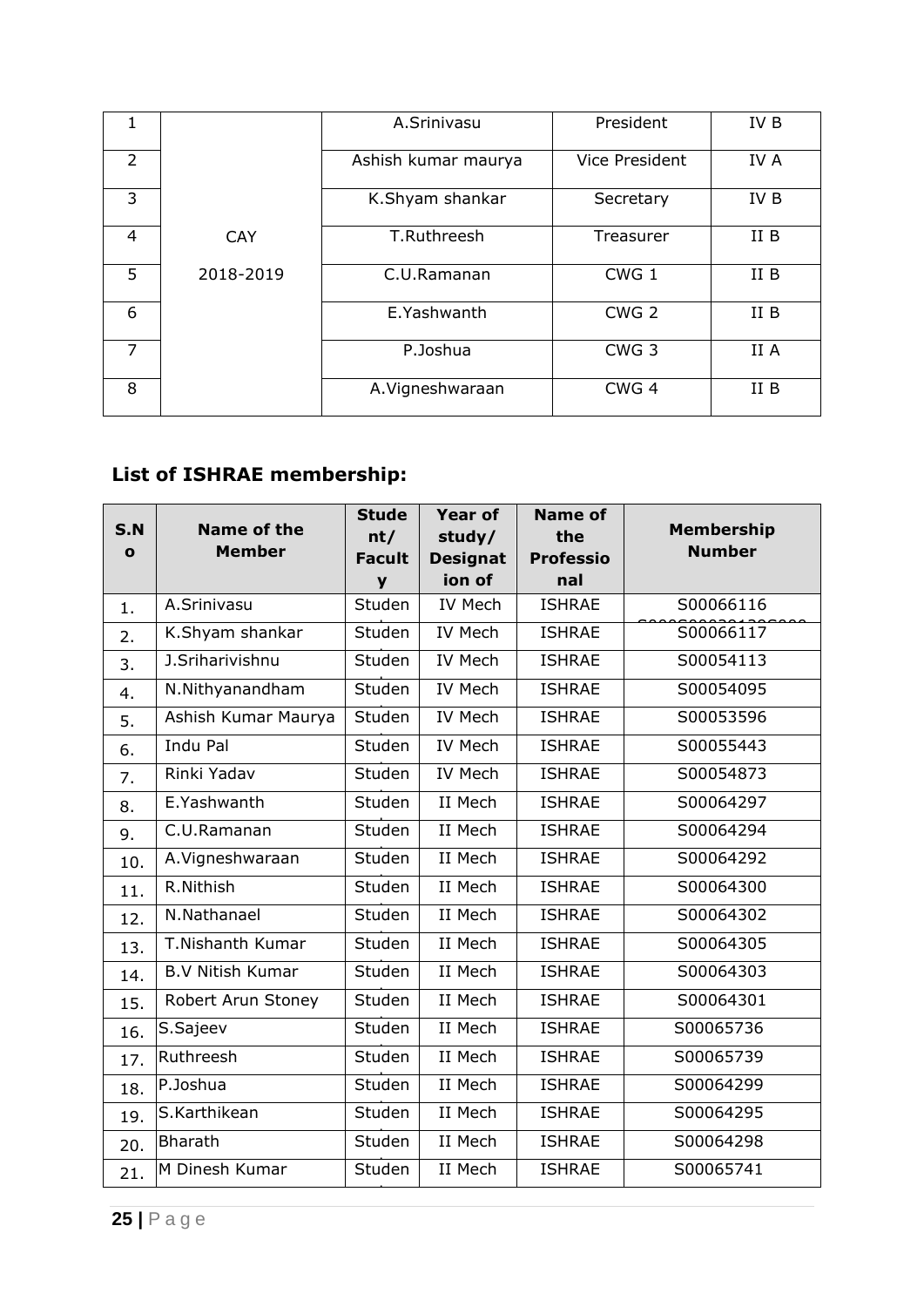| <u>__</u> | 22 P.Gokula Krishnan | Studen | ਾ Mech | <b>ISHRAE</b> | S00065742 |
|-----------|----------------------|--------|--------|---------------|-----------|



| Event<br>Guest<br>Chapter | : ISHRAE Re-Installation,<br>: 1.Dr.S.Sundararaj, Students Activities Chair, ISHRAE Coimbatore |
|---------------------------|------------------------------------------------------------------------------------------------|
| Venue<br>Date             | 2. Mr. S. Raju, President Elect, ISHRAE Coimbatore Chapter<br>: GF 07<br>: 25/10/2018          |

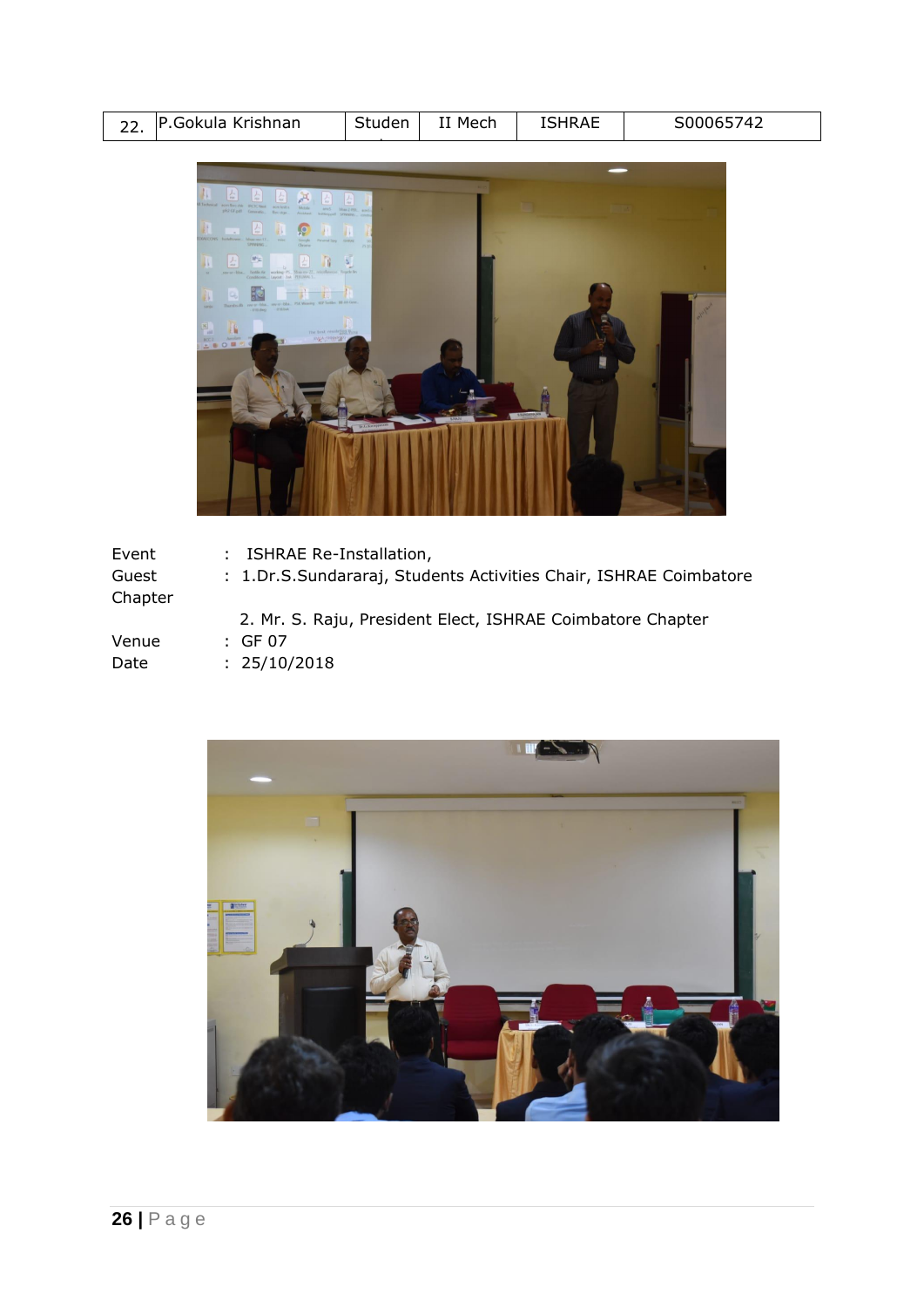| Event | : Lecture on Applications of Evaporative Cooling in |                                                         |  |  |  |  |
|-------|-----------------------------------------------------|---------------------------------------------------------|--|--|--|--|
|       |                                                     | Textile industry                                        |  |  |  |  |
| Guest |                                                     | Mr. S. Raju, President Elect, ISHRAE Coimbatore Chapter |  |  |  |  |
| Venue | . .                                                 | GF 07                                                   |  |  |  |  |
| Date  |                                                     | 25/10/2018                                              |  |  |  |  |

# **Office bearers of Product Development Club:**

| S.No          | <b>Name of the Student</b> | <b>Designation</b> | <b>Year of Study</b> |  |  |  |  |
|---------------|----------------------------|--------------------|----------------------|--|--|--|--|
| CAY 2018-19   |                            |                    |                      |  |  |  |  |
|               | Pradeep.G                  | President          | Ш                    |  |  |  |  |
| $\mathcal{P}$ | Mohanjeet.M                | Vice president     | Ш                    |  |  |  |  |
| 3             | Gokulnath                  | Secretary          | Н                    |  |  |  |  |
| 4             | Srimuralidharan            | Vice secretary     | Н                    |  |  |  |  |

# **Office bearers of Product Design is Club:**

| S.No          | <b>Name of the Student</b> | <b>Designation</b> | <b>Year of Study</b> |  |  |  |  |
|---------------|----------------------------|--------------------|----------------------|--|--|--|--|
| CAY 2018-19   |                            |                    |                      |  |  |  |  |
|               | Shanketh.S                 | President          | Ш                    |  |  |  |  |
| $\mathcal{P}$ | Lakshmanu Prabhu.N         | Vice president     | Н                    |  |  |  |  |
| 3             | Mohan Aravind.K            | Secretary          | Ш                    |  |  |  |  |
| 4             | Robert Arun Stony.M        | Vice secretary     | H                    |  |  |  |  |

#### **Office bearers of The ISHRAE:**

| S.No           | <b>Academic Year</b> | Name of the Student | <b>Designation</b> | <b>Year of</b><br><b>Study</b> |
|----------------|----------------------|---------------------|--------------------|--------------------------------|
|                |                      | A.Srinivasu         | President          | IV B                           |
| $\mathfrak{D}$ | <b>CAY</b>           | Ashish kumar maurya | Vice President     | IV A                           |
| 3              | 2018-2019            | K.Shyam shankar     | Secretary          | IV B                           |
| 4              |                      | T.Ruthreesh         | Treasurer          | II B                           |
| 5              |                      | C.U.Ramanan         | CWG <sub>1</sub>   | II B                           |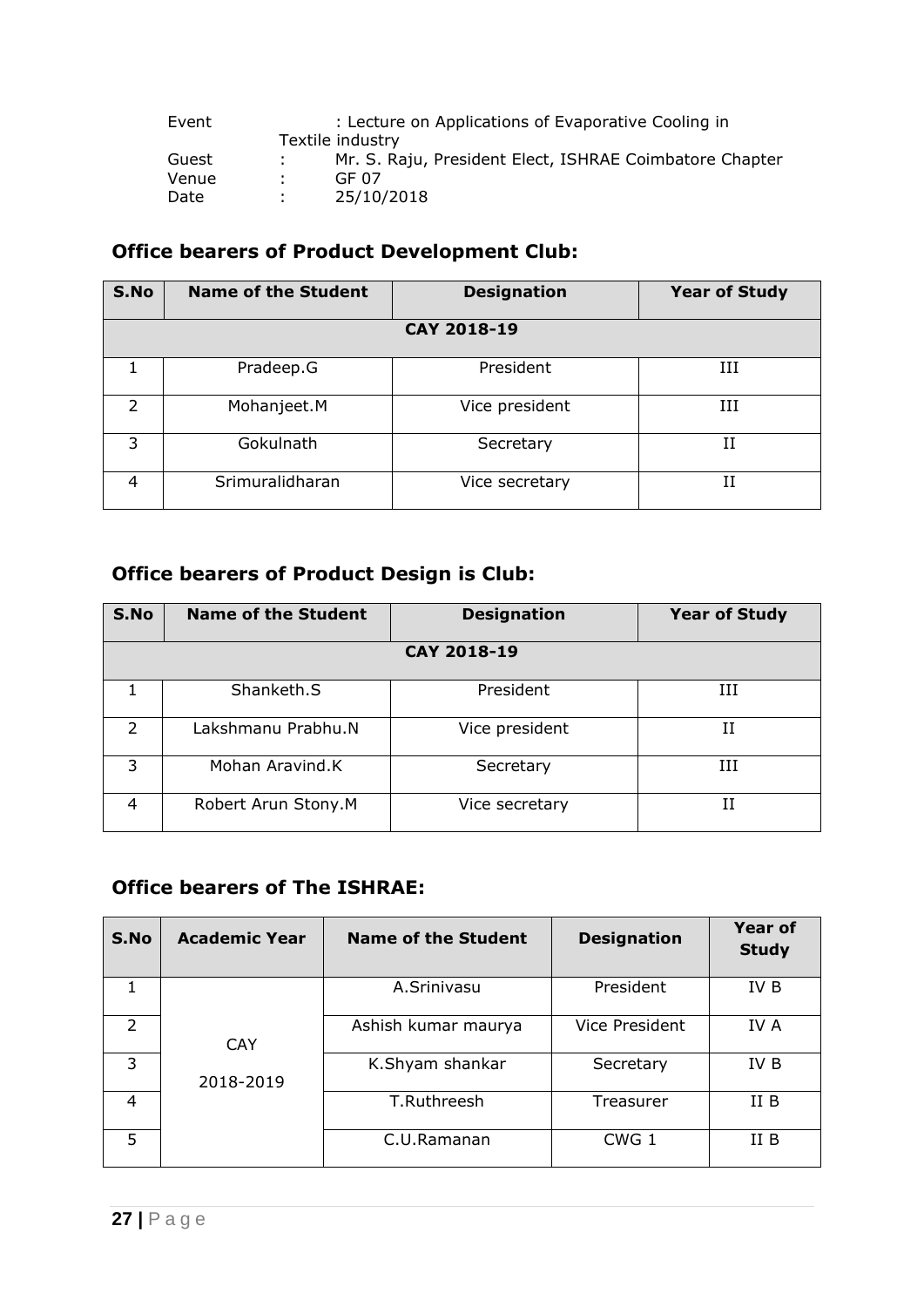|  | E.Yashwanth      | CWG <sub>2</sub> | II B |
|--|------------------|------------------|------|
|  | P.Joshua         | CWG <sub>3</sub> | II A |
|  | A. Vigneshwaraan | CWG <sub>4</sub> | II B |

# **Summary of Events Organized through MAQUINA Associations:**

| S.No         | Year           | <b>Number of Guest</b><br><b>Lectures</b> |
|--------------|----------------|-------------------------------------------|
| $\mathbf{1}$ | CAY<br>2018-19 | 15                                        |

# **List of Events Organized through MAQUINA Associations:**

| S.N<br>$\mathbf{o}$ | Name of<br>the Event | <b>Title</b>                                                          | Date of<br><b>Event</b> | Level<br>(Institut<br>e/State/<br><b>National</b><br><b>Internati</b><br>onal) | <b>Details of</b><br><b>Resource Person</b>                          |
|---------------------|----------------------|-----------------------------------------------------------------------|-------------------------|--------------------------------------------------------------------------------|----------------------------------------------------------------------|
|                     |                      |                                                                       | CAY 2018-19             |                                                                                |                                                                      |
| 1                   | Guest<br>Lecture     | Interview Skills and<br>Personality<br>Development                    | 14/07/20<br>18          | Institute                                                                      | Mr.V.Sundararajan<br>Senior Advisor -<br>Quest Global -<br>Bangalore |
| 2                   | Guest<br>Lecture     | Roles and<br>Responsibilities of an<br>Employee in an<br>Organization | 14/07/20<br>18          | Institute                                                                      | Ramasubramanian<br>H (HRS)<br>Vice President                         |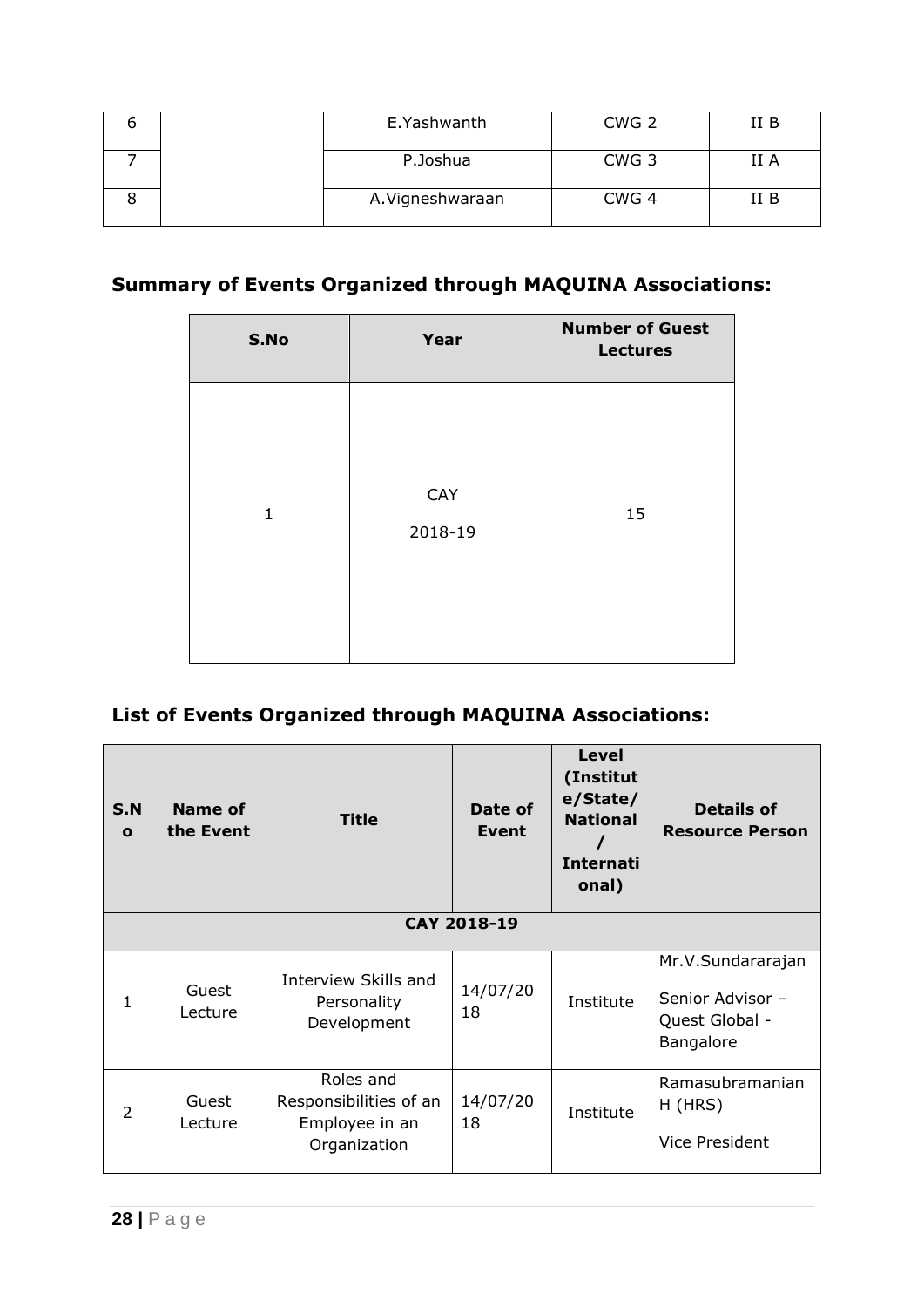|   |                  |                                                                      |                |           | <b>Brakes India</b>                                                                           |
|---|------------------|----------------------------------------------------------------------|----------------|-----------|-----------------------------------------------------------------------------------------------|
|   |                  |                                                                      |                |           | Chennai                                                                                       |
| 3 | Guest<br>Lecture | Lean Manufacturing                                                   | 14/07/20<br>18 | Institute | Dr.Gopal<br>Sivakumar<br>M.E., Ph.D.,<br>GM - Intelligence<br>Quality<br>Chennai              |
| 4 | Guest<br>Lecture | Advanced<br>Manufacturing<br>Process                                 | 2/8/2018       | Institute | Mr.K.Selvaraj<br>General Manager<br>Hitech CNC<br>Machines                                    |
| 5 | Guest<br>Lecture | <b>Technical Session on</b><br><b>Industrial Revolution</b>          | 10/8/201<br>8  | Institute | Mr.B.Anbuthambi<br><b>Vice President</b><br><b>ICT Academy</b><br>Chennai                     |
| 6 | Guest<br>Lecture | Future of safety<br>systems in<br>Automobiles                        | 10/8/201<br>8  | Institute | Mr.N.Narasimhamo<br>orthi<br>Senior General<br>Manager<br>Brakes India Pvt.<br>Ltd<br>Chennai |
| 7 | Guest<br>Lecture | <b>INDUSTRY 4.0 -</b><br>Relevance of<br><b>Mechanical Engineers</b> | 10/8/201<br>8  | Institute | Mr.S.Senkathir<br>Selvan<br><b>Business Owner</b><br><b>TCS Digifleet</b><br>TCS - Chennai    |
| 8 | Guest<br>Lecture | <b>Technical Session on</b><br>Industry 4.0                          | 10/8/201<br>8  | Institute | Mr.Ravi Ramarao<br><b>Chief Architect</b><br>Industry 4.0                                     |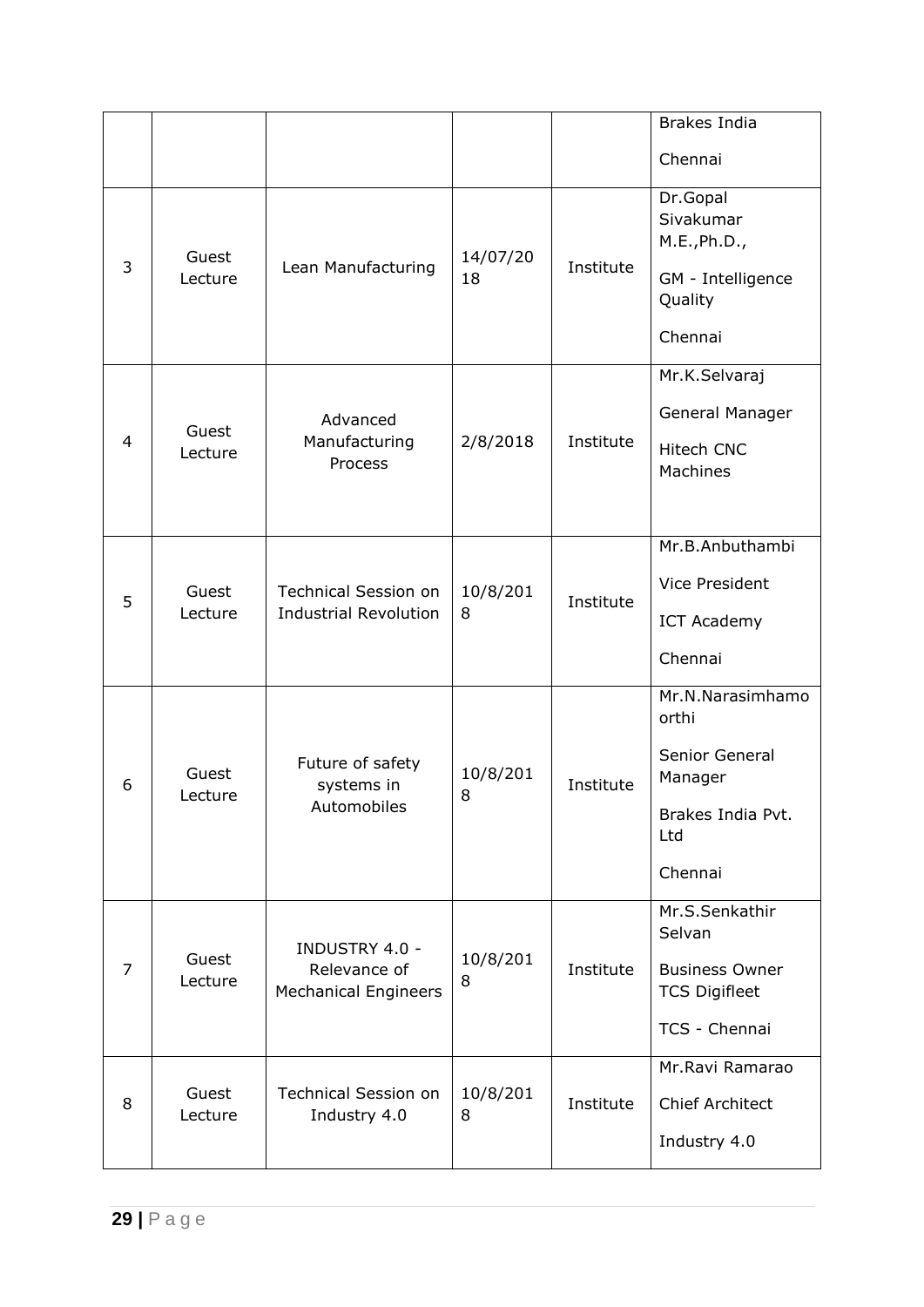|    |                  |                                                          |                |           | Robert Bosch                            |
|----|------------------|----------------------------------------------------------|----------------|-----------|-----------------------------------------|
|    |                  |                                                          |                |           | Bangalore                               |
|    |                  |                                                          |                |           | Mr.S.Rathinavel<br>Rajan                |
| 9  | Guest<br>Lecture | Session on "CAN<br>LIFE"                                 | 10/8/201<br>8  | Institute | $Head - HR$                             |
|    |                  |                                                          |                |           | <b>Ball Coporation</b><br>Chennai       |
|    |                  |                                                          |                |           | Mr.P.C.Krishnan                         |
| 10 | Guest            | <b>INDUSTRY 4.0 -</b><br>Application to EPCC             | 10/8/201       | Institute | GM - Technical<br>Services              |
|    | Lecture          | <b>Business</b>                                          | 8              |           | Petrofac                                |
|    |                  |                                                          |                |           | Chennai                                 |
|    |                  |                                                          |                |           | Dr.R.Arulmani                           |
| 11 | Guest<br>Lecture | Relevance of<br>INDUSTRY 4.0 for Oil<br>and Gas Industry | 10/8/201<br>8  | Institute | Principal welding<br>Engineer           |
|    |                  |                                                          |                |           | Cameron                                 |
|    |                  |                                                          |                |           | Coimbatore                              |
|    |                  |                                                          |                |           | Ms.Shilpa Vyapari                       |
| 12 | Guest<br>Lecture | Factory of the Future                                    | 10/8/201<br>8  | Institute | Founder & CEO                           |
|    |                  |                                                          |                |           | <b>Indicus Software</b>                 |
|    |                  |                                                          |                |           | Japan                                   |
|    |                  |                                                          |                |           | Sabariraj.P                             |
| 13 | Guest            | Computer Aided<br>Design as Per                          | 29/09/20<br>18 | Institute | General Manager                         |
|    | Lecture          | Industry standards                                       |                |           | <b>CAD Solutions</b>                    |
|    |                  |                                                          |                |           | Coimbatore                              |
|    |                  |                                                          |                |           | Mr.Ramshankar, Mr<br>.Arun, Mr. Karthik |
| 14 | Guest<br>Lecture | Gokart and E-kart Art<br>to Part                         | 5/10/201<br>8  | Institute | Design Engineers                        |
|    |                  |                                                          |                |           | <b>CADD Technologies</b>                |
|    |                  |                                                          |                |           | Coimbatore                              |
| 15 | Guest            | <b>ISHRAE STUDENT</b>                                    | 25/10/20       | Institute | S.Raju                                  |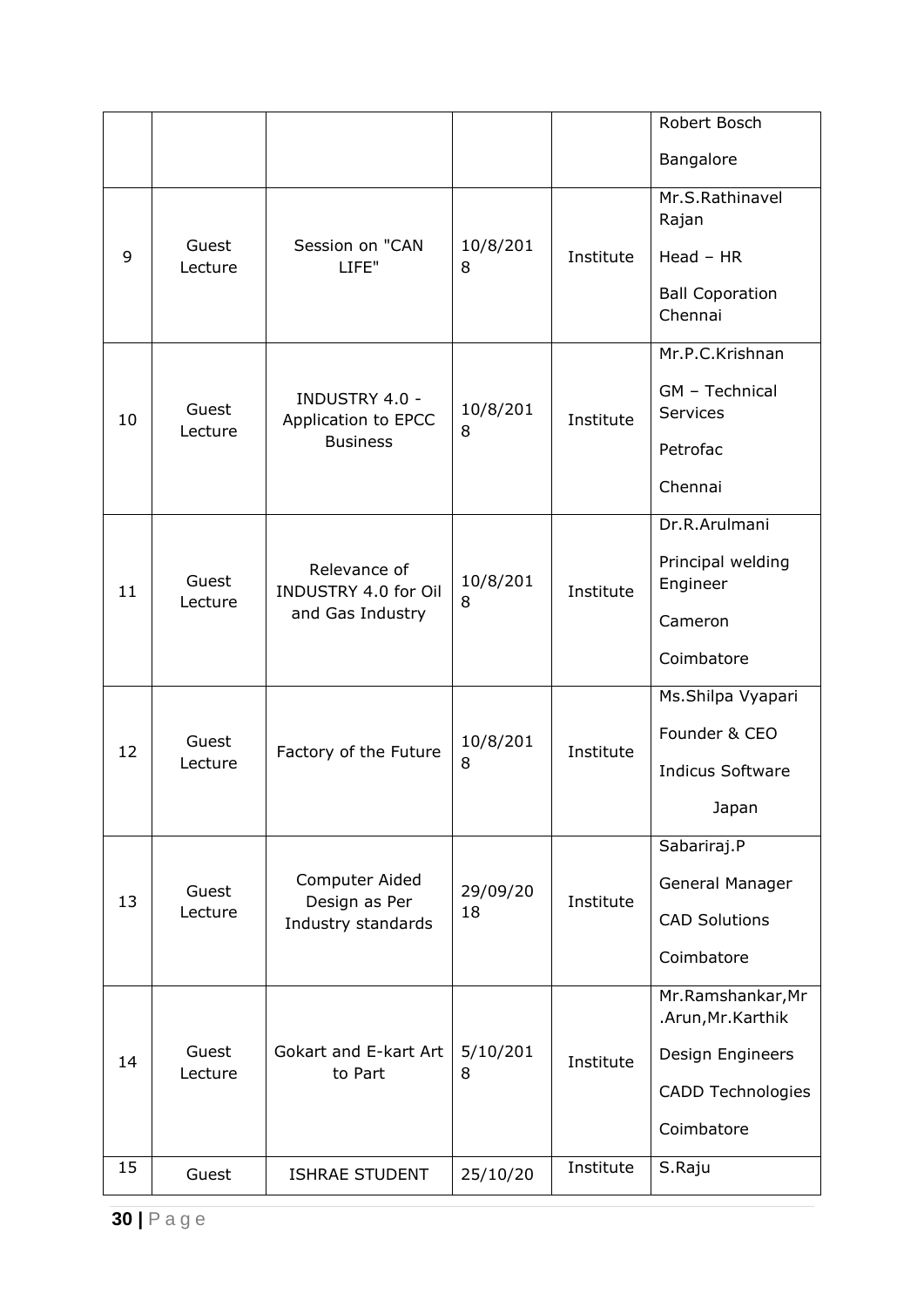| Lecture | <b>CHAPTER</b><br><b>INSTALLATION</b> | 18 | <b>Retired General</b><br>Manager, |
|---------|---------------------------------------|----|------------------------------------|
|         |                                       |    | Batliboi Limited,                  |
|         |                                       |    | Coimbatore                         |

# **List of Events Organized through Product development club:**

| <b>S.N</b><br>$\mathbf{o}$ | <b>Name of the Event</b> | <b>Title</b>       | Date of<br>Event | <b>Level</b><br>(Institut<br>e/State/<br><b>National</b><br><b>Internati</b><br>onal) | <b>Details of</b><br><b>Resource Person</b>                                       |  |  |
|----------------------------|--------------------------|--------------------|------------------|---------------------------------------------------------------------------------------|-----------------------------------------------------------------------------------|--|--|
|                            | CAY 2018-19              |                    |                  |                                                                                       |                                                                                   |  |  |
| 1                          | Project Exhibition       | Project<br>Expo'19 | 02.02.201<br>9   | <b>Institute</b>                                                                      | Dr.S.Venkatesh,<br>Associate<br>Professor<br>Sri Eshwar College<br>of Engineering |  |  |

# **List of Events Organized through Product design club:**

| <b>S.N</b><br>$\mathbf{o}$ | <b>Name of the Event</b> | <b>Title</b>                                      | Date of<br>Event | <b>Level</b><br>(Institut<br>e/State/<br><b>National</b><br><b>Internati</b><br>onal) | <b>Details of</b><br><b>Resource Person</b>                                         |  |  |
|----------------------------|--------------------------|---------------------------------------------------|------------------|---------------------------------------------------------------------------------------|-------------------------------------------------------------------------------------|--|--|
|                            | CAY 2018-19              |                                                   |                  |                                                                                       |                                                                                     |  |  |
| 1                          | Design Contest           | Innovation<br>in<br>Mechanical<br>Engineerin<br>g | 7/9/18           | Institute                                                                             | Mrs.S.Dhivya,<br>Assistant Professor<br>Sri Eshwar College<br>of Engineering        |  |  |
| 2                          | Design Contest           | Automation<br>in<br>Mechanical<br>Engineerin      | 18/2/219         | Institute                                                                             | Mrs.S.Dhivya,<br><b>Assistant Professor</b><br>Sri Eshwar College<br>of Engineering |  |  |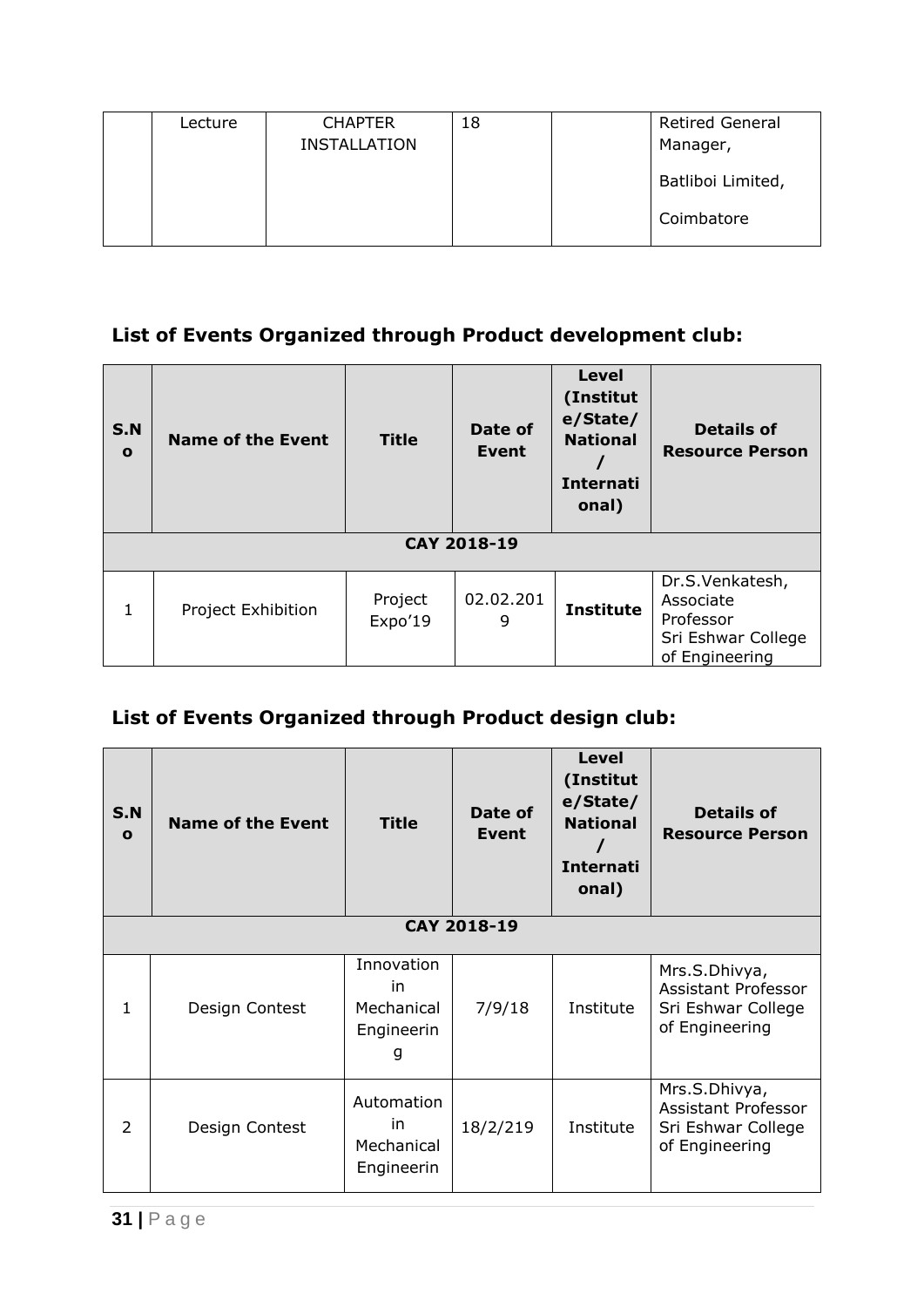# **Participation in inter-institute events by students of the program of study:**

### **Events within the state:**

| <b>Events</b>       | <b>Total Number of Participation</b><br><b>CAY</b><br>2018-19 |
|---------------------|---------------------------------------------------------------|
| Workshop/           | 6                                                             |
| Seminar             |                                                               |
| Project             | $\overline{\mathbf{2}}$                                       |
| Competition         |                                                               |
| Paper presentation  | 3                                                             |
| Sports              | $\mathbf{1}$                                                  |
| <b>Other Events</b> | 4                                                             |
| Total               | 16                                                            |

#### **Events outside the state:**

| <b>Events</b>             | <b>Total number of participation</b> |  |  |
|---------------------------|--------------------------------------|--|--|
| CAY 2018-19               |                                      |  |  |
| <b>Engineering Events</b> |                                      |  |  |

#### **List of student's prize winners within the state:**

| Year<br><b>S.N</b><br><b>Title</b><br>of<br><b>Students name</b><br><b>Date</b><br><b>Venue</b><br>$\Omega$<br>study | <b>Prize</b><br>Won |
|----------------------------------------------------------------------------------------------------------------------|---------------------|
|----------------------------------------------------------------------------------------------------------------------|---------------------|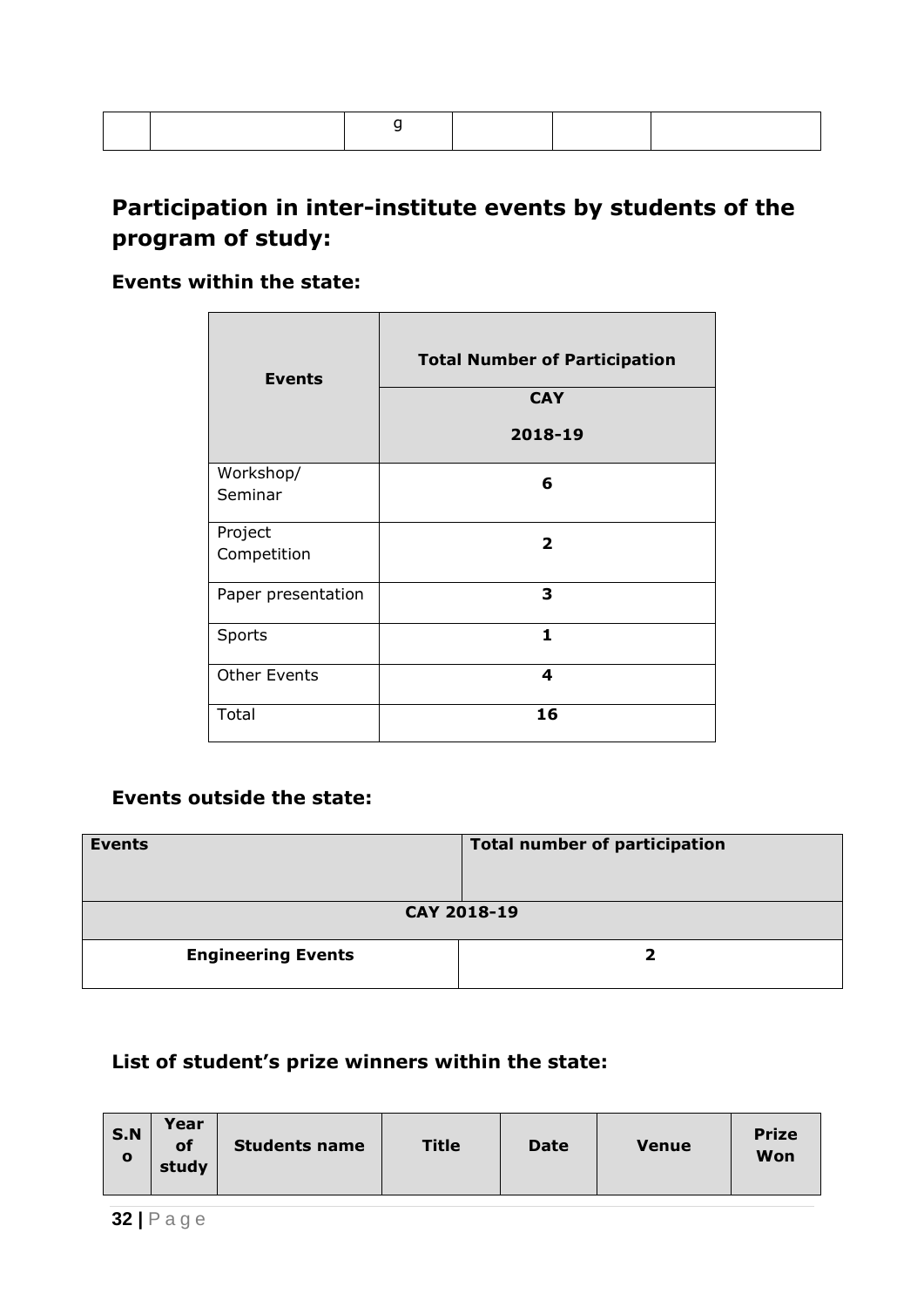|              | CAY 2018-19 |                                                                                            |                                        |                |                                                                                                 |                                                                 |  |
|--------------|-------------|--------------------------------------------------------------------------------------------|----------------------------------------|----------------|-------------------------------------------------------------------------------------------------|-----------------------------------------------------------------|--|
| $\mathbf{1}$ | $_{\rm II}$ | Nambi Rajan J K                                                                            | Paper<br>Contest                       | 18/02/20<br>19 | The<br>Coimbatore<br>Productivity<br>Council                                                    | Third<br>Place                                                  |  |
| 2            | III         | Sibi Mauriyan k,<br>G.Ramkumar                                                             | Paper<br>Presentation                  | 23/02/20<br>19 | <b>HINDUSTHAN</b><br><b>COLLEGE OF</b><br><b>ENGINEERING</b><br><b>AND</b><br><b>TECHNOLOGY</b> | First<br>Place                                                  |  |
| 3            | III         | Karthick B                                                                                 | Mech Hunt -<br>YUKATHA<br>2k19         | 13/02/20<br>19 | <b>PSG Institute</b><br>of Technology<br>and Applied<br>Research                                | <b>FIRST</b><br>Place                                           |  |
| 4            | IIII        | <b>DEPAK</b><br><b>CHAKKARAVARTH</b><br>$Y.R$ ,<br>BALAJI K,<br>MOHAN JEET M,<br>JAYANT .V | <b>EUREKA -</b><br>KRIYA 2k19          | 23/02/20<br>19 | PSG College of<br>Technology                                                                    | <b>FIRST</b><br>Prize &<br>Cash<br>Award of<br>Rs.5000<br>$/$ - |  |
| 5            | HН          | Pradeep G                                                                                  | Project<br>Presentation<br>MEQUEST'19  | 27/02/20<br>19 | Sri<br>Ramakrishna<br>College of<br>Engineering                                                 | <b>FIRST</b><br>Place                                           |  |
| 6            | HН          | S Manojkumar                                                                               | <b>CADD Quest</b><br>Technomeet'<br>19 | 22/02/20<br>19 | Pollachi<br>Institute of<br>Engineering<br>and<br>Technology                                    | <b>FIRST</b><br>Place                                           |  |

# **Project Expo:**

Innovative Project Expo of the Sri Eshwar College of Engineering which was held on 17.03.2018. The Students of Mechanical Engineering Department Exhibited their aweinspiring ideas through their Projects. Dr.G.Karuppusami, Dean Research and Innovations was the Chief Guest of the function and Dr.B.Sathish Kumar, Former Head of the Department, Mechanical Engineering was the convener of the function. The Juries of the Project Expo were the prestigious Alumni of Sri Eshwar College of Engineering. The Expo comprised of projects from II, III and IV years students who displayed their innovative project ideas at the expo. The Juries were very much inspired by the innovative ideas of their fellow college students.

# **Mechanical Engineering Department's Contribution in Project Expo'18**

# **Total Number of Project exhibited:**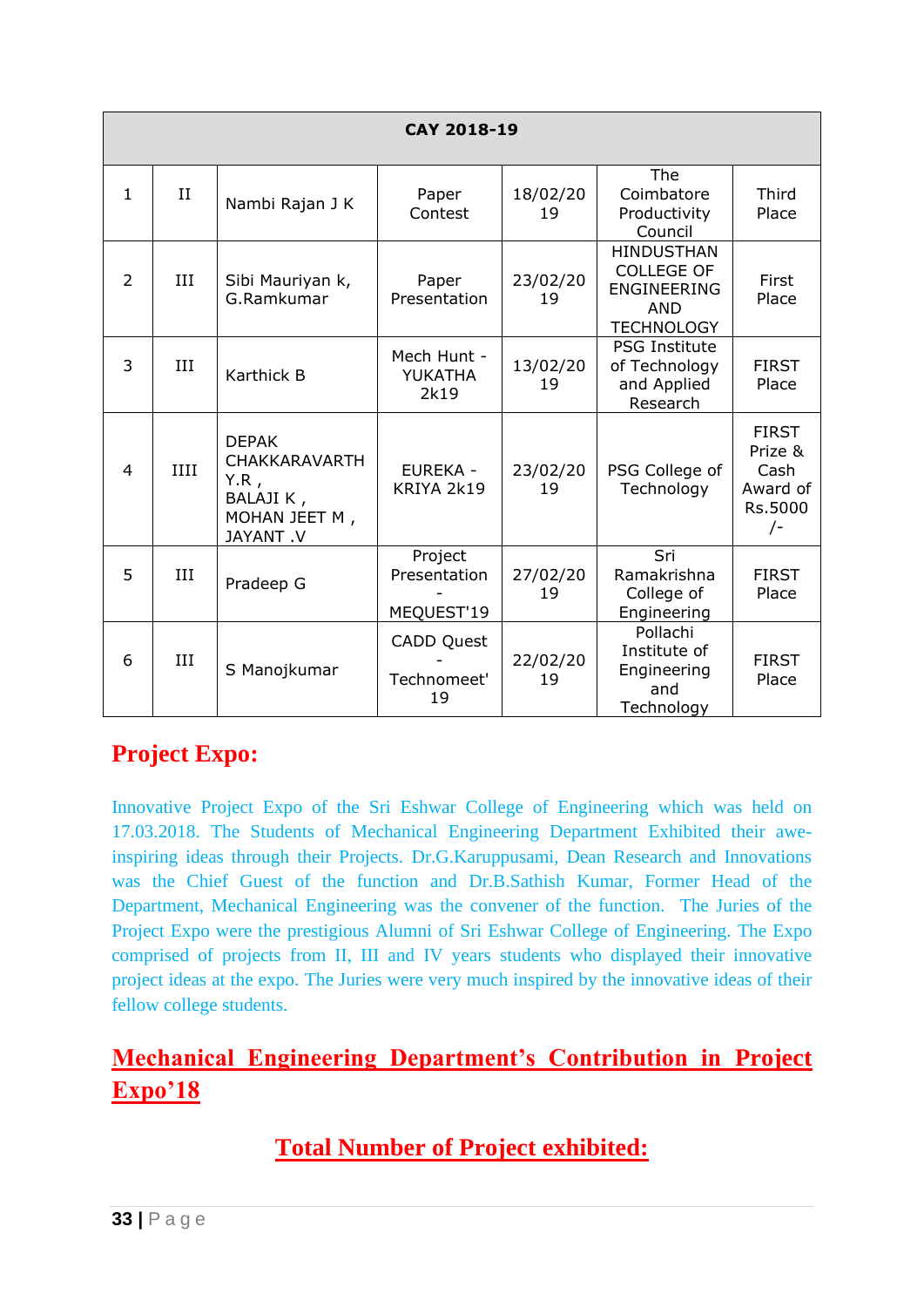# **Total Number of Winners from II,III & IV Year:**

# **List of Prize Winners:**

| <b>PRIZE</b> | <b>NAME</b>                | TITLE                                       |  |
|--------------|----------------------------|---------------------------------------------|--|
|              | <b>PRADEEPS</b>            |                                             |  |
|              | <b>DEPAK</b>               |                                             |  |
| I            | <b>CHAKARAVARTHY</b>       |                                             |  |
|              | <b>K. BALAJI</b>           | A 26 AGRI MULTIPURPOSE VEHICLE              |  |
|              | <b>M. MOHANJEET</b>        |                                             |  |
|              | <b>V. JAYANT</b>           |                                             |  |
|              | <b>B. KARTHIK</b>          |                                             |  |
|              | <b>R. KARTHIK</b>          |                                             |  |
| $\mathbf{I}$ | <b>M. KARTHIKEYAN</b>      |                                             |  |
|              | <b>D. KAUSIC</b>           | <b>CLEAN INDIA</b>                          |  |
|              | <b>A.KAMESH KUMAR</b>      |                                             |  |
|              | <b>N.NIKHILPRASATH</b>     |                                             |  |
|              | K. SANTHANA PRABHU         | <b>SHAPING MACHINE USING SCOTCH YOKE</b>    |  |
| T            | <b>P. ROKESH</b>           | <b>MECHANISM</b>                            |  |
|              | <b>S. SARANRAJ</b>         |                                             |  |
|              | <b>V. SHUNDEEP</b>         |                                             |  |
|              | <b>T. PRETHEVIRAJ</b>      |                                             |  |
| $\mathbf{I}$ | <b>R. RAMRAJ</b>           | <b>AUTOMATIC BIKE STAND BY ARDUINO</b>      |  |
|              | P. VIGNESWARAN             |                                             |  |
|              | <b>K. VIVEKANANDAN</b>     |                                             |  |
|              | <b>D.DHANUSH GOWTHAM</b>   |                                             |  |
|              | <b>S. KEERTHI RAM</b>      | <b>DESIGN AND FABRICATION OF FURNACE</b>    |  |
| T            | R. MUGESH                  |                                             |  |
|              | <b>K. JAYAPRAKASH</b>      |                                             |  |
|              | <b>N. ASHOK KUMAR</b>      |                                             |  |
| Π            | <b>A.FRANCIS SURYA</b>     | <b>DESIGN AND FABRICATION OF 3D PRINTER</b> |  |
|              | <b>C S. DHARSAN</b>        | <b>USING E-WASTE</b>                        |  |
|              | <b>M. ANISH KUMAR</b>      |                                             |  |
|              | <b>A.FRANKLIN</b>          |                                             |  |
|              | M. HARIHARASUTHAN          | <b>DESIGN AND FABRICATION OF AUTOMATIC</b>  |  |
| Ш            | <b>J. KAILASANATHAN</b>    | <b>TEMPERATURE CONTROL</b>                  |  |
|              | <b>S. KARTHIKRAJA</b>      |                                             |  |
|              | <b>K.P SANDEEP</b>         |                                             |  |
|              | <b>R.R. VIGNES</b>         | PORTABLE WATER COLLECTOR                    |  |
| I            | <b>R. VIGNESH</b>          |                                             |  |
|              | <b>R. VISHNU RAJAN</b>     |                                             |  |
|              | <b>A.RAGUNATH</b>          |                                             |  |
|              | <b>R.V.PRASANNA</b>        |                                             |  |
|              | <b>VENKATESH</b>           | <b>COIR POT MAKING MACHINE</b>              |  |
| $\mathbf{I}$ | <b>S. RISHIKESH PRABHU</b> |                                             |  |
|              | <b>J.VISHNU</b>            |                                             |  |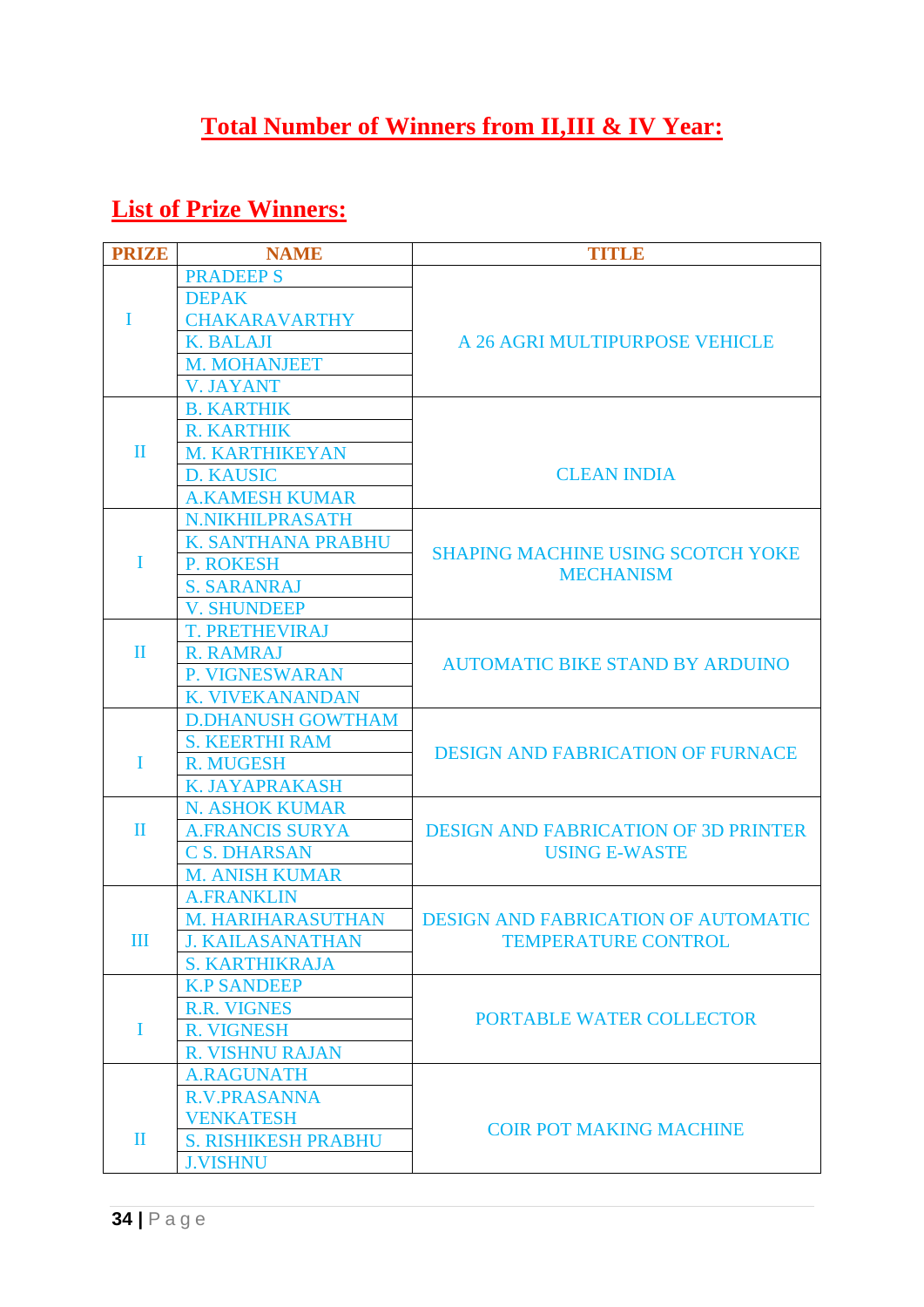|   | <b>S. YASAR ARAFATH</b> |                                    |  |
|---|-------------------------|------------------------------------|--|
| Ш | K. VIJAY                |                                    |  |
|   | <b>M. MAHENDHRA</b>     | <b>CYCLONE SEPARATOR</b>           |  |
|   | <b>PRABHU</b>           |                                    |  |
|   | <b>D. VENKATESH</b>     |                                    |  |
|   | <b>S. JAICHAND</b>      |                                    |  |
|   | <b>S. KANNABIRAN</b>    |                                    |  |
|   | <b>A.GANESH KUMAR</b>   | <b>AUTOMATED ROTOR PAINTER</b>     |  |
|   | <b>M. BALASUBRANIAN</b> |                                    |  |
|   | <b>D. CHANDRAMOULI</b>  |                                    |  |
|   | <b>J.A.DANIEL SUSAI</b> | VACUUM OCCUPIED SOLAR FLAT PLATE   |  |
| П | <b>R.DINESH BABU</b>    | <b>COLLECTOR</b>                   |  |
|   | <b>MOHAMMED YAZAR</b>   |                                    |  |
|   | <b>HUSAIN</b>           |                                    |  |
|   | <b>M. PRAVEEN KUMAR</b> |                                    |  |
|   | <b>G. PRIYADHARSAN</b>  | AIR CONDITIONING USING VORTEX TUBE |  |
| Ш | <b>G. RAGHUL</b>        |                                    |  |
|   | <b>S. SRIDHARSAN</b>    |                                    |  |

# **ESHWARITES ARTICLES:**

### **TRENDS IN INNOVATION:**

**Digitalization – a mechanical engineering megatrend in 2019:**

After multiple scientific breakthroughs, AI (in the form of virtual assistants) is becoming an ever-bigger part of day-to-day work. Overall, mechanical engineering as we know it is merging more and more with digital technologies. The Industrial Internet of Things by making efficient use of digital methods. After all, when devices communicate with each other, they don't just help speed up production and transport processes, they can also support new business models in which processes adapt automatically based on the data generated.

**Humans still centre stage in the mechanical engineering sector in 2019**

The goal of creating smart [factories](https://ottomotors.com/blog/what-is-the-smart-factory-manufacturing) fully automated, self-optimizing and intelligently controlled production facilities is thus coming increasingly within reach. Using AI, smart machines can make production operations faster, more efficient and more flexible. In 2019 and beyond, AI will take on an ever-greater role in production environments and act as an interface for communication between humans and machinery. The "Digitalization in mechanical engineering" study conducted by the Hans Bockler Foundation came to the same conclusion, pointing out that lean [production](https://blog.item24.de/en/article-detail/show-blog-article/know-how/lean-production-methods-at-a-glance.html) methods are ideal for digitalizing internal processes.

#### **-Bala Hari Nagendran (III Mech - A)**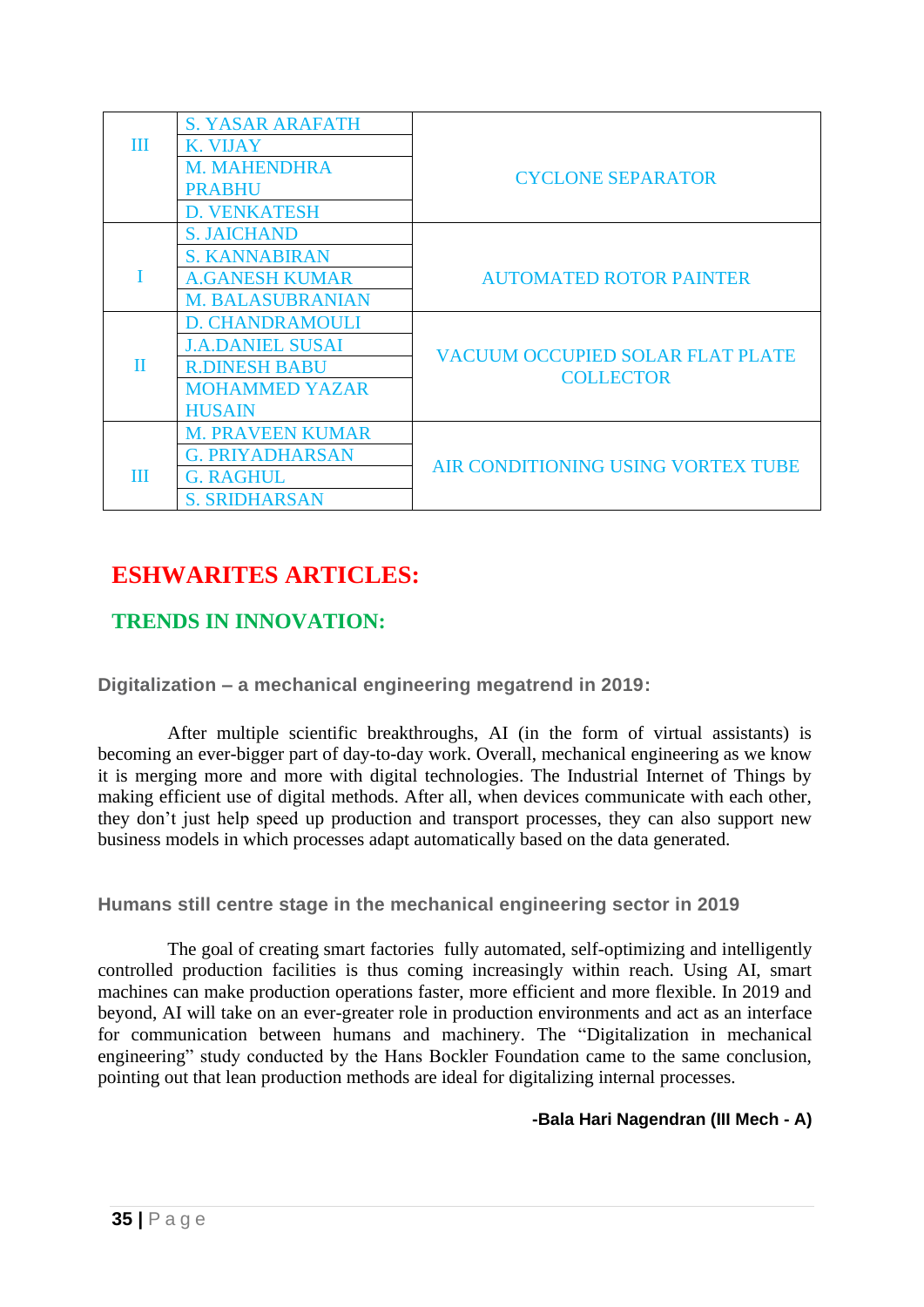#### **DESIGNING AT HOME By 2028**,

Advances in computer aided design, materials, robotics, nanotechnology and biotechnology will democratize the process of designing and creating new devices. Engineers will be able to design solutions to local problems. Individual engineers will have more latitude to design and build their devices using indigenous materials and labor creating a renaissance for engineering entrepreneurs. The engineering workforce will change as more engineers work at home as part of larger decentralized engineering companies or as independent entrepreneurs.

#### **Article 370 of the Indian constitution**

The government of India [revoked this special status](https://en.wikipedia.org/wiki/Indian_revocation_of_Jammu_and_Kashmir%27s_special_status) in August 2019 through a Presidential Order and the passage of a resolution in Parliament. This article, along with [Article 35A,](https://en.wikipedia.org/wiki/Article_35A_of_the_Constitution_of_India) defined that the Jammu and Kashmir state's residents live under a separate set of laws, including those related to [citizenship,](https://en.wikipedia.org/wiki/Indian_citizenship) ownership of property, and [fundamental](https://en.wikipedia.org/wiki/Fundamental_rights_in_India)  [rights,](https://en.wikipedia.org/wiki/Fundamental_rights_in_India) as compared to resident of other Indian states. As a result of this provision, Indian citizens from other states could not purchase land or property in Jammu & Kashmir. On 5 August 2019, President [Ram Nath Kovind](https://en.wikipedia.org/wiki/Ram_Nath_Kovind) issued a constitutional order superseding the 1954 order, and making all the provisions of the Indian constitution applicable to [Jammu and](https://en.wikipedia.org/wiki/Jammu_and_Kashmir)  [Kashmir](https://en.wikipedia.org/wiki/Jammu_and_Kashmir)

#### **Kermal Akash (III Mech - A)**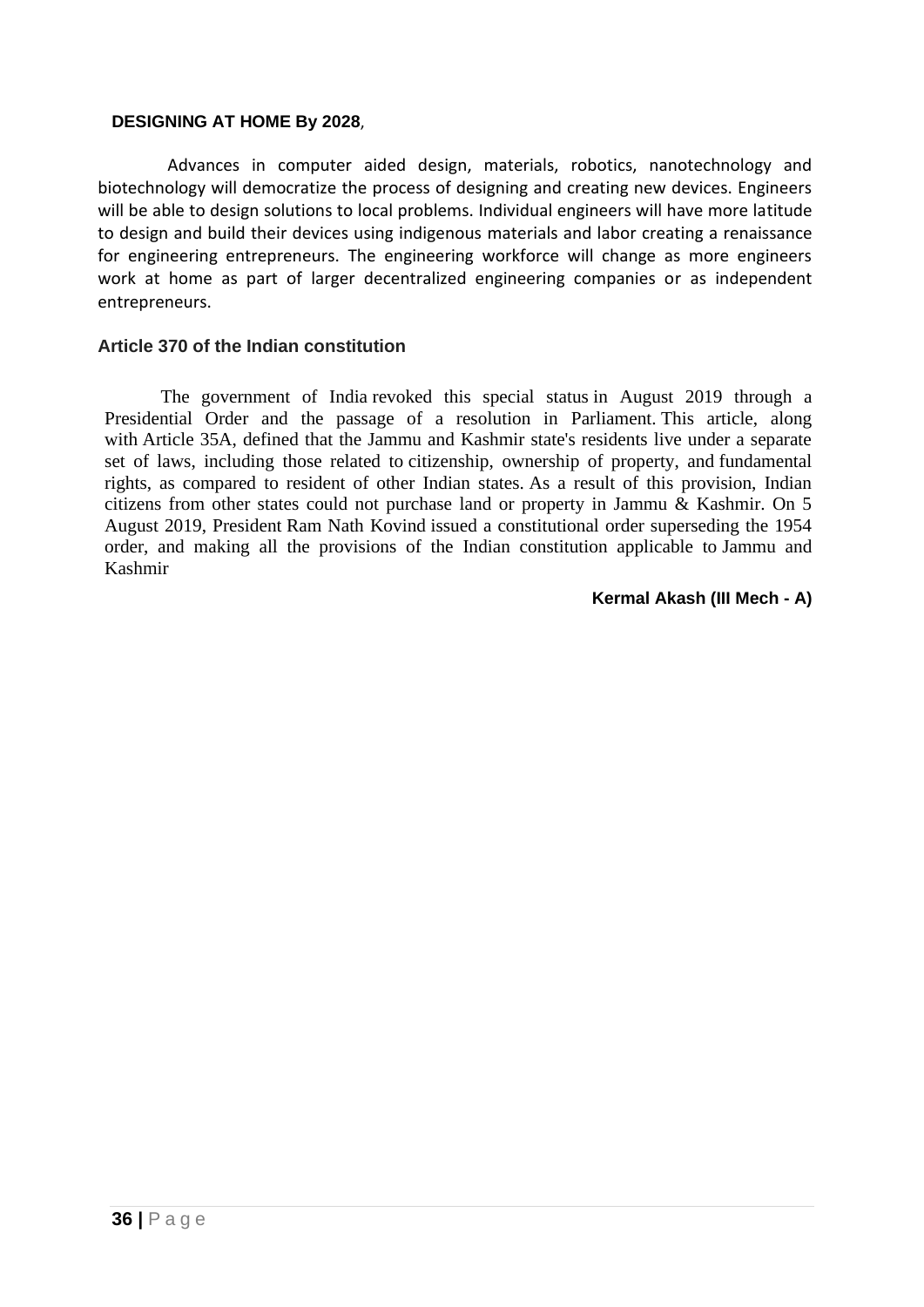#### **CLOSURE:**

All the events conducted by the department during the even semester of the academic year **2018-19** were very successful and valuable to the student's community. This would not be possible without the driving force of our principal's, support from management and guidance from the head of the department and student volunteers are being thanked for their sincere efforts in making all the efforts into a success.